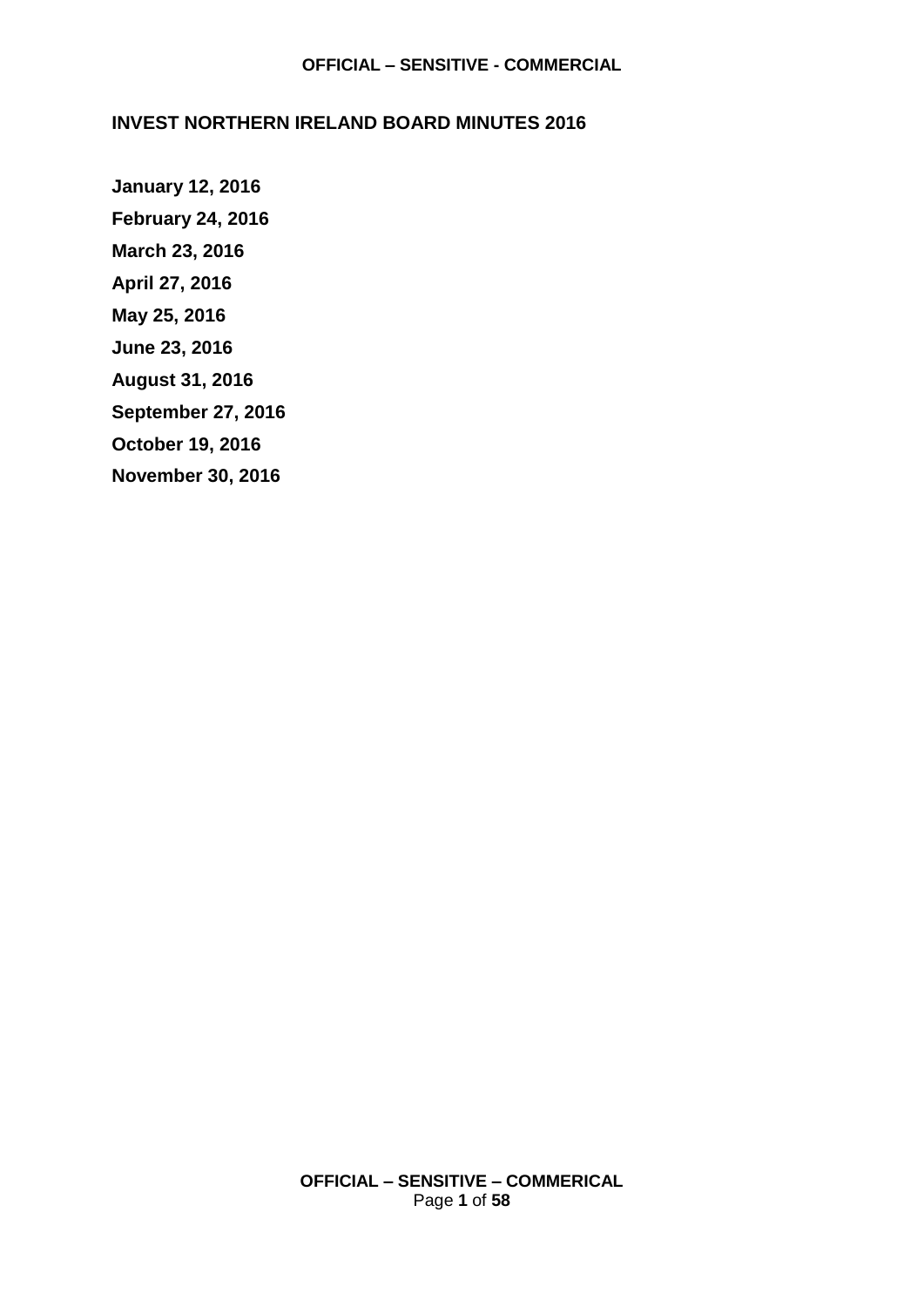## <span id="page-1-0"></span>**ONE HUNDRED AND THIRTY-FIRST MEETING OF THE INVEST NORTHERN IRELAND BOARD 12 JANUARY 2016, ROE PARK RESORT LIMAVADY**

#### **Present:**

**Invest NI Board** Mark Ennis (Chairman) Brian Baird Padraig Canavan **Scott Rutherford** Deborah Lange Ken Nelson Judith Totten Mark Nodder (Mark Note) Dr Gerard O'Hare

**In Attendance:** Alastair Hamilton Brian Dolaghan, Jeremy Fitch, Peter Harbinson, Olive Hill, Mel Chittock, Oonagh Hinds, Amanda Braden and Carol Keery

**Minute Taker:** Karen Hendrie

### **1. APOLOGIES & DECLARATIONS OF INTEREST**

The meeting commenced at 12.20pm.

**Apologies:** Rose Mary Stalker, Mark Sweeney, Peter McNaney and Bill Scott

The Chairman asked members to declare any conflicts of interests relating to today's agenda. Brian Baird declared the following Interests: – Flowlens Limited

The Board concluded that since it was unlikely that there would be any substantive discussion on any of the above declared interests no conflicts existed.

If during discussions this position changed the relevant Board members would be asked to leave the meeting for the duration of the discussion.

> **OFFICIAL – SENSITIVE – COMMERICAL** Page **2** of **58**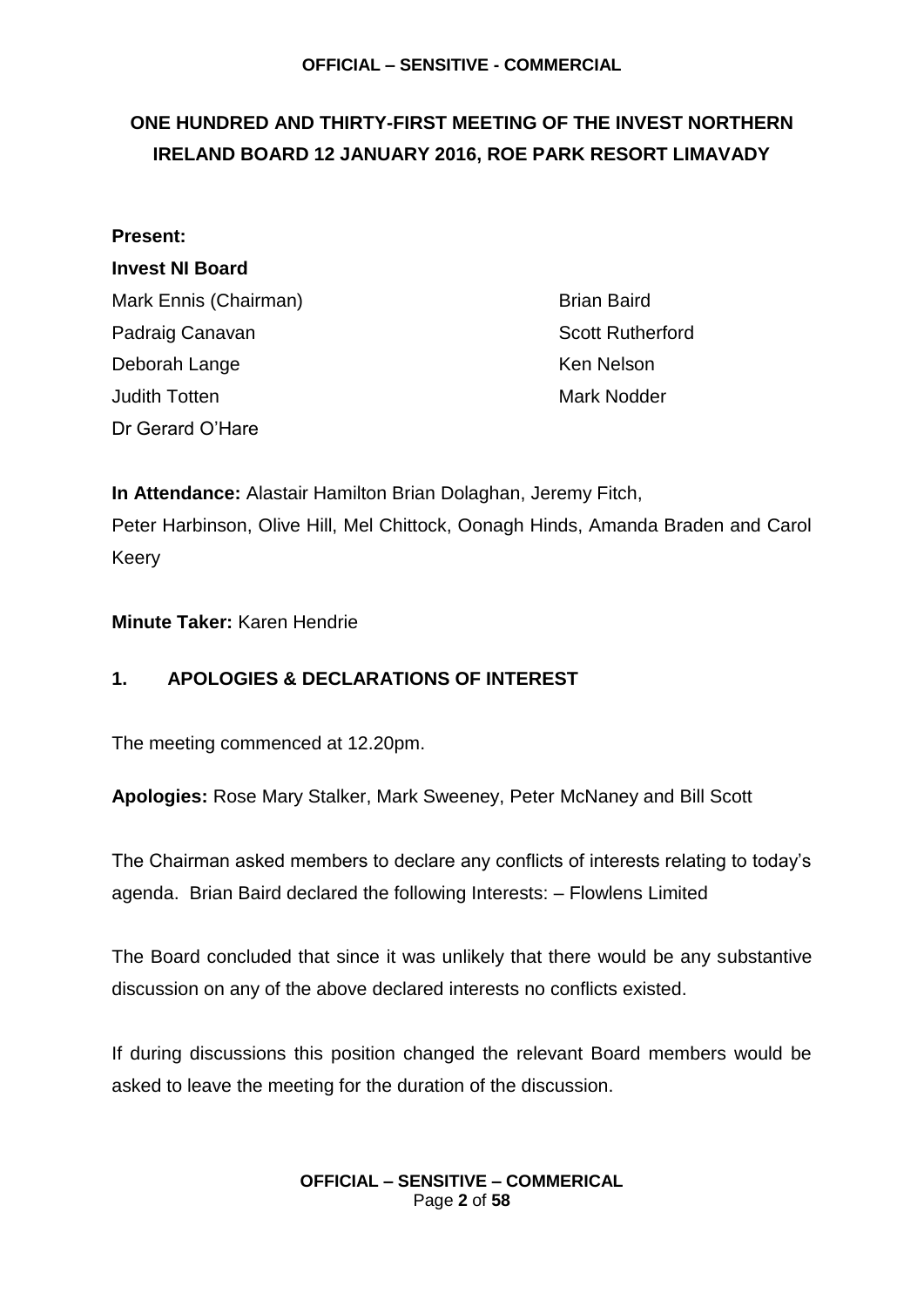#### **2. MONTHLY REPORTING TO BOARD**

#### **2.1. MINUTES**

The minutes of the November Board meeting were agreed as a true record of the meeting.

#### **2.2. MATTERS ARISING**

The Actions table was reviewed and addressed.

Amanda Braden advised the Board that an update on Secondments would be provided to the Board in February.

Brian Dolaghan advised the Board that he is awaiting further analysis of the lessons learned from Bad News and that details would be presented to Board in March.

The issue of Skills being added to the Risk Register will be discussed at the Audit & Risk Committee in February.

Board asked that Invest NI's approach in International Markets is presented to Board to include governance processes that are in place.

**Action: Bill Scott**

### **2.3. CEO REPORT**

The Chief Executive asked members to note the CEO report to the Board.

Alastair provided the Board with an update on performance, noting that progress continues to be made against targets.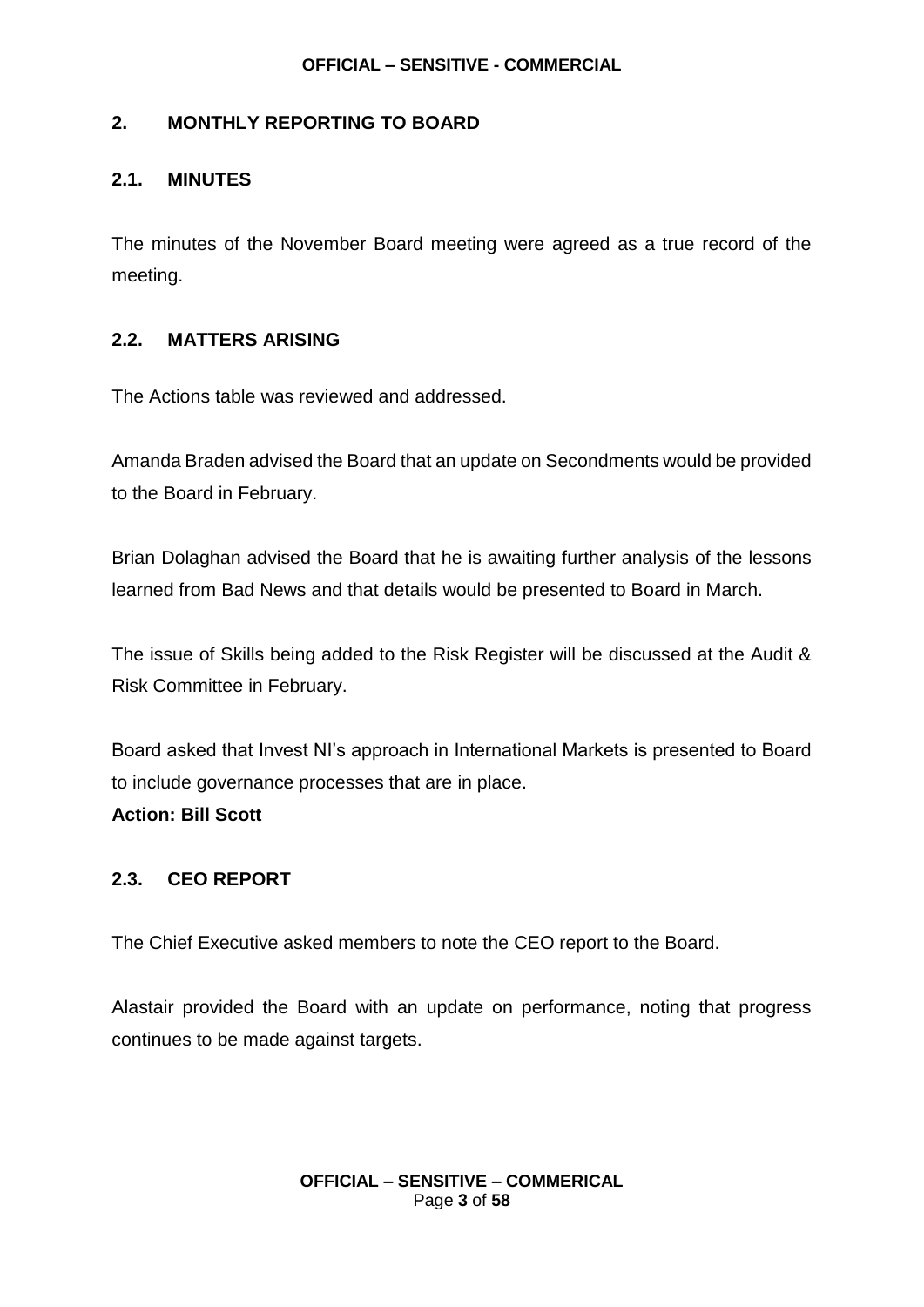The Board had a query in relation to the assistance provided to Wafer Enterprises Ltd as detailed in the CEO report, the Board requested clarification at the next Board meeting to understand the make-up of the funding package detailed.

#### **Action: Mel Chittock**

Amanda Braden provided an update on Absenteeism levels for November noting that the absence rate for November was 3.39%; down from 3.74% in October. Although the rolling outturn has also decreased, it is unlikely that the target will be achieved. The Board noted that the decrease in both the monthly rate and rolling outturn was encouraging.

Deborah Lange requested an update on the FDI visits noted in the CEO report that were scheduled to take place in December 2015. The Chief Executive provided an update on how the visits went and the current status of the potential projects.

In relation to LED 2 funding for the Business Start Programme, Board Member Ken Nelson noted that the deadline for applications by Councils has now been missed on 2 occasions and that focus needs to be maintained to ensure the revised deadline is met.

#### **2.4. FINANCE REPORT**

Mel Chittock asked the Board to note the Finance Report and provided an update on the current financial position.

### **2.5. MARKETING AND COMMUNICATIONS REPORT TO THE BOARD**

Peter Harbinson provided an update on the report.

Peter provided an overview of upcoming Ministerial visit programmes and noted that it was expected that there would be an uplift in Ministerial activity through until March.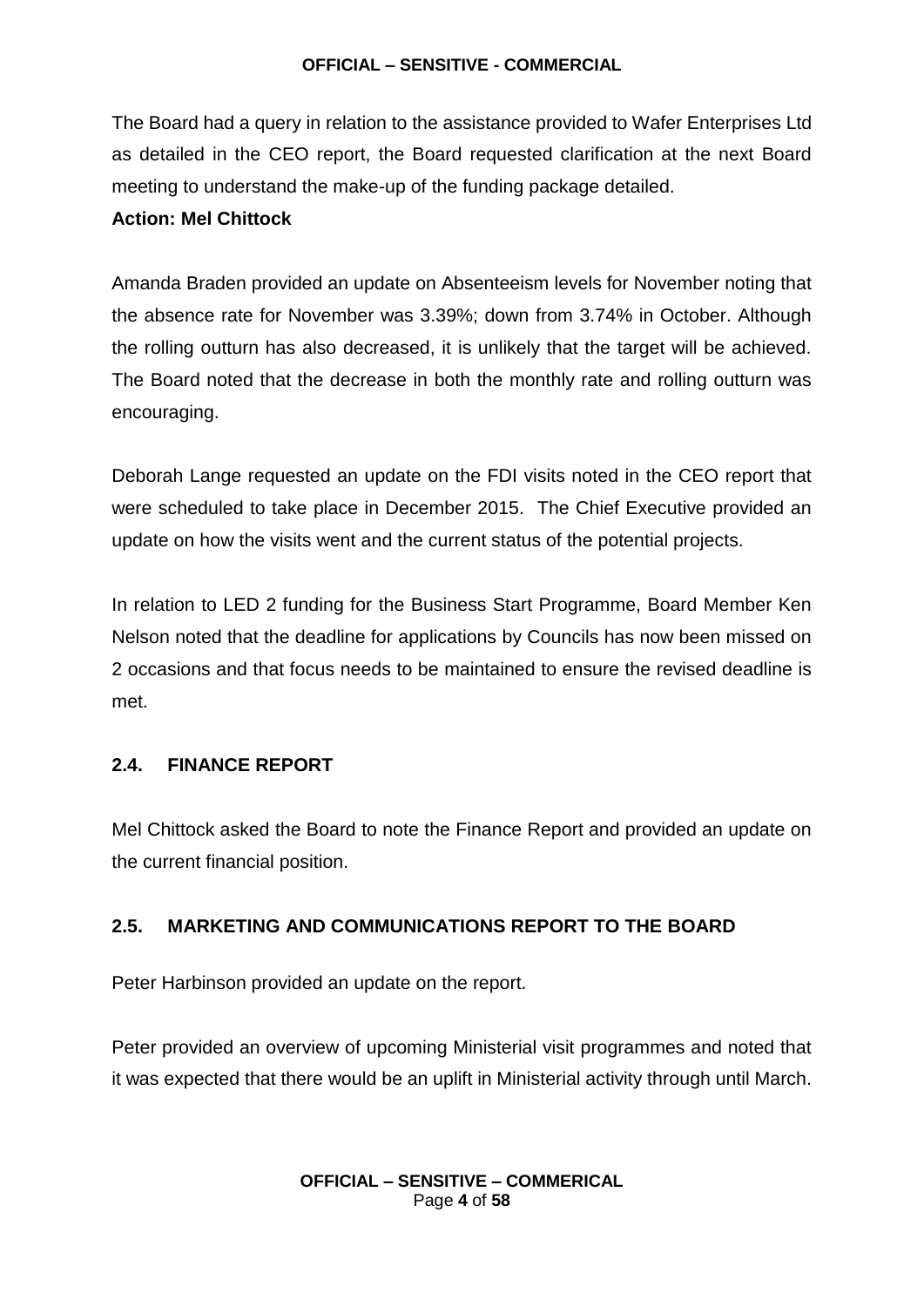The 2015 Annual Customer Service survey and annual Employee Engagement survey will both be progressed in February.

Peter advised the Board that the Invest NI Staff Conference will now take place on 7<sup>th</sup> June 2016.

### **2.6. CASEWORK REPORT TO THE BOARD**

The Board noted this report.

### **2.7. AUDIT & RISK COMMITTEE MINUTES**

The minutes of the November Audit & Risk Committee meeting were agreed as a true record of the meeting.

Board discussed process of removing/adding items on Risk Register and have asked that processes are put in place to keep a log of such decisions and that final decisions on risk removal/additional are approved by ARC.

### **Action: Mel Chittock**

### **3. CHAIRMAN'S BUSINESS AND AOB**

Nothing to note

### **4. DATE OF THE NEXT BOARD MEETING**

The next Board meeting will be the Wednesday 24 February at Invest NI HQ.

The Board Meeting ended at 12.45pm.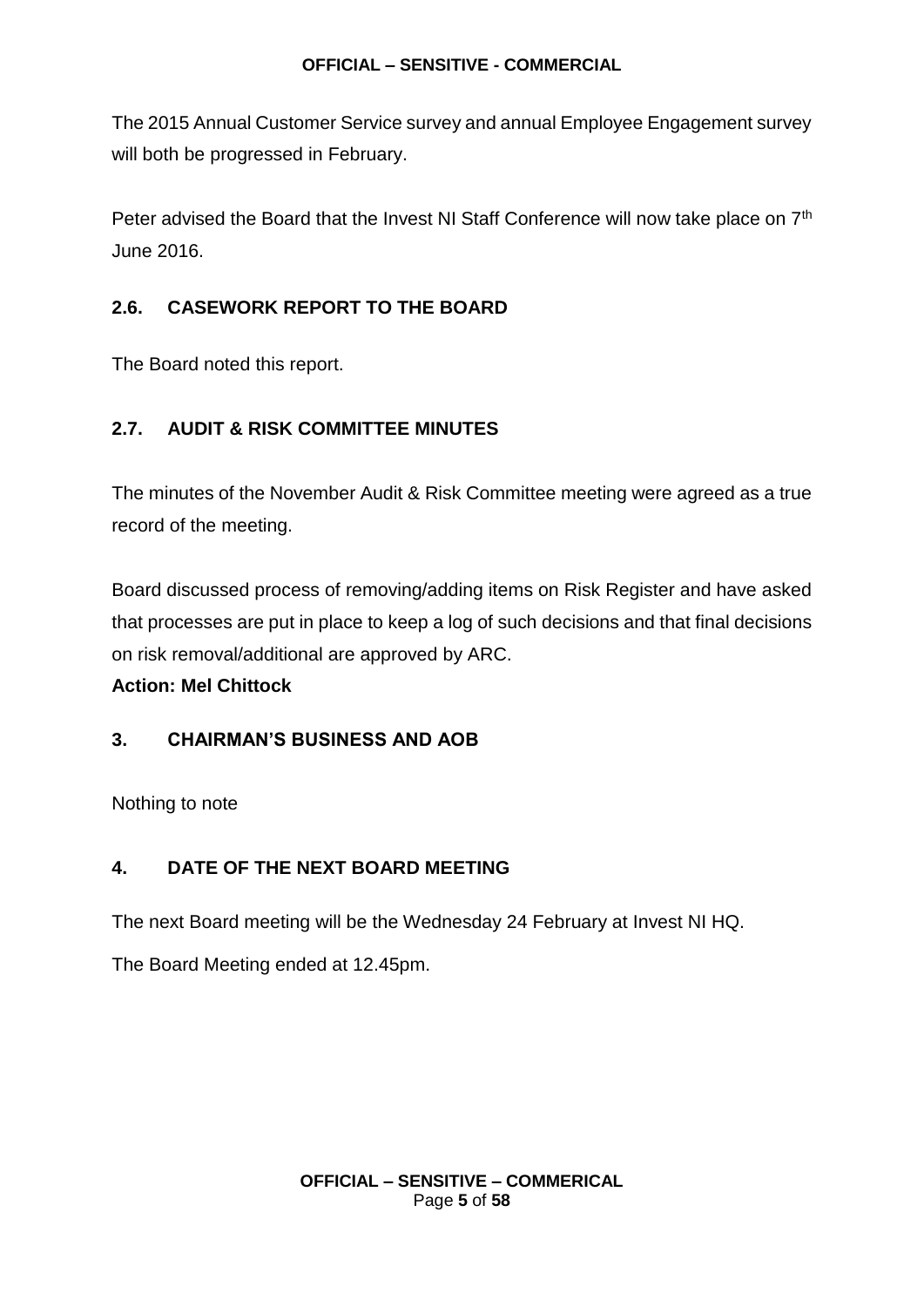## <span id="page-5-0"></span>**ONE HUNDRED AND THIRTY-SECOND MEETING OF THE INVEST NORTHERN IRELAND BOARD 24 FEBRUARY 2016, INVEST NI HQ**

| <b>Present:</b>        |                         |
|------------------------|-------------------------|
| <b>Invest NI Board</b> |                         |
| Mark Ennis (Chairman)  | <b>Brian Baird</b>      |
| Padraig Canavan        | <b>Scott Rutherford</b> |
| Deborah Lange          | <b>Ken Nelson</b>       |
| Judith Totten          | <b>Mark Nodder</b>      |
| Dr Gerard O'Hare       | <b>Mark Sweeney</b>     |
| Peter McNaney          |                         |

**In Attendance:** Alastair Hamilton, Jeremy Fitch, Peter Harbinson, Olive Hill, Mel Chittock, Oonagh Hinds, Amanda Braden, Bill Scott and Carol Keery

**Minute Taker:** Karen Hendrie

### **1. APOLOGIES & DECLARATIONS OF INTEREST**

The meeting commenced at 1.00pm.

**Apologies:** Rose Mary Stalker and Brian Dolaghan

The Chairman asked members to declare any conflicts of interests relating to today's agenda. Board members declared the following Interests:

- Brian Baird James Leckey Designs Ltd, Repknight
- Judith Totten RW Coatings
- Deborah Lange North Foreshore (Board of Belfast Harbour Commissioners)
- Gerard O'Hare North Foreshore (Board of Belfast Harbour Commissioners)

**OFFICIAL – SENSITIVE – COMMERICAL** Page **6** of **58**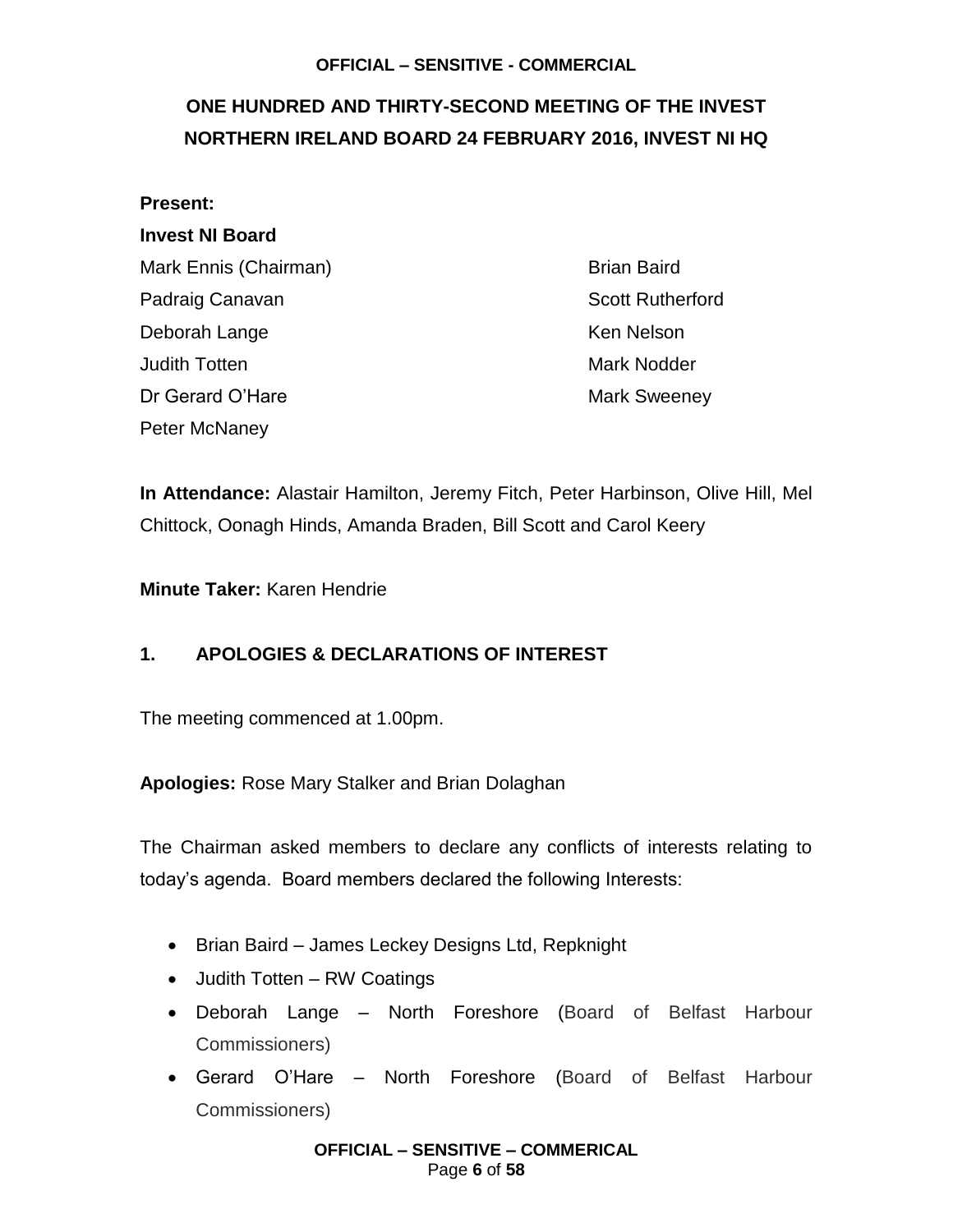The Board concluded that since there would be no substantive discussion on any of the above declared interests no conflicts existed. If discussions arose respective Board members would be required to leave the meeting.

#### **2. MONTHLY REPORTING TO BOARD**

#### **2.1. MINUTES**

The minutes of the February Board meeting were agreed as a true record of the meeting.

#### **2.2. MATTERS ARISING**

The Actions table was reviewed and addressed.

Joanne Coyle provided an update on the landing page, escalator solution which has been developed to provide an overview of the sources of EU funding available to businesses. Joanne advised the first demo of the solution will be presented at an R&D Funding event on the 15<sup>th</sup> March.

Amanda Braden confirmed that both an internal and external secondee will present to the Board in April.

Mel Chittock confirmed to the Board that following consideration by the Division, 'Skills Supply' has been added to Corporate Risk Register and reviewed by ARC at the February meeting.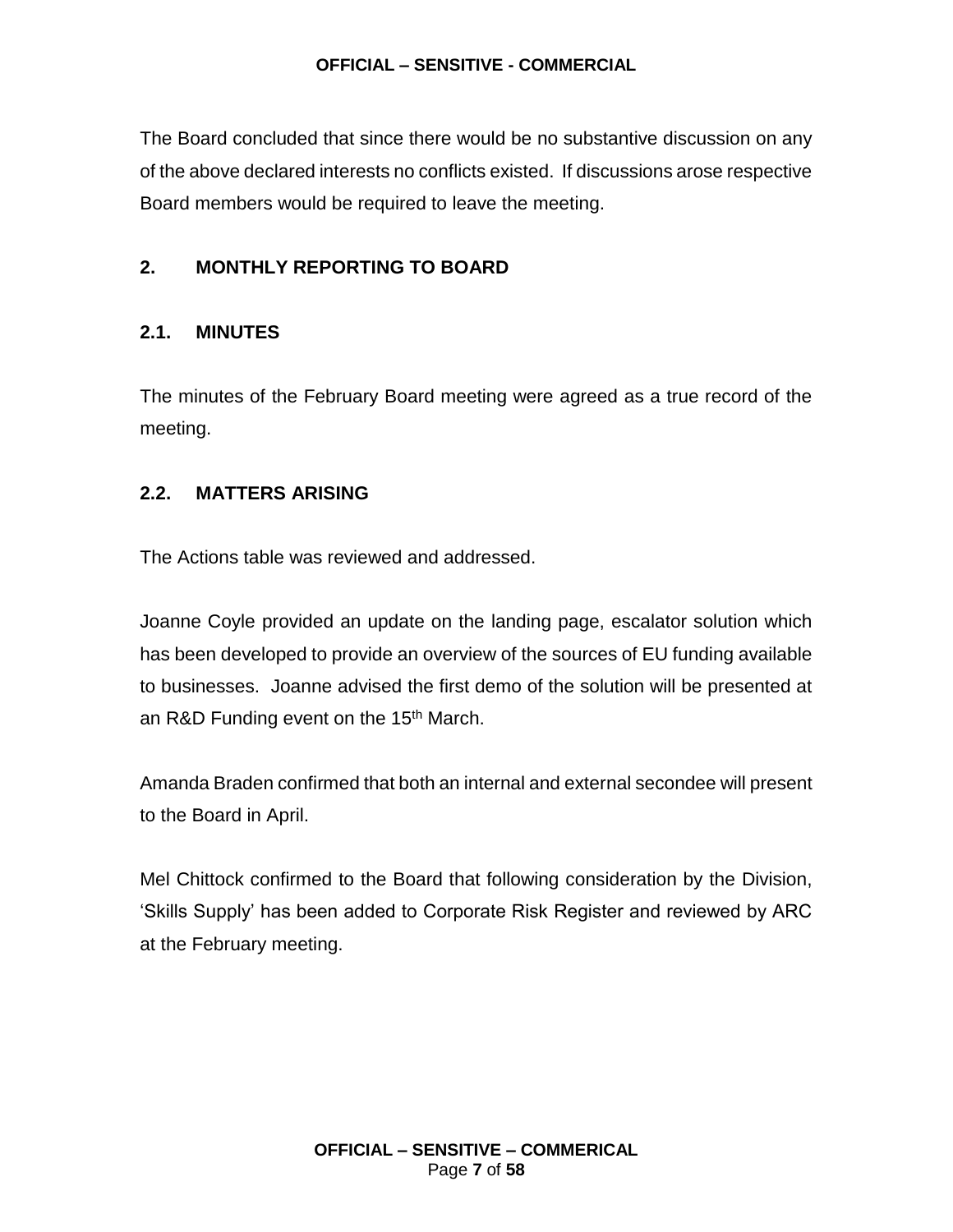### **2.3. CEO REPORT**

The Chief Executive asked members to note the CEO report to the Board.

The Chief Executive provided the Board with an update on Bombardier and the recent job loss announcements.

The Board asked that a summary to highlight what actions have been taken by Invest NI to develop/support Manufacturers to be provided to Board.

### **Action: Peter Harbinson**

The Chief Executive updated the Board on current discussions taking place with DETI and DFP in relation to the proposed Invest NI Voluntary Exit Scheme (VES) and plans to communicate to staff. Board confirmed that they are content with this approach.

The Chief Executive also provided the Board with an update on the most recent Leadership Forum which took place on 28<sup>th</sup> January. He thanked Board members Gerard O'Hare and Deborah Lange for their involvement and advised the Board that the event received positive feedback from the attendees and they are continuing to refine the event ahead of the next scheduled date.

### **2.4. FINANCE REPORT**

Mel Chittock asked the Board to note the Finance Report and provided an update on the current financial position.

### **2.5. MARKETING AND COMMUNICATIONS REPORT TO THE BOARD**

Peter Harbinson provided an update on the report and presented the revised format for the Marketing & Communications report to Board and advised that this was a work in progress. Board made some suggestions about potential formatting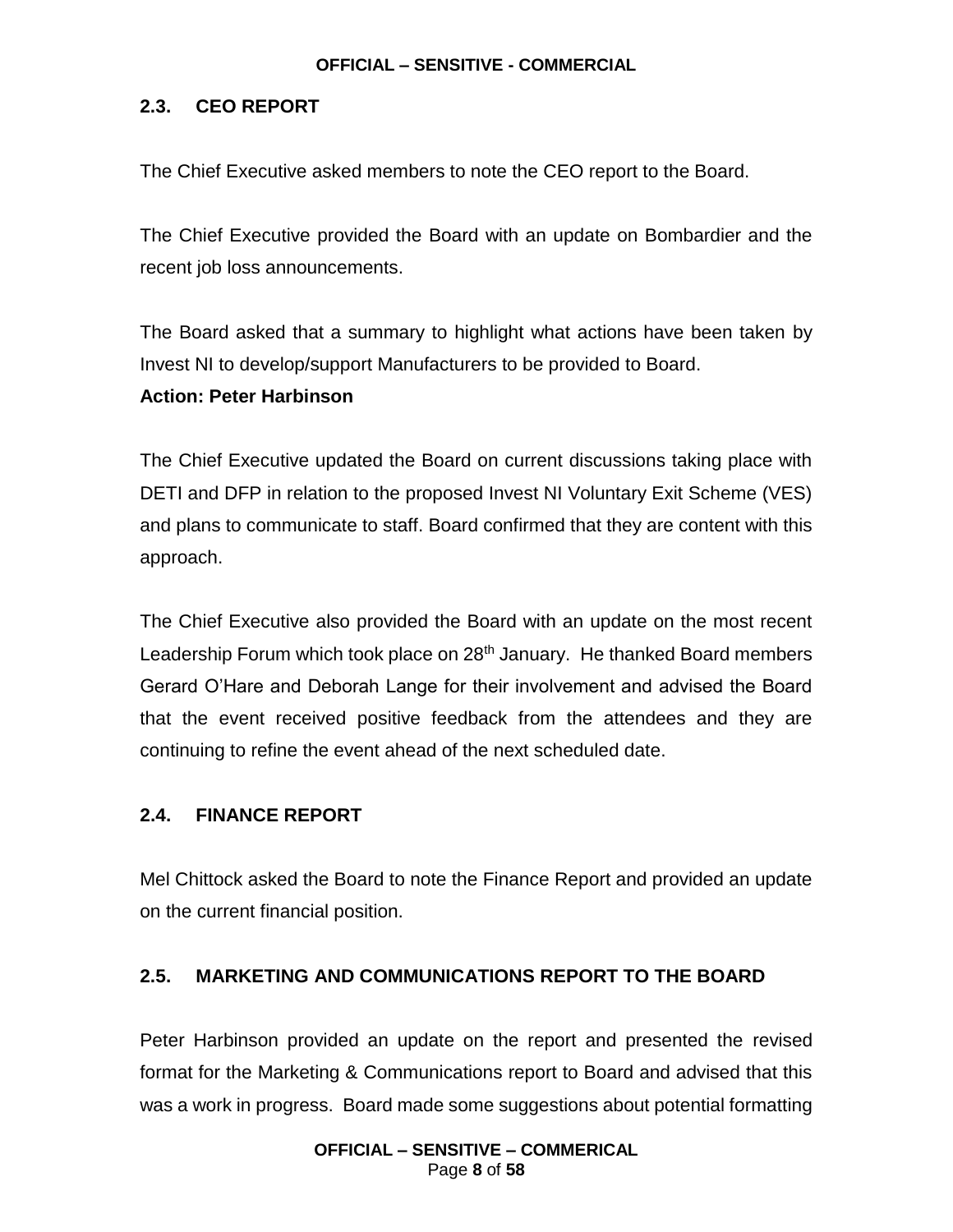changes which Peter confirmed will be taken on board and incorporated into the version to be presented to Board in March.

Peter provided an update on the Invest NI television advert which is currently in production. He confirmed that a final version of the advert would be circulated to Board prior to its official launch in March.

#### **Action: Peter Harbinson**

Board asked for further analysis of the Quarterly Customer Satisfaction to identify causes of consecutive 3 quarter drop in Wider Business Base figures. **Action: Oonagh Hinds**

### **2.6. CASEWORK REPORT TO THE BOARD**

The Board noted this report.

#### **2.7. AUDIT & RISK COMMITTEE UPDATE**

Deborah Lange provided a verbal update following the committee meeting which took place immediately prior to today's Board meeting. Draft minutes of the meeting will be provided ahead of the next Board meeting in March 2016.

The Chair confirmed agreement that a log of items removed and added to the Risk Register as well as risks with  $a > 16$  mitigated score will be brought to ARC for review and challenge prior to consideration by Board.

Board asked that the process is confirmed for the Board to approve the Risk Management policy & strategy and to review changes to the Emerging and full Risk Register on an agreed basis.

#### **Action: Mel Chittock**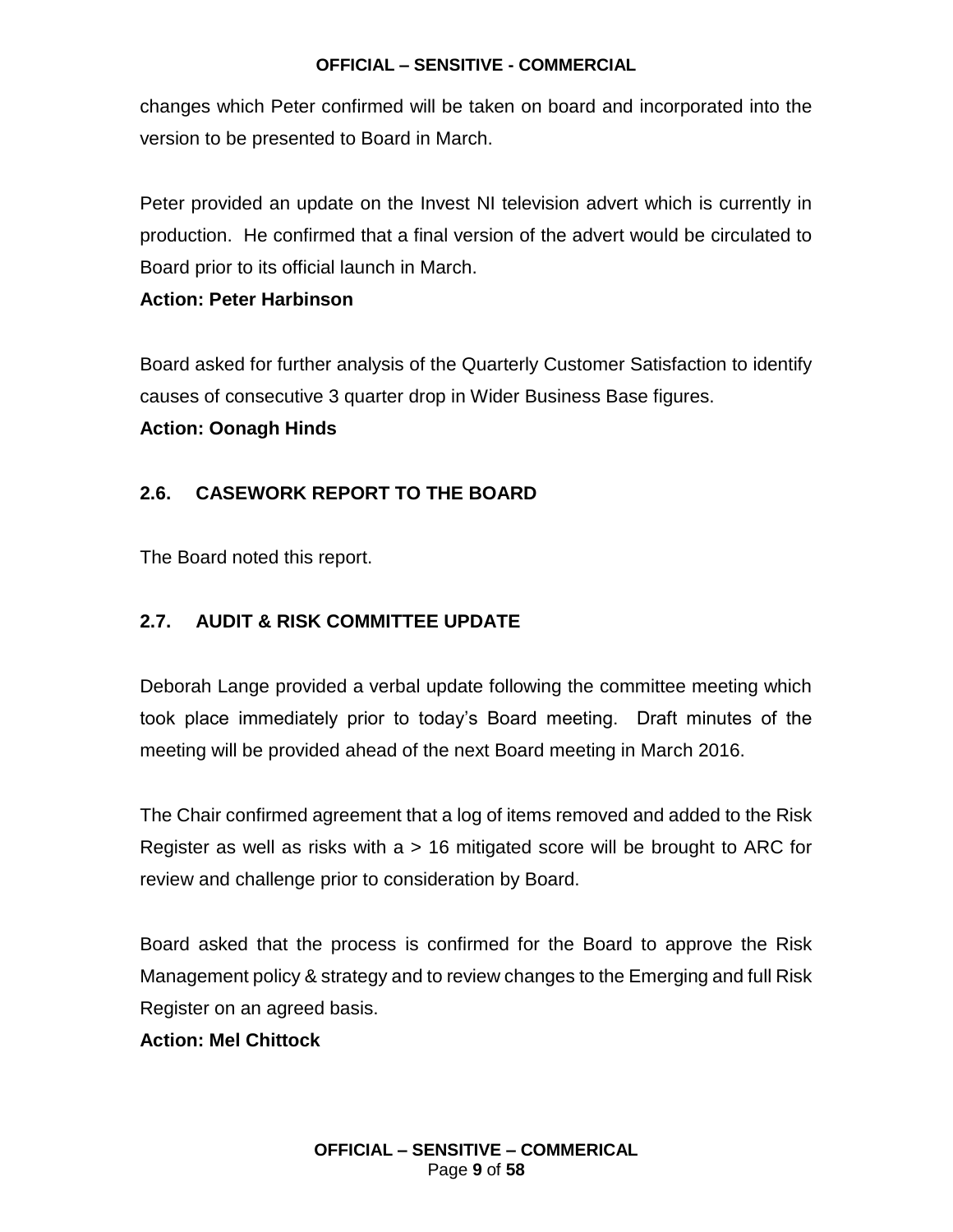### **3. DISCUSSION**

### **3.1 Belfast City Council's Economic Development Strategy**

Suzanne Wylie, Chief Executive and Donal Durkan, Director of Development joined the Invest NI Board to present Belfast City Council's Economic Development Strategy.

Suzanne updated the Board on recent success, opportunities and plans for investment and provided an overview of the Belfast Agenda, a joint vision for Belfast 2030, created in partnership with key city partners, residents and community organisations which set out the medium and long term goals for social, economic and environmental improvements for Belfast over the next 15 years.

Suzanne also outlined the regeneration and development plans for Belfast City Centre and highlighted the investment projects currently underway including The Waterfront Hall, Bike Scheme, Connswater Community Greenway and Leisure Centre development.

#### **3.2 Health & Life Sciences Sector**

Grainne McVeigh joined Board to present the Health & Life Science Sector.

Grainne provided an overview of the sector in Northern Ireland and the scale of opportunity that existed outlining that growth over the last 3 years with sector turnover up 20%, employment up by 21%, exports up 15% and Industry R&D spend up by 90%.

Grainne detailed the Strategic Context and the role of the HILS Hub which is due to be launched in June 2016 and which will act as a central hub between Industry, Government, Academia and Health. She also identified the opportunities & challenges that existed within the sector and also Invest NI's objectives.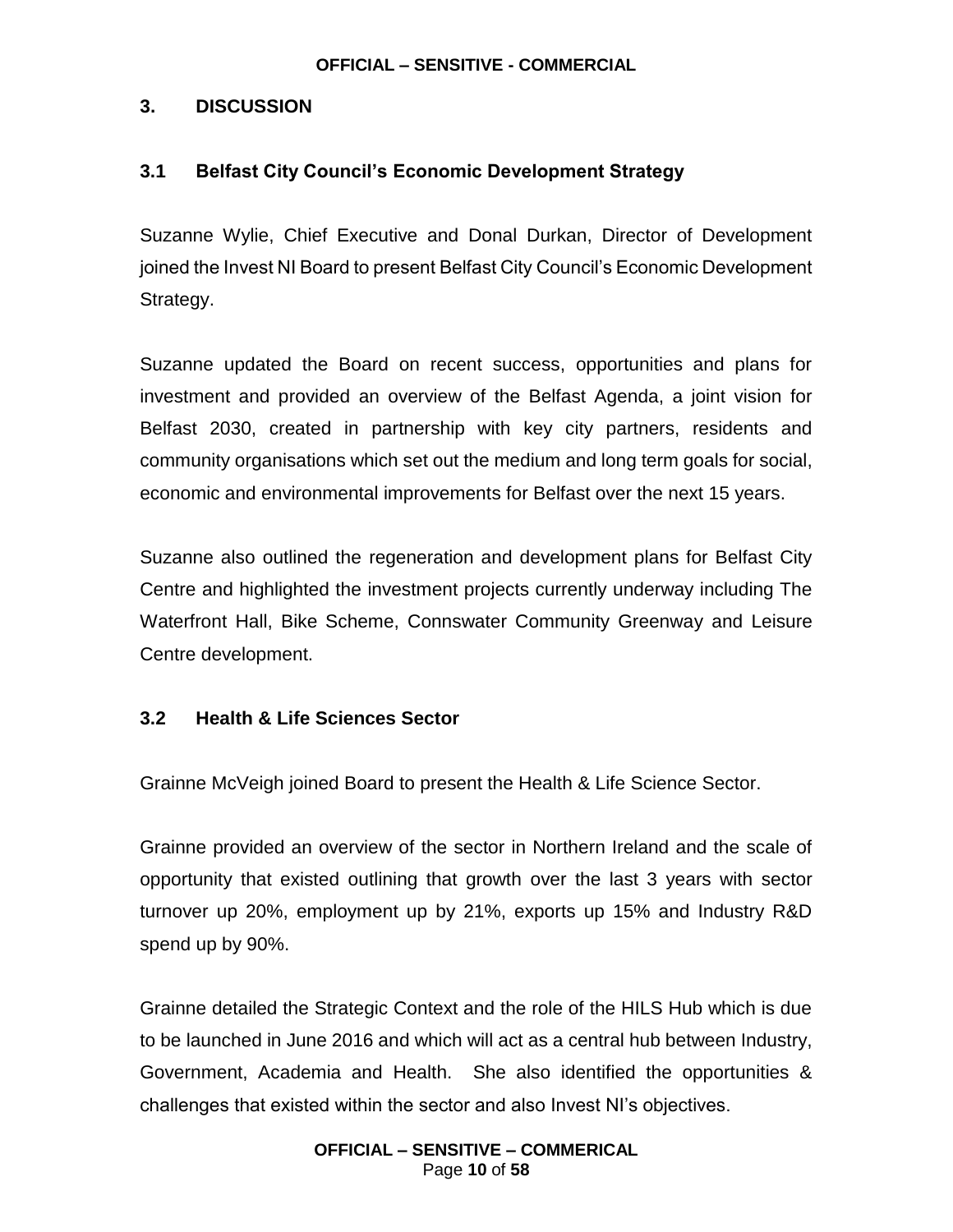### **4. CHAIRMAN'S BUSINESS AND AOB**

The Chairman advised the Board that he and the Chief Executive met with the Vice Chancellors of Queen's University and Ulster University in January. They are due to have a follow up meeting in April.

Also the Chairman and the Chief Executive will be hosting a meeting with the Chief Executives from the six Regional Colleges in March.

The Board discussed Brexit and the potential implications for Northern Ireland. It was agreed that the Board will discuss this matter at the next meeting. As Invest NI have not declared a position, it was agreed that any board members who may be asked for comments, should ensure that such views are clearly expressed in a personal capacity.

Board were advised that they would shortly receive details of arrangements for undertaking their mandatory Freedom of Information (FOI) and Data Protection training. Board members will also be asked to identify any training needs they have in respect of Casework and the application of Invest NI's intervention principles.

### **5. DATE OF THE NEXT BOARD MEETING**

The next Board meeting will be the Wednesday 23 March at Norbrook Laboratories Ltd, Newry

The Board Meeting ended at 4.45pm.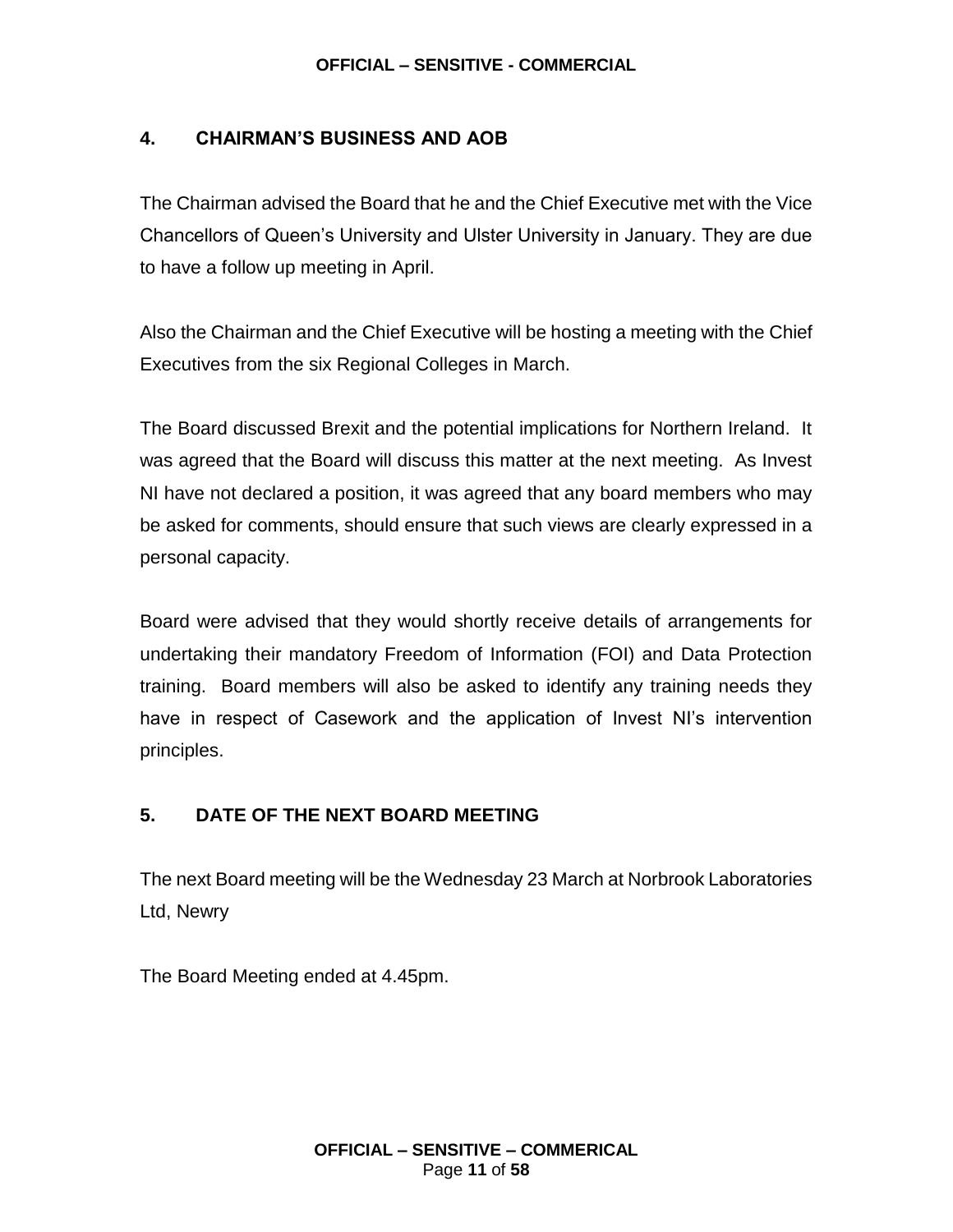## <span id="page-11-0"></span>**ONE HUNDRED AND THIRTY-THIRD MEETING OF THE INVEST NORTHERN IRELAND BOARD 23 MARCH 2016, INVEST NI HQ**

#### **Present:**

### **Invest NI Board**

Mark Ennis (Chairman) Brian Baird Padraig Canavan **Scott Rutherford** Deborah Lange Ken Nelson Dr Gerard O'Hare **Rose Mary Stalker** Rose Mary Stalker Peter McNaney

**In Attendance:** Alastair Hamilton, Brian Dolaghan, Jeremy Fitch, Peter Harbinson, Olive Hill, Mel Chittock, Oonagh Hinds, Amanda Braden, Bill Scott and Carol Keery

**Minute Taker:** Karen Hendrie

### **1. APOLOGIES & DECLARATIONS OF INTEREST**

The meeting commenced at 1.45pm.

**Apologies:** Mark Nodder, Mark Sweeney and Judith Totten

The Chairman asked members to declare any conflicts of interests relating to today's agenda. Board members declared the following Interests:

- Deborah Lange North Foreshore (Board of Belfast Harbour Commissioners)
- Gerard O'Hare North Foreshore (Board of Belfast Harbour Commissioners)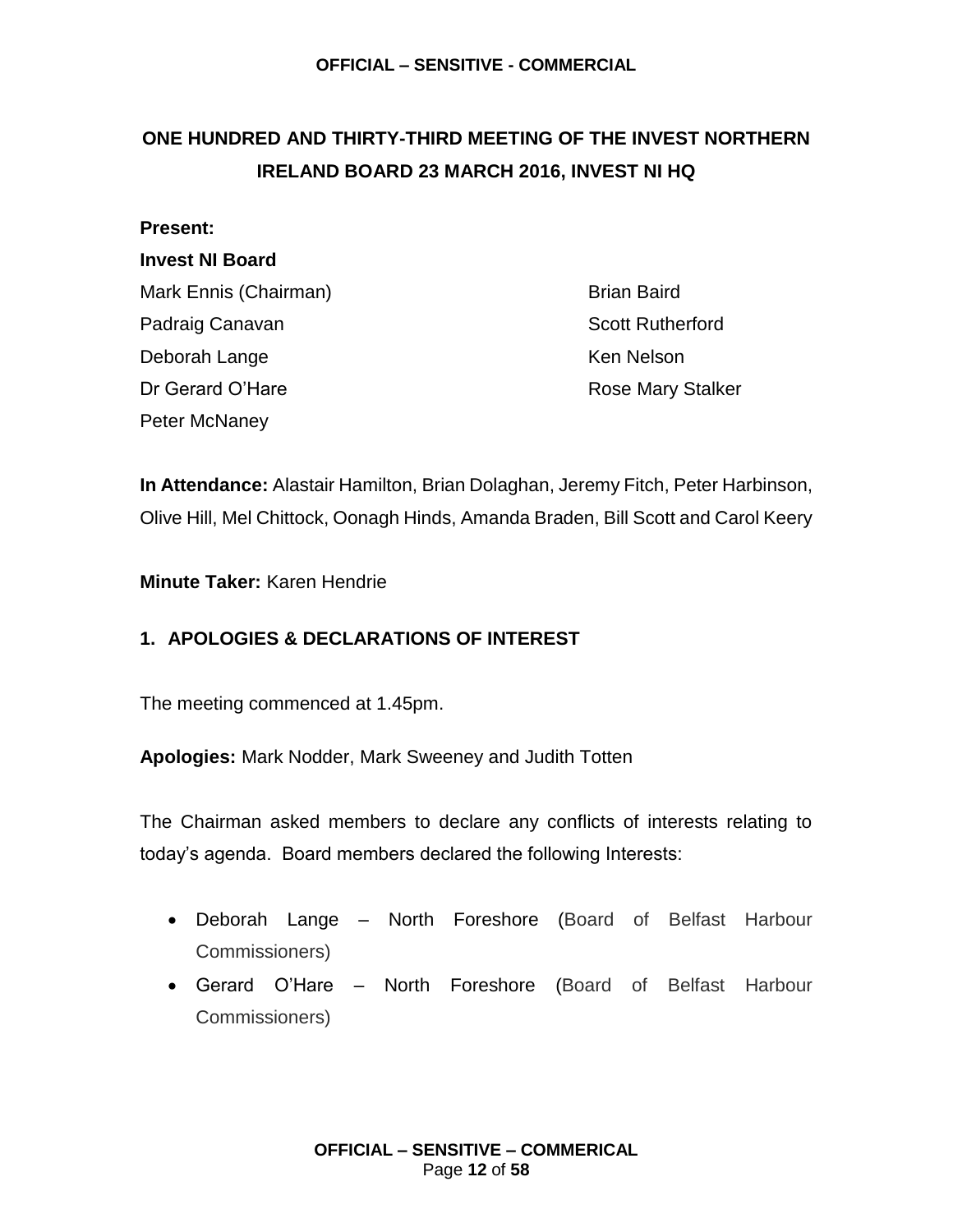The Board concluded that since there would be no substantive discussion on any of the above declared interests no conflicts existed. If discussions arose respective Board members would be required to leave the meeting.

### **2. MONTHLY REPORTING TO BOARD**

### **2.1. MINUTES**

The minutes of the February Board meeting were agreed as a true record of the meeting.

### **2.2. MATTERS ARISING**

The Actions table was reviewed and addressed.

Brian Dolaghan provided the Board with an update on the lessons learned from recent company closures and job losses. Board suggested that Client Executives be invited to Board periodically to present on key accounts' management.

#### **ACTION: BRIAN DOLAGHAN**

### **2.3. CEO REPORT**

The Chief Executive asked members to note the CEO report to the Board and provided a performance update.

The Chief Executive provided a summary of initial results from both the Best Companies to Work For and Employee Engagement surveys.

Board asked that further analysis of scores be completed in order to understand in more clearly the alignment between the two results.

#### **ACTION: AMANDA BRADEN**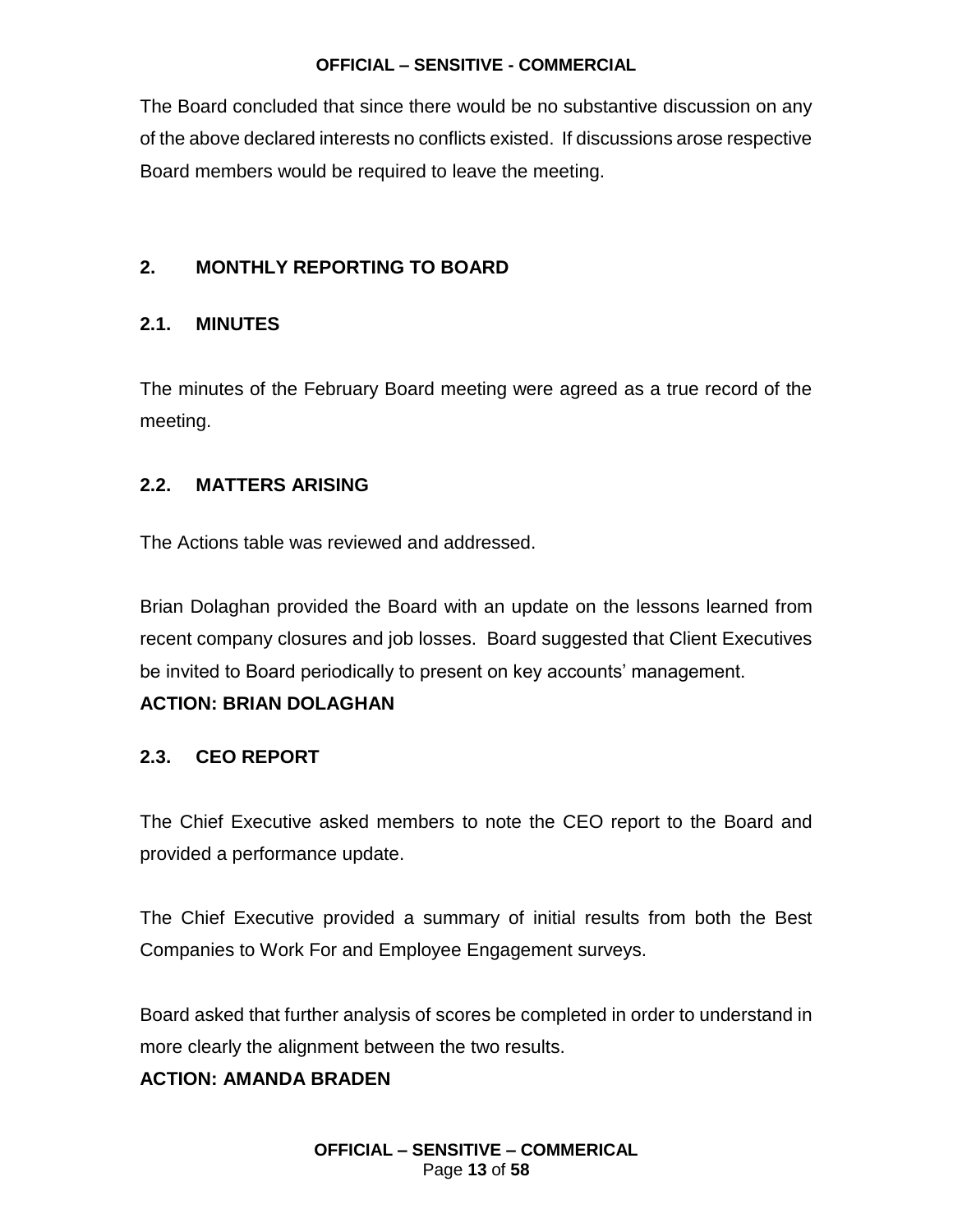The Chief Executive updated the Board on his recent visit to the US with FM/dFM including the announcement that a US Advisory Council is to be established to provide advice on a number of key areas including major strategic issues within USA affecting trade and investment.

Referencing the report the Chairman noted that it was good to note the trend of an increase in the number of FDI start-ups. In reply the Chief Executive advised that this was an area of strategic focus for the organisation.

### **2.4. FINANCE REPORT**

Mel Chittock asked the Board to note the Finance Report.

Mel also provided an update on the forecasted financial position at year end.

### **2.5. MARKETING AND COMMUNICATIONS REPORT TO THE BOARD**

Peter Harbinson provided an update on the report.

Peter updated the Board on the ongoing Annual Customer Survey. He also advised the Board that Pre-election Guidance which will be in effect from 30 March until the NI Assembly elections on 5 May and will have an impact on activities and communications during this period.

### **2.6. CASEWORK REPORT TO THE BOARD**

The Board noted this report.

### **2.7. AUDIT & RISK COMMITTEE UPDATE**

The minutes of the February Audit & Risk Committee meeting were agreed as a true record of the meeting.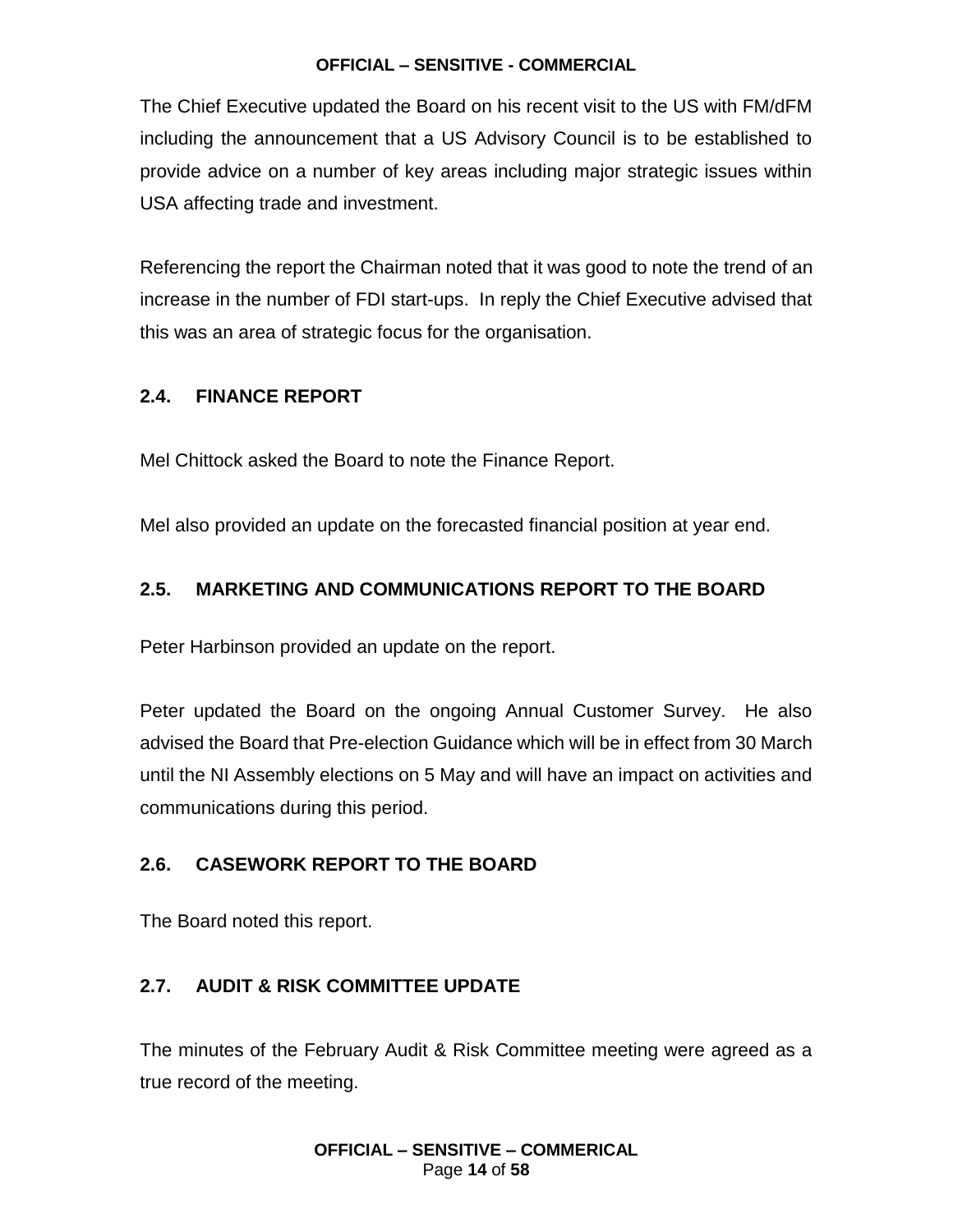### **3. DISCUSSION**

#### **3.1 Corporate Plan Update**

Olive Hill provided the Board with a verbal update on the main focus areas including Education, Infrastructure, Customer Segmentation, Entrepreneurship and Corporation Tax.

It was agreed that further updates would be provided to Board on an ongoing monthly basis until the Corporate Plan is finalised.

#### **3.2 International Markets**

Bill Scott presented to Board how the Investment Teams, engage with prospects and customers and provided an overview of the organisational structure within the International Group as well as the Investment Sales Cycle and Targeting and Lead Generation techniques employed by the International teams.

Bill highlighted future potential opportunities and challenges and also outlined the governance and reporting procedures that are in place for the International teams.

The Board asked that they have an opportunity to meet with the overseas teams while they are in Northern Ireland for the International Conference.

#### **ACTION: BILL SCOTT**

#### **3.3 EU Referendum**

The Board discussed the upcoming EU Referendum and the key considerations for Northern Ireland based on the information that is currently available.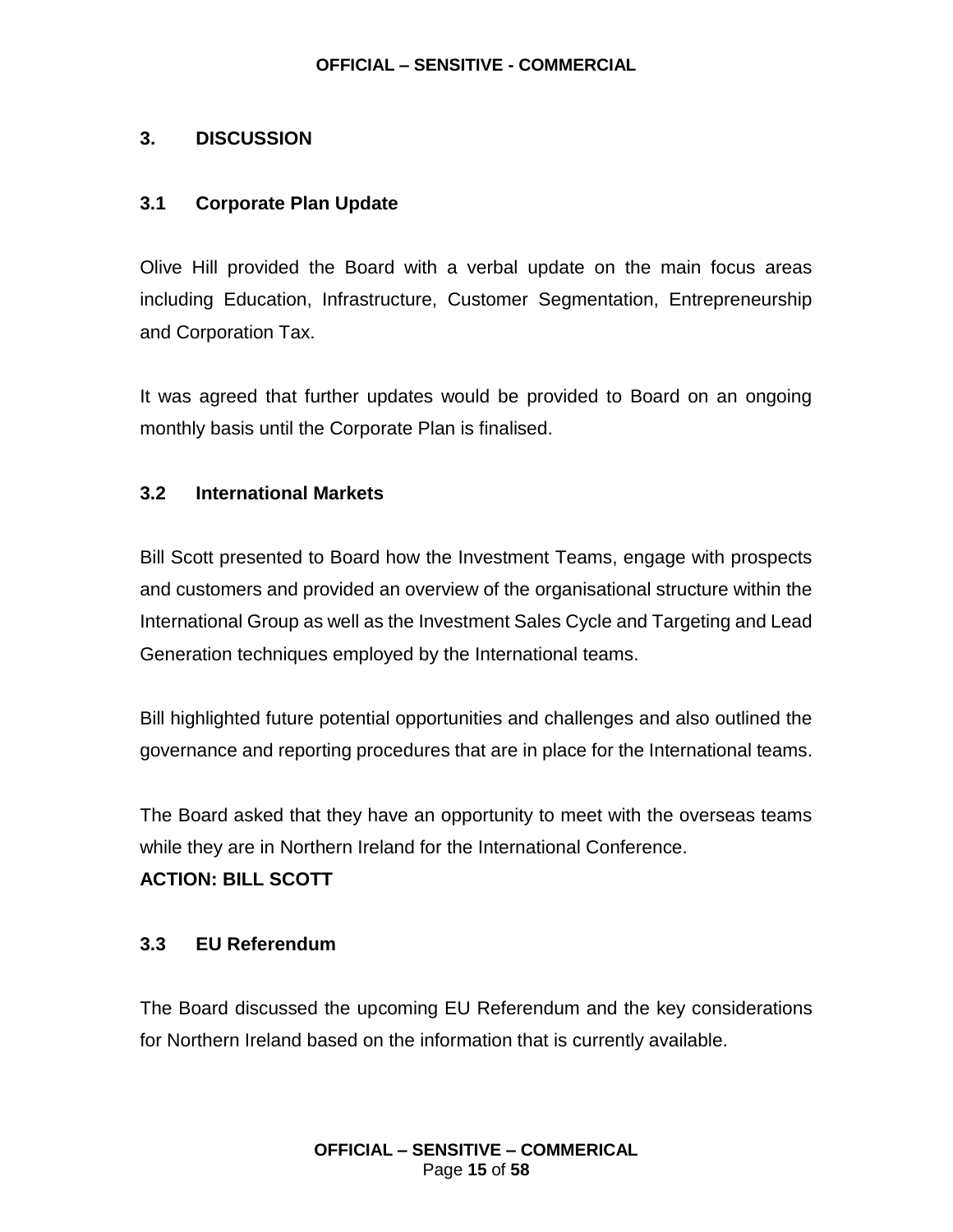Key considerations discussed included, Trade and Market Access; Foreign Direct Investment; EU Regulations; Freedom of Movement and Labour Supply; Funding from the EU and potential overall impact on economic growth and prosperity.

Board asked if it was possible to get a breakdown of the EU trade figures by sector. **ACTION: BILL SCOTT / OLIVE HILL**

The Board suggested that it may be beneficial to obtain an understanding of where Invest NI clients are positioned in relation to EU referendum and develop an Invest NI Board position to be communicated.

### **ACTION: PETER HARBINSON**

### **4. CHAIRMAN'S BUSINESS AND AOB**

The Chairman congratulated the Chief Executive on his recent Institute of Directors Award.

He also updated the Board on his recent activity including a dinner event with Boris Johnson at Hillsborough Castle on 29<sup>th</sup> February and a PWC event on 21<sup>st</sup> March.

The Board proposed hosting a future meeting at Google Hive at PWC in Belfast. **ACTION: CAROL KEERY**

### **5. DATE OF THE NEXT BOARD MEETING**

The next Board meeting will be the Wednesday 27<sup>th</sup> April at Invest NI HQ.

The Board Meeting ended at 5.00pm.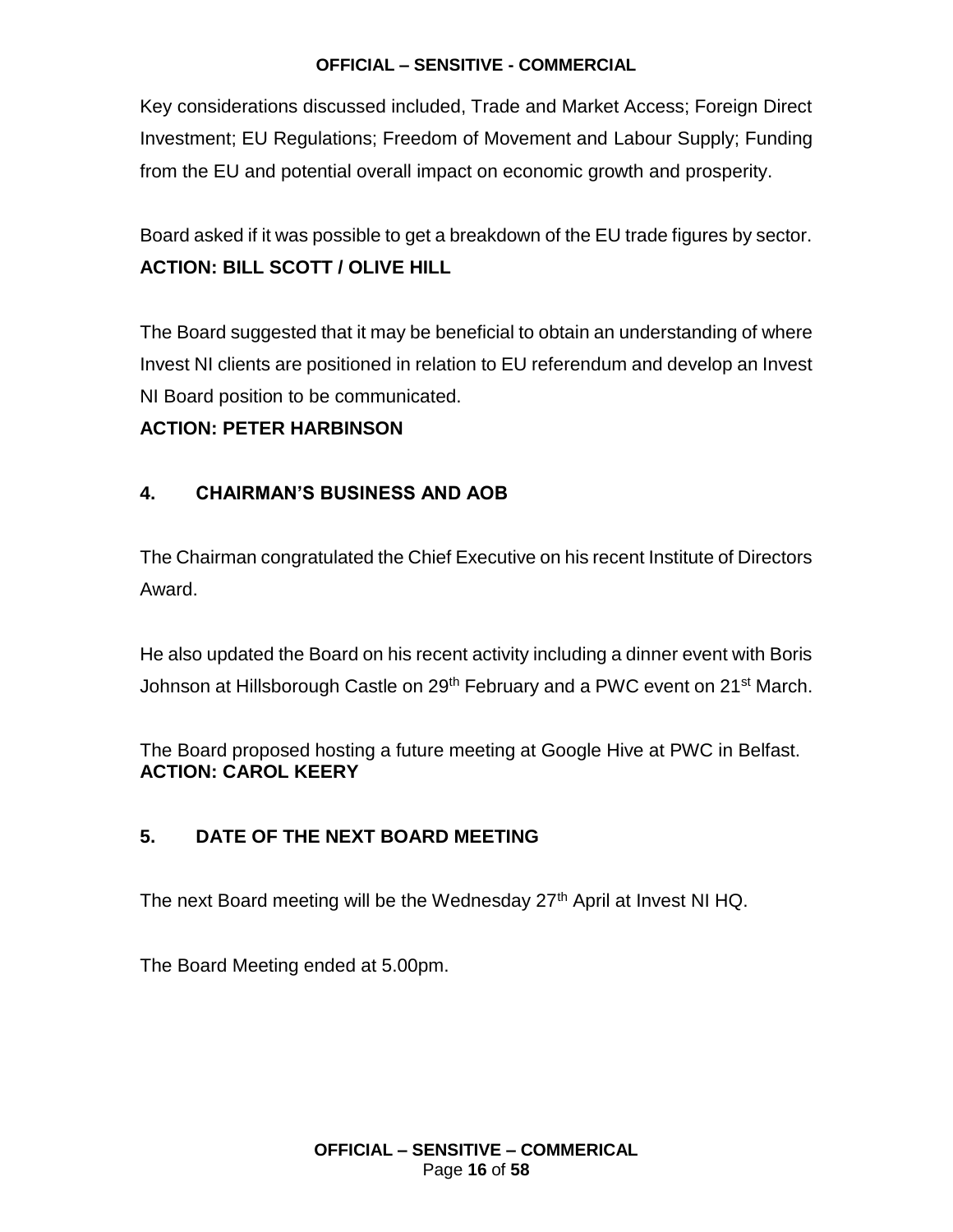## <span id="page-16-0"></span>**ONE HUNDRED AND THIRTY-FOURTH MEETING OF THE INVEST NORTHERN IRELAND BOARD 27 APRIL 2016, INVEST NI HQ**

#### **Present:**

### **Invest NI Board**

Mark Ennis (Chairman) Brian Baird Padraig Canavan **Scott Rutherford Padraig Canavan** Scott Rutherford Deborah Lange Ken Nelson Dr Gerard O'Hare **Rose Mary Stalker** Rose Mary Stalker Peter McNaney **Mark Sweeney** Mark Sweeney Judith Totten

**Note:** Chairman Mark Ennis joined by the meeting by conference call. Deputy Chair Gerard O'Hare chaired the meeting.

**In Attendance:** Alastair Hamilton, Brian Dolaghan, Jeremy Fitch, Peter Harbinson, Olive Hill, Oonagh Hinds, Amanda Braden, Bill Scott and Carol Keery

Chris Conway, NICO Chairman also joined the Board meeting.

#### **Minute Taker:** Karen Hendrie

### **1. APOLOGIES & DECLARATIONS OF INTEREST**

The meeting commenced at 1.00pm.

**Apologies:** Mark Nodder and Mel Chittock

The Deputy Chair asked members to declare any conflicts of interests relating to today's agenda. Board members declared the following Interests:

• Rose Mary Stalker – Northern Ireland Science Park and Springfarm Architectural Mouldings (SAM)

> **OFFICIAL – SENSITIVE – COMMERICAL** Page **17** of **58**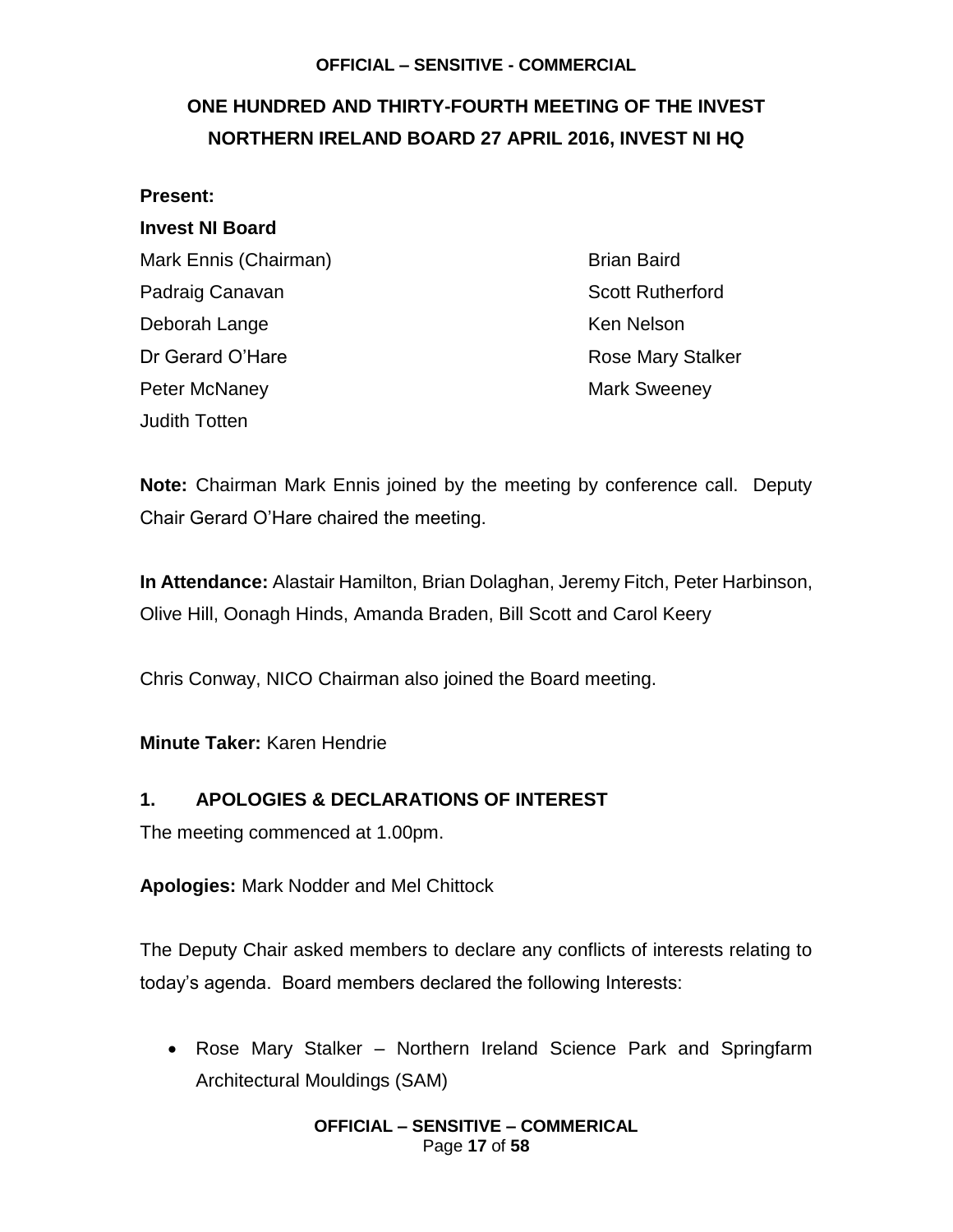• Brian Baird – James Leckey Design Ltd & Flowlens Ltd

The Board concluded that since there would be no substantive discussion on any of the above declared interests no conflicts existed. If discussions arose respective Board members would be required to leave the meeting.

### **2. MONTHLY REPORTING TO BOARD**

### **2.1. MINUTES**

The minutes of the March Board meeting were agreed as a true record of the meeting.

### **2.2. MATTERS ARISING**

The Actions table was reviewed and addressed.

### **2.3. CEO REPORT**

The Chief Executive asked members to note the CEO report to the Board and provided a performance update.

The Chief Executive presented Invest NI's 2016/17 Operating Plan and Corporate Scorecard Targets for discussion by Board.

Board confirmed they were content to approve the Scorecard and Operating plan subject to any revisions post 'Programme for Government' coming back to Board for review in September.

### **APPROVED**

Board asked that a crib sheet be provided detailing Invest NI's performance results and statistics.

**OFFICIAL – SENSITIVE – COMMERICAL** Page **18** of **58 ACTION: PETER HARBINSON**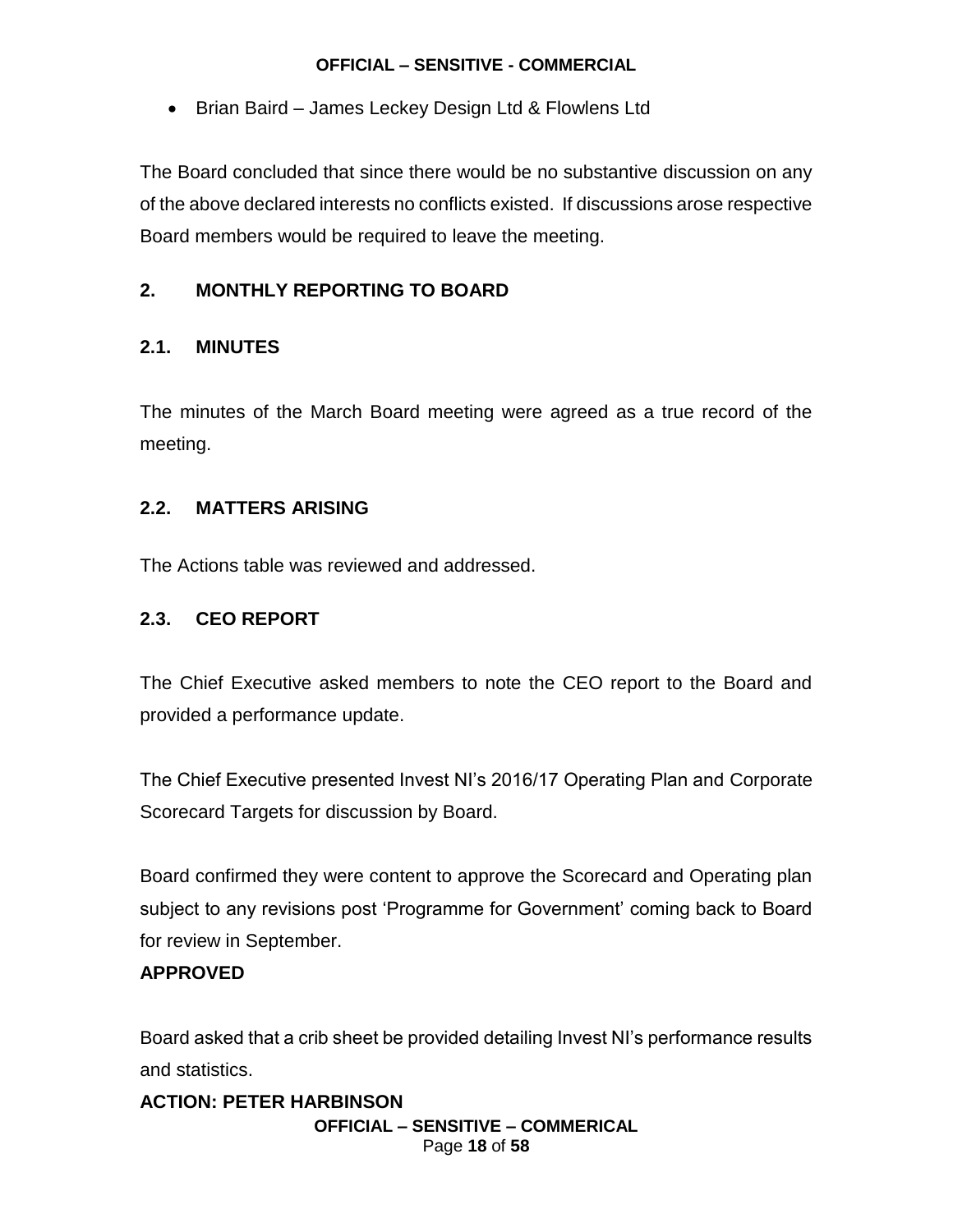### **2.4. FINANCE REPORT**

Katrina O'Dowd asked the Board to note the Finance Report. Katrina also provided an update on the initial draft financial position at 2015/16 year end.

### **2.5. MARKETING AND COMMUNICATIONS REPORT TO THE BOARD**

Peter Harbinson provided an update on the report.

### **2.6. CASEWORK REPORT TO THE BOARD**

The Board noted this report.

### **3. DISCUSSION**

### **3.1 NICO Year End Update**

Chris Conway, NICO Chairman presented to the Board an update on NICO's year end performance and also current opportunities and focus for the year 2016/17.

Chris also updated the Board on NICO's operating model including tendering, resourcing and engagement with third parties.

### **3.2 Corporate Plan & Manifestos Update**

Olive Hill updated the Board on the Corporate Plan and provided the Board with a draft Interim Plan for 2016/17 for review and feedback.

The Interim Pan will be reviewed and an update provided to Board following their feedback on the areas of FDI, Innovation, Exports and terminology.

### **ACTION: OLIVE HILL**

**OFFICIAL – SENSITIVE – COMMERICAL** Page **19** of **58**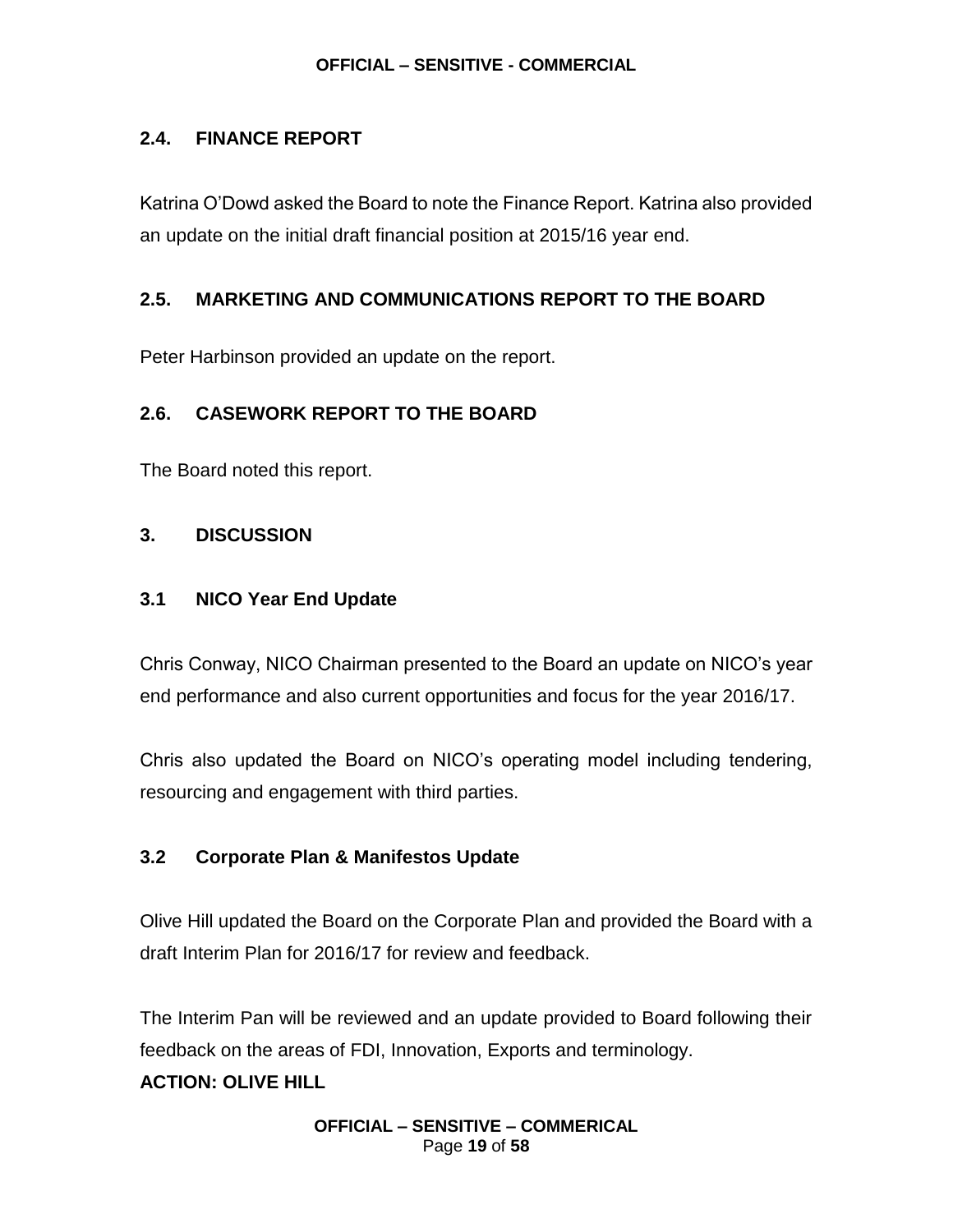Olive Hill also provided the Board with a summary overview of the references to business and the economy in the manifestos of each of the five main parties.

### **3.3 Risk Management Policy & Emerging Risk Register**

Colin Morelli, Risk Manager joined the Board meeting to present the updated Risk Management Policy and Emerging Risk Register to Board. Colin presented a summary overview to Board outlining the Risk Management process, detailing how the risk register is developed including the Risk Management Strategy and Risk Management Policy. He advised that both documents have been reviewed and approved by Audit & Risk Committee and asked that both documents now be considered for approval by Board.

It was noted that following review by Audit & Risk Committee that a number of the percentages detailed in the Likelihood Matrix on Page 13 of the Risk Management Policy have been updated.

The Board reviewed the Emerging Risk Register and following discussion proposed that Bank Funding & Liquidity Risk be moved from category 2 to category 4; also that Global Economic, Market & Political conditions be moved from category 6 to category 4.

Board confirmed that they are content to approve the Risk Management Policy and Emergent Risk Register to include the changes outlined above: **APPROVED**

#### **3.4 Skills Development & Business Development Academies**

Michelle Bell, Head of Assured Skills at Department for Employment and Learning; Marie-Thérèse McGivern, Principal and Damian Duffy, Director of Business Development at Belfast Met joined Niall Casey, Invest NI Director for Skills &

#### **OFFICIAL – SENSITIVE – COMMERICAL** Page **20** of **58**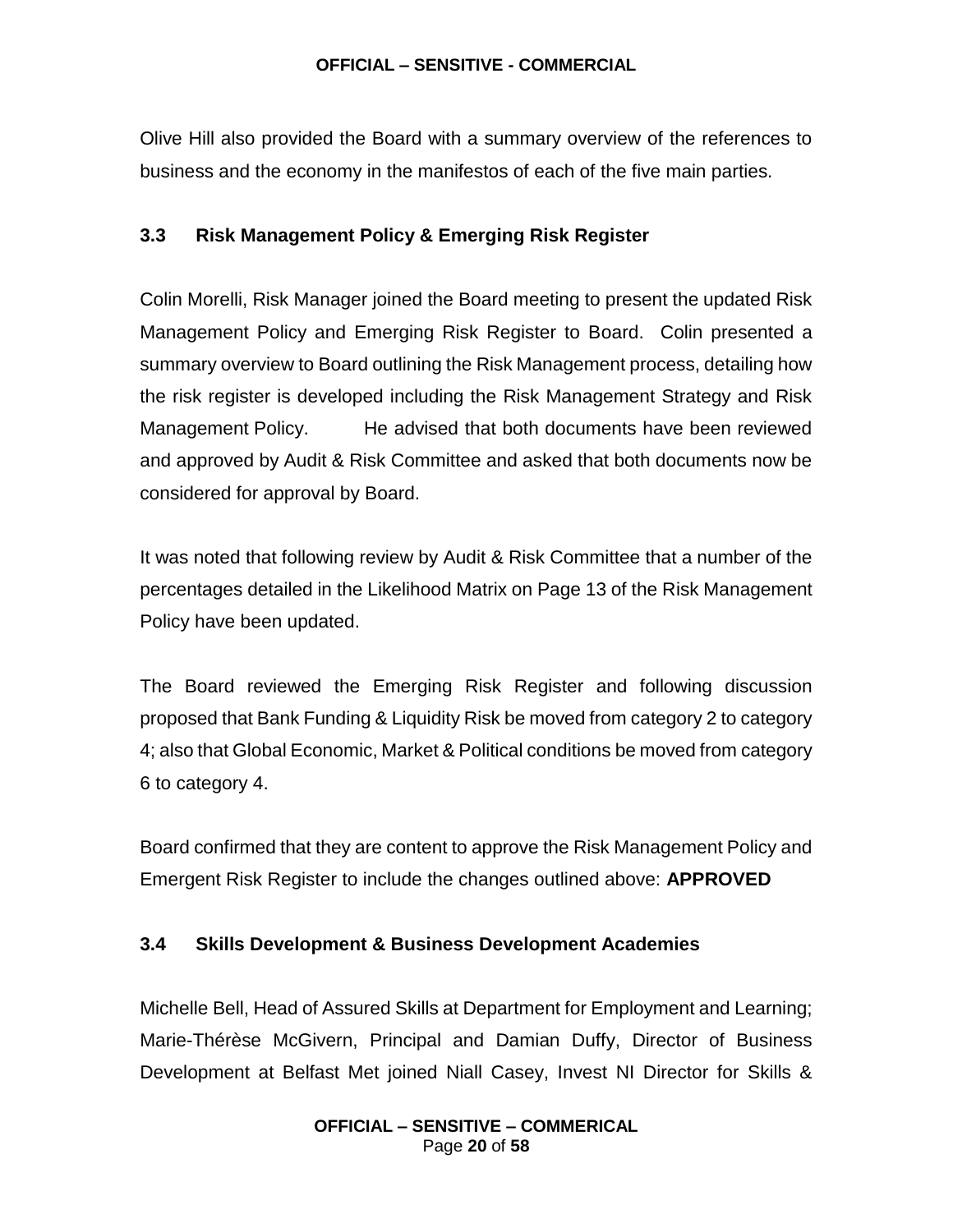Strategy Solutions to present Skills Development & Business Development Academies to the Board.

Michelle Bell provided the Board with an overview of the Assured Skills programme including the Academies Model and advised the Board that to date across all academies 697 trainees have received or are receiving training to date and 407 trainees have secured employment.

Marie-Thérèse McGivern, Principal and Damian Duffy, Director of Business Development at Belfast Met updated the board on the delivery of the Assured Skills Academies. To date Belfast Met have delivered 26 Academies creating 468 graduates of whom 93% are employed.

Damian Duffy detailed examples of academies including the Software Testers Academy and the Global Export Sales and Marketing Academy (GEMSA).

The Invest NI Board and Chief Executive thanked the presenters for joining the Board today, and were positive in their feedback on the Assured Skills Programme.

The Board highlighted that it was a fantastic example of collaboration across multiple organisations and that look forward to seeing further development of the programme including greater collaboration with the regional colleges.

#### **3.5 Secondments**

Sharon Polson who is currently on outward secondment to the Voluntary and Community Unit in the Dept. of Social Development presented to the Board on her experiences on being an outward secondee from Invest Northern Ireland.

Sharon provided the board with an overview of her role within the Voluntary and Community Unit and how her skills gained during her time with Invest NI have

#### **OFFICIAL – SENSITIVE – COMMERICAL** Page **21** of **58**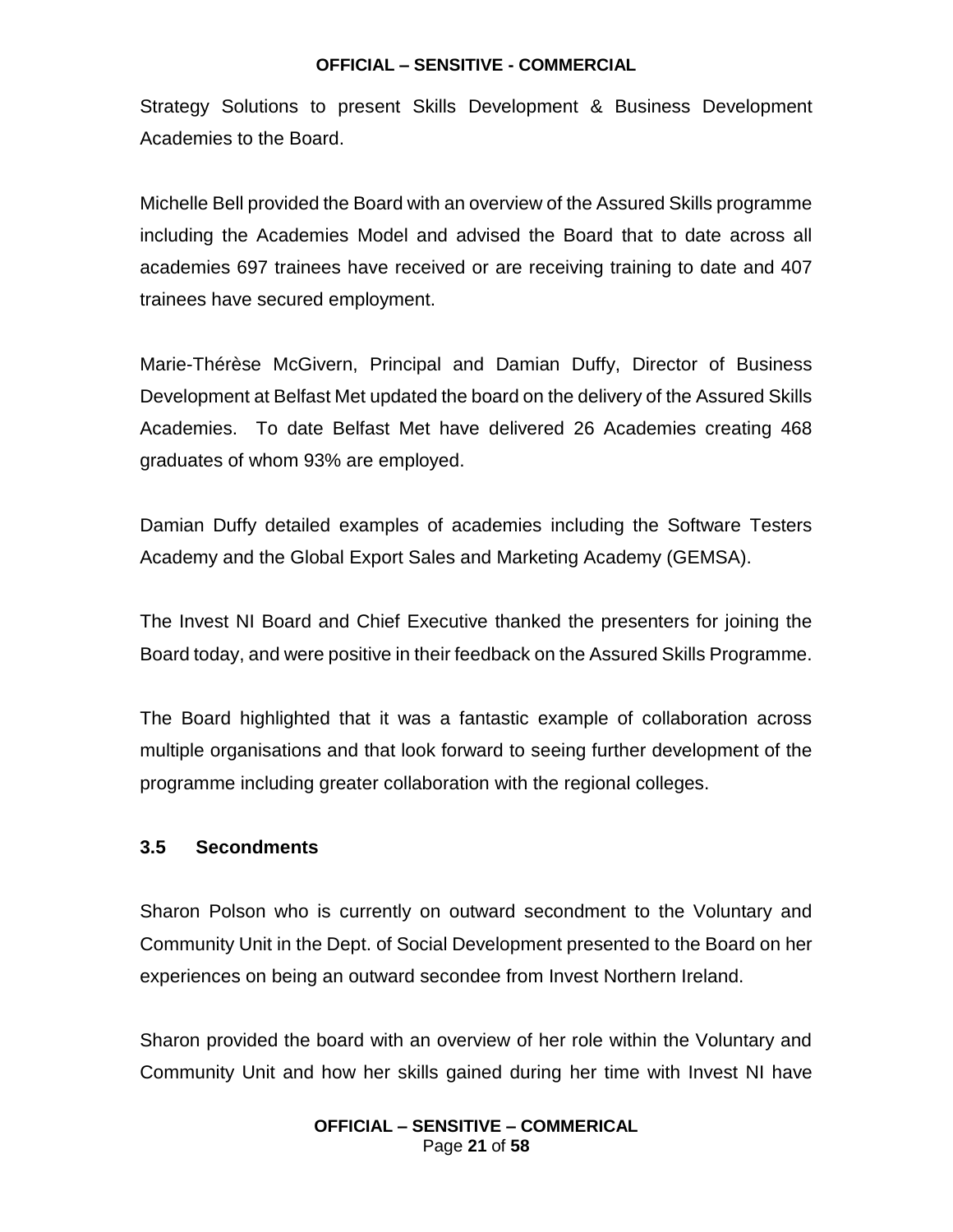helped her in the role including the importance of customer focus and personal accountability.

She also identified key learnings from the secondment that she will bring back to Invest NI following the end of her secondment including development of her leadership skills.

The Board thanked Sharon for her insightful presentation.

### **4. CHAIRMAN'S BUSINESS AND AOB**

The Chairman congratulated the Chief Executive and Mark Nodder on their recent 2016 Institute of Directors First Trust Bank Director of the Year Awards in the categories of Public Sector Director of the Year and Large Company Director of the Year respectively.

Board Members were also reminded of the need to complete their data protection training.

### **5. DATE OF THE NEXT BOARD MEETING**

The next Board meeting will be the Wednesday 25<sup>th</sup> May at The Guildhall Londonderry.

The Board Meeting ended at 4.45pm.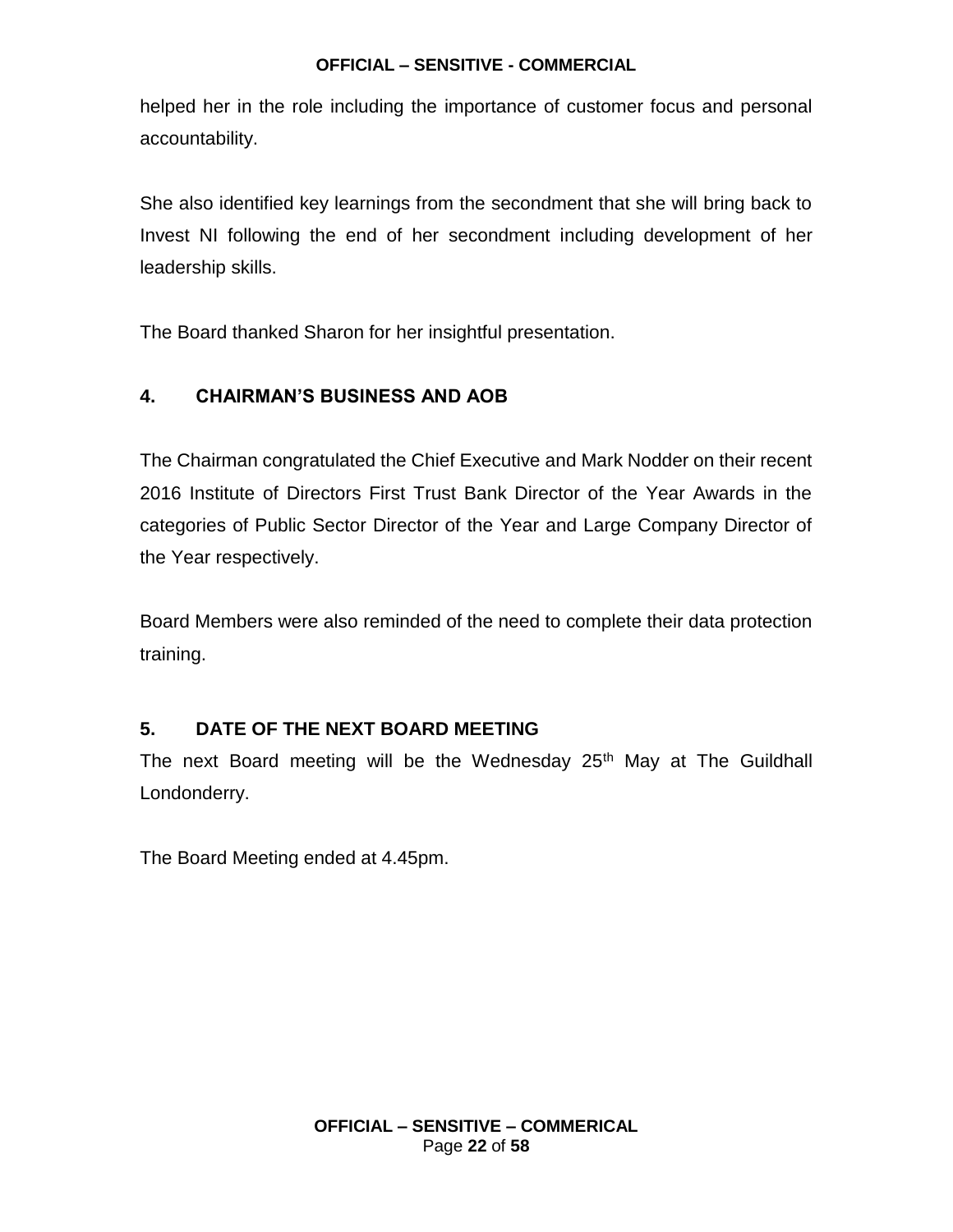## <span id="page-22-0"></span>**ONE HUNDRED AND THIRTY-FIFTH MEETING OF THE INVEST NORTHERN IRELAND BOARD 25 MAY 2016, GUILDHALL DERRY~LONDONDERRY**

| Present:               |                         |
|------------------------|-------------------------|
| <b>Invest NI Board</b> |                         |
| Mark Ennis (Chairman)  | <b>Brian Baird</b>      |
| Padraig Canavan        | <b>Scott Rutherford</b> |
| Deborah Lange          | Dr Gerard O'Hare        |
| Peter McNaney          | <b>Mark Sweeney</b>     |
| Judith Totten          | <b>Mark Nodder</b>      |
|                        |                         |

**In Attendance:** Alastair Hamilton, Brian Dolaghan, Peter Harbinson, Oonagh Hinds, Amanda Braden, Mel Chittock and Charles Hamilton

**Minute Taker:** Karen Hendrie

### **1. APOLOGIES & DECLARATIONS OF INTEREST**

The meeting commenced at 1.45pm.

**Apologies:** Rose Mary Stalker, Ken Nelson, Jeremy Fitch, Olive Hill, Bill Scott and Carol Keery

The Chair asked members to declare any conflicts of interests relating to today's agenda. Board members declared the following Interests:

- Brian Baird GCD Technologies Limited
- Scott Rutherford Almac Discovery Limited / QUB

**OFFICIAL – SENSITIVE – COMMERICAL** Page **23** of **58**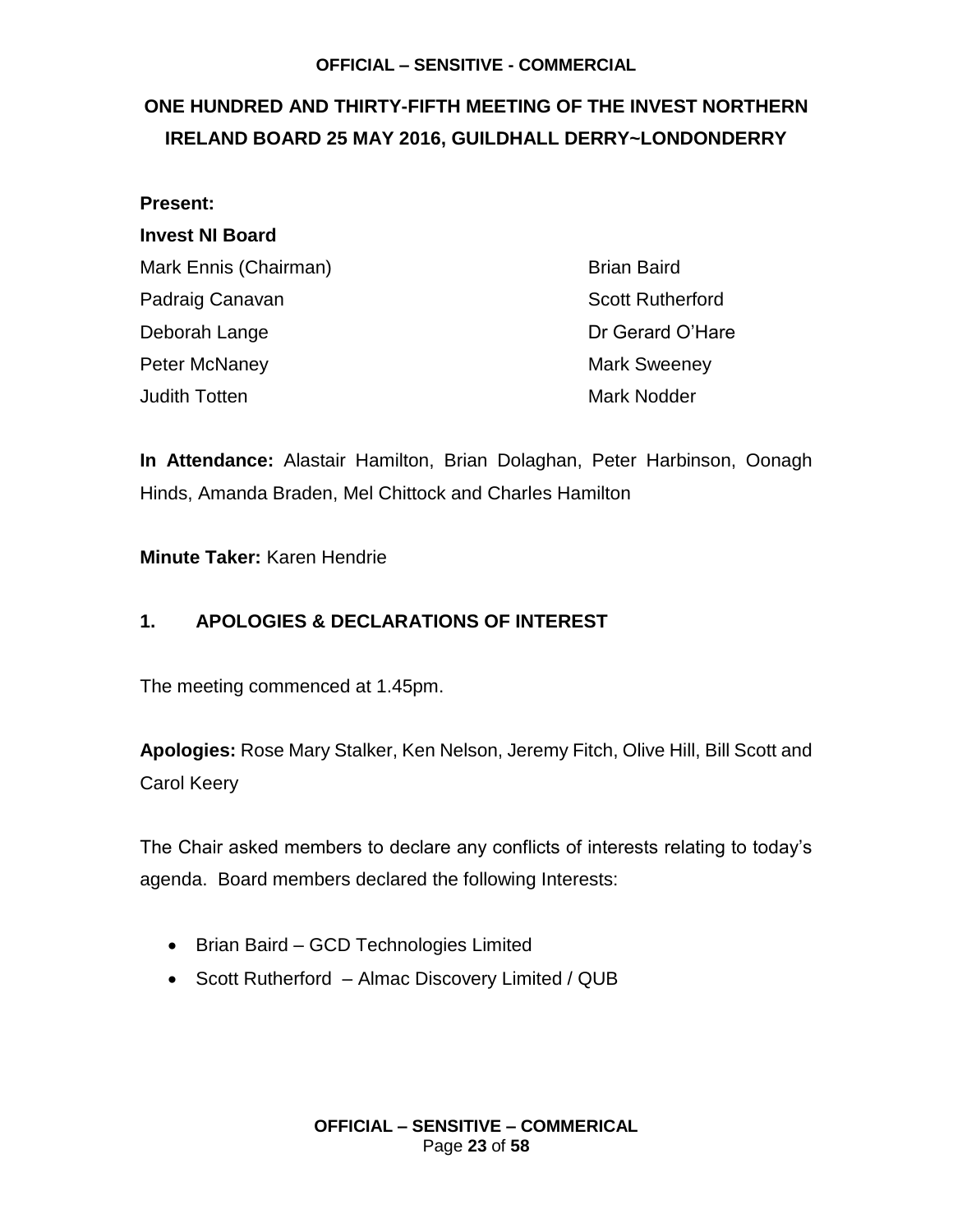The Board concluded that since there would be no substantive discussion on any of the above declared interests no conflicts existed. If discussions arose respective Board members would be required to leave the meeting.

### **2 MONTHLY REPORTING TO BOARD**

#### **2.1 MINUTES**

The minutes of the April Board meeting were agreed as a true record of the meeting.

#### **2.2 MATTERS ARISING**

The Actions table was reviewed and addressed.

#### **2.3 CEO REPORT**

The Chief Executive asked members to note the CEO report to the Board.

An update on Invest NI Corporate Scorecard Targets was also provided and a combined range of £100m to £170m for Scorecard 13 & 14 was proposed.

The Chief Executive also provided a verbal update on Programme for Government proposals for the new Assembly term.

Board requested opportunity to review and discuss PfG and their response to this. **ACTION: OLIVE HILL**

#### **2.4 FINANCE REPORT**

Mel Chittock asked the Board to note the Finance Report.

#### **OFFICIAL – SENSITIVE – COMMERICAL** Page **24** of **58**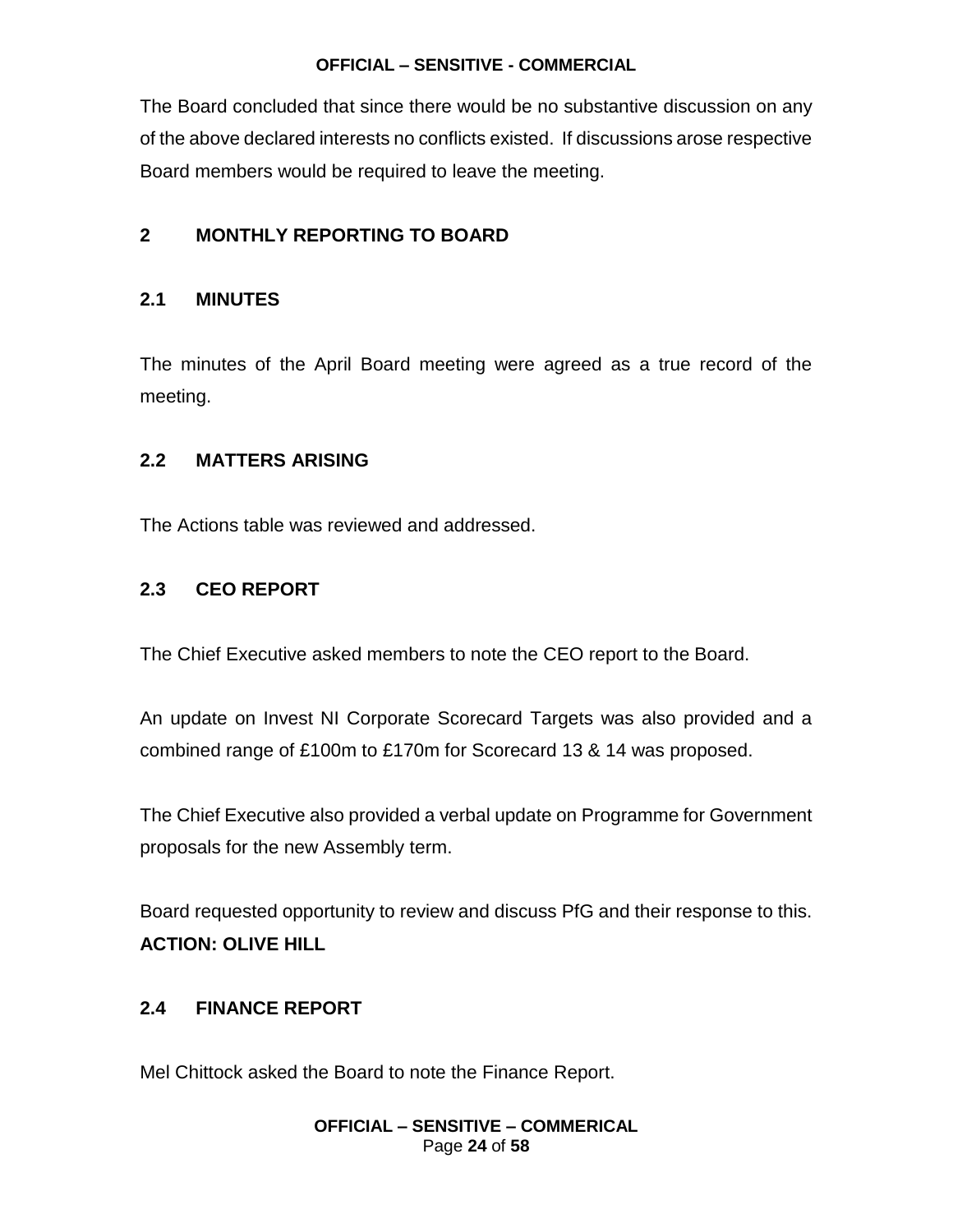### **2.5 MARKETING AND COMMUNICATIONS REPORT TO THE BOARD**

Peter Harbinson provided an update on the report.

### **2.6 CASEWORK REPORT TO THE BOARD**

The Board noted this report.

### **2.7 AUDIT & RISK COMMITTEE UPDATE**

Deborah Lange, Chair of the Audit & Risk Committee provided a verbal update following the committee meeting which took place immediately prior to today's Board meeting.

The Chair advised the Board that in response to the issue of email retention Mel Chittock is going to consider the practical implications of automatic generated alerts for emails over one year old.

The Chair advised the Board of the discussion on an appropriate KPI measure in relation to governance and it was agreed that no single target would be set. The Board agreed with this approach.

Draft minutes of the meeting will be provided ahead of the next Board meeting in June 2016.

### **3. DISCUSSION**

### **3.1 Derry City & Strabane District Council – Economic Development Plan**

Stephen Gillespie, Director of Business and Culture at Derry City & Strabane District Council presented the Board with an overview of the Integrated Economic

#### **OFFICIAL – SENSITIVE – COMMERICAL** Page **25** of **58**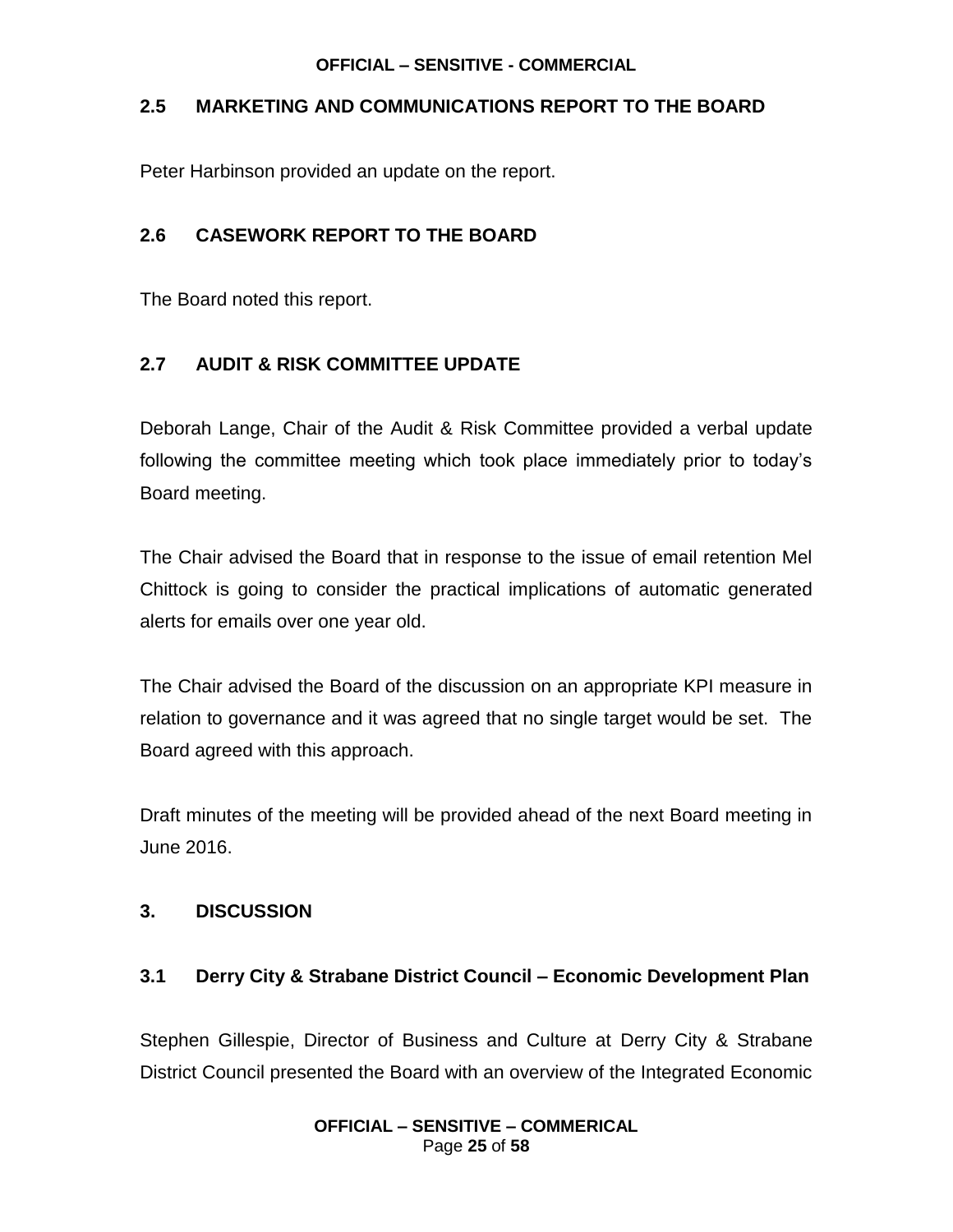Strategy (IES) which has been developed by the Council in partnership with Invest NI.

Stephen outlined the key sectors to be targeted and priority outcomes to be delivered and also provided an update on the Community Planning process and the North West Strategic Growth Partnership.

The Council also recognised the importance of inward visits and Foreign Direct Investment and offered their support to Invest NI in this area.

John Kelpie, CEO at Derry City & Strabane District Council joined the Board following the presentation and thanked the Board for visiting the City and recognised the importance of the relationship that exists between Invest NI and the Council on a local, regional and international level.

The Board thanked Stephen and John for their strategic and coherent presentation.

### **3.2 Employee Engagement & Best Companies to Work for Results**

Amanda Braden and Mary De Almeida presented the Board with an overview of Employee Engagement in the UK at present and review of Invest NI's results of their Employee Engagement Survey and the Best Companies Survey.

Board were advised that Invest NI's high level target is to achieve Top 100 in Best Companies survey in October 2017. To achieve this Invest NI will need to embed cultural and behavioural change in key areas including Leadership; Development and Progression / Personal Growth; Revitalising Our Values and Communication in order to increase scores.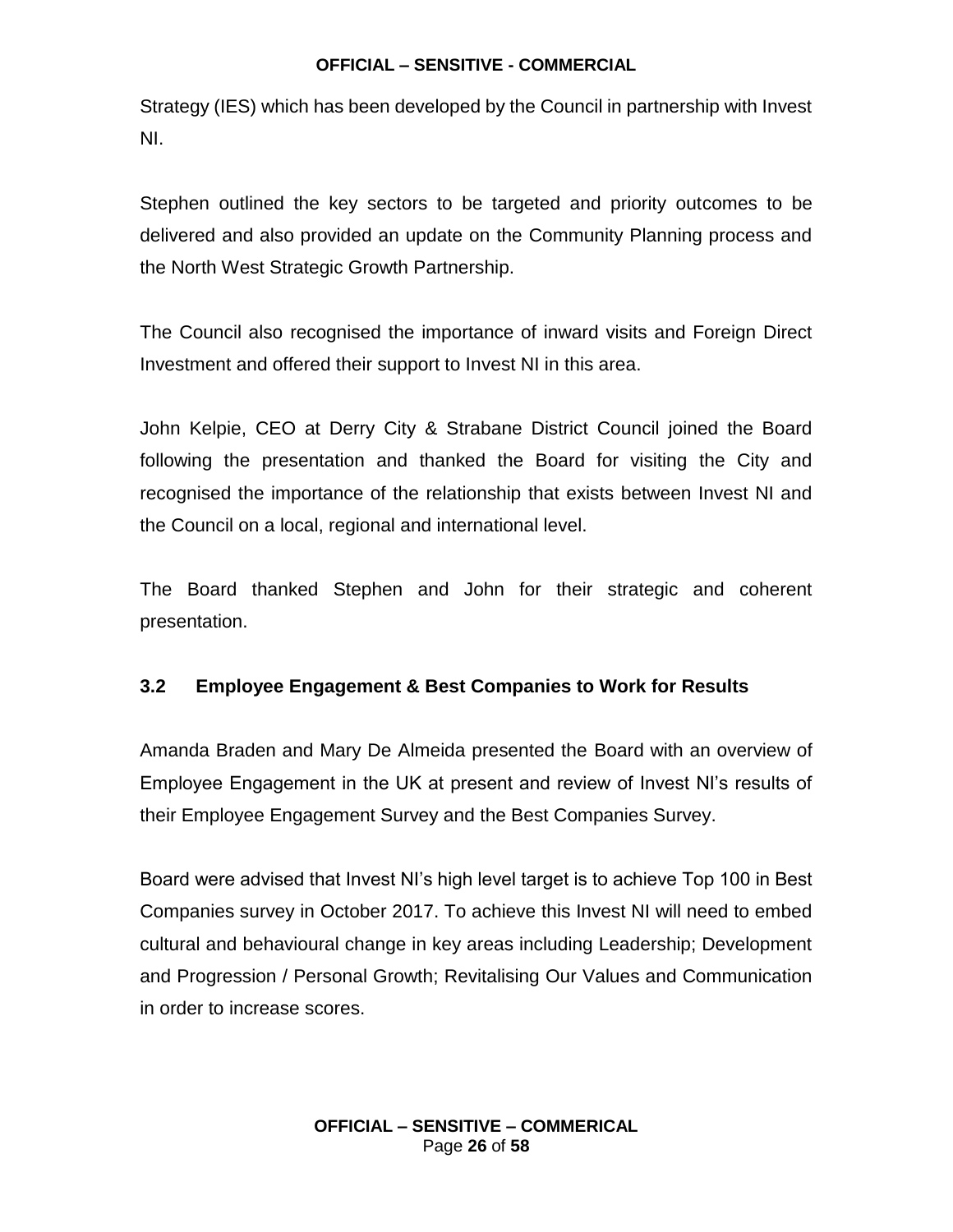The Board were presented with the draft Corporate Action plan for 2016/17 and were asked to consider and give their thoughts on what would make the biggest impact on improving scores in the four key areas highlighted.

The Board recognised the significant achievements that Invest NI have made to date in the area of employee engagement and recognised that it can be more challenging to achieve employee engagement in a public service environment.

The Board provided feedback and expressed the view that the true employee engagement comes from individuals working closely with and engaging with their immediate line manager and that the value of engagement comes from this relationship. The Board emphasised that individual leaders need to take responsibility for engagement.

The Board noted that they were keen to see an element of staff involvement in the upcoming staff conference and that staff should be encouraged to participate.

#### **3.3 Education Action Plan**

Gren Armstrong, Sector Development Manager presented the Board with an overview of progress to date in researching the Education sector and the development of an Education Action Plan.

He provided an update on current market trends and the current provision in Northern Ireland. He summarised the current successes to date as well as the potential economic impact and benefits for Northern Ireland.

Gren outlined the Northern Ireland proposition and key strategic themes in the Education Sector including Export Market Development; Collaboration & Partnerships and the Education Eco-System and detailed how Invest NI may seek to help achieve success in these areas as well as the proposed Action Plan for 2016/17.

**OFFICIAL – SENSITIVE – COMMERICAL** Page **27** of **58**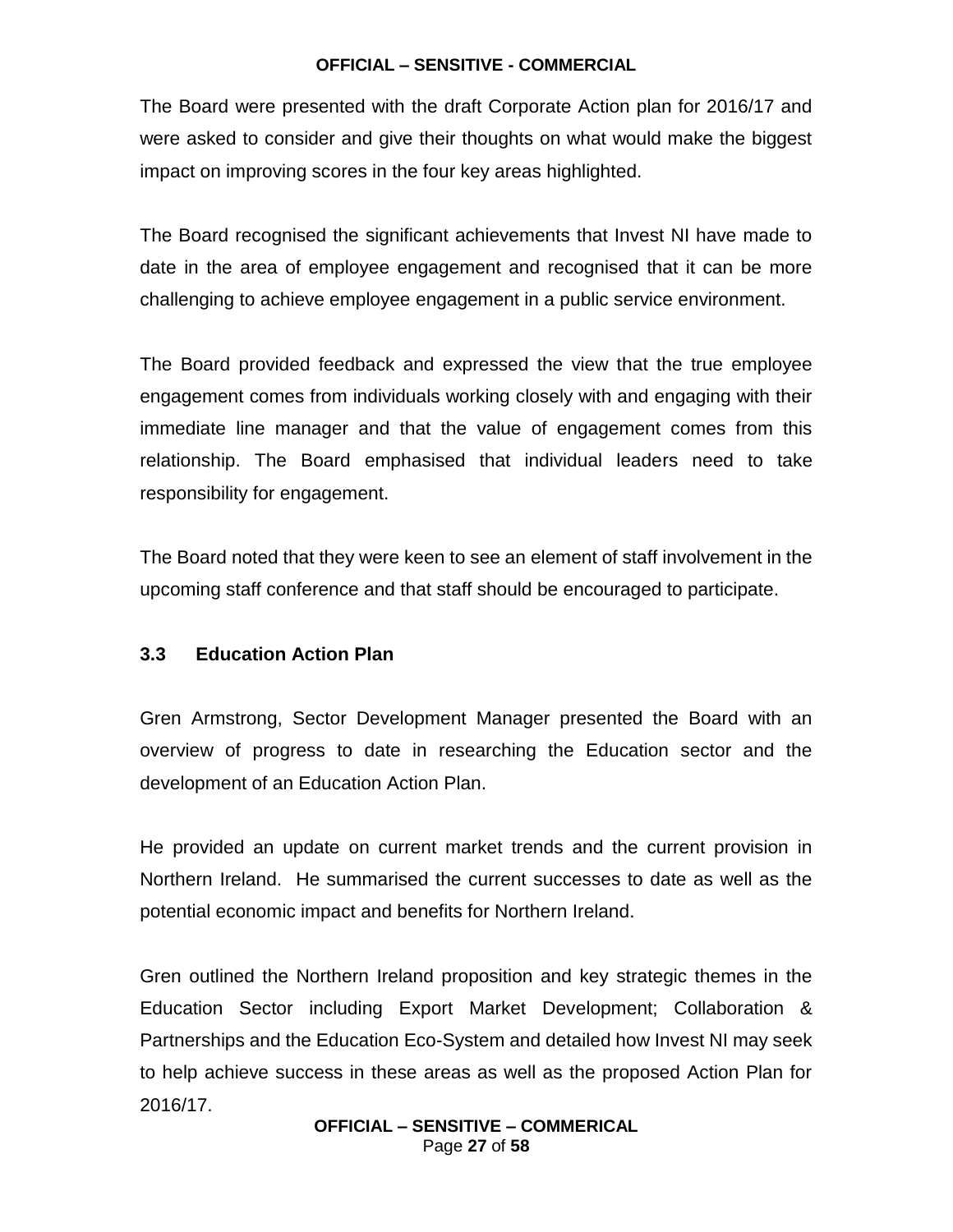The Board thanked Gren for presenting the Education Action Plan and they recognised that the Education sector represents an exciting opportunity which should be developed further. The Chairman recognised the work that has been achieved in this area to date and is keen to move this forward and discussed the possibility of establishing a Board Working Group in this area.

### **4. CHAIRMAN'S BUSINESS AND AOB**

The Chairman asked Board members to note Paper 9 in their Board packs following discussion at last month's Board meeting which details Invest NI's agreed Interim 2016/17 Plan and 2016/17 Operating Plan Targets.

Board members were reminded about the upcoming Invest NI Staff Conference on Tuesday 7th June and the subsequent working lunch with key members of Invest NI's International Team.

Board suggested that they may wish to discuss the outcome of EU Referendum and consider if a Board response is required. **ACTION: OLIVE HILL**

### **5. DATE OF THE NEXT BOARD MEETING**

The next Board meeting will be the Thursday 23<sup>rd</sup> June at Invest NI HQ

The Board Meeting ended at 5.00pm.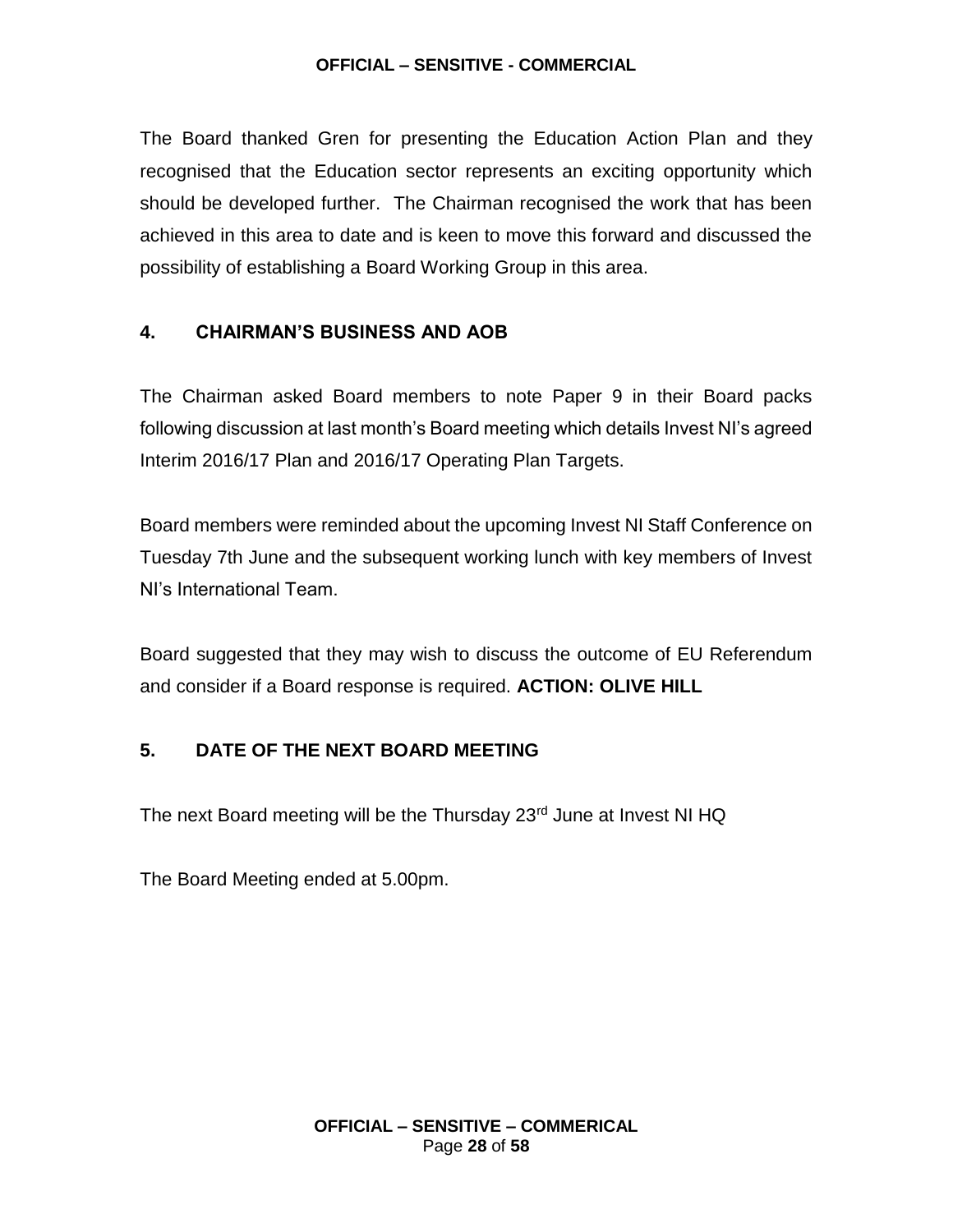## <span id="page-28-0"></span>**ONE HUNDRED AND THIRTY-SIXTH MEETING OF THE INVEST NORTHERN IRELAND BOARD 23 JUNE 2016, INVEST NI HQ**

# **Present: Invest NI Board** Mark Ennis (Chairman) Brian Baird Padraig Canavan **Scott Rutherford Padraig Canavan** Scott Rutherford Deborah Lange Deborah Lange Dr Gerard O'Hare Peter McNaney **Mark Sweeney** Mark Sweeney Judith Totten Ken Nelson

**In Attendance:** Alastair Hamilton, Brian Dolaghan, Peter Harbinson, Oonagh Hinds, Mel Chittock, Jeremy Fitch, Bill Scott, Olive Hill and Carol Keery

### **Minute Taker:** Karen Hendrie

### **1. APOLOGIES & DECLARATIONS OF INTEREST**

The meeting commenced at 1.00pm

**Apologies:** Rose Mary Stalker, Mark Nodder and Amanda Braden

The Chair asked members to declare any conflicts of interests relating to today's agenda. No conflicts were declared.

### **2. MONTHLY REPORTING TO BOARD**

At the start of the meeting, Deputy Chair Gerard O'Hare extended the collective congratulations of the Board to Chairman Mark Ennis who was made a Commander of the Order of the British Empire (CBE) for services to the economy and the community in Northern Ireland in the Queen's Birthday Honours.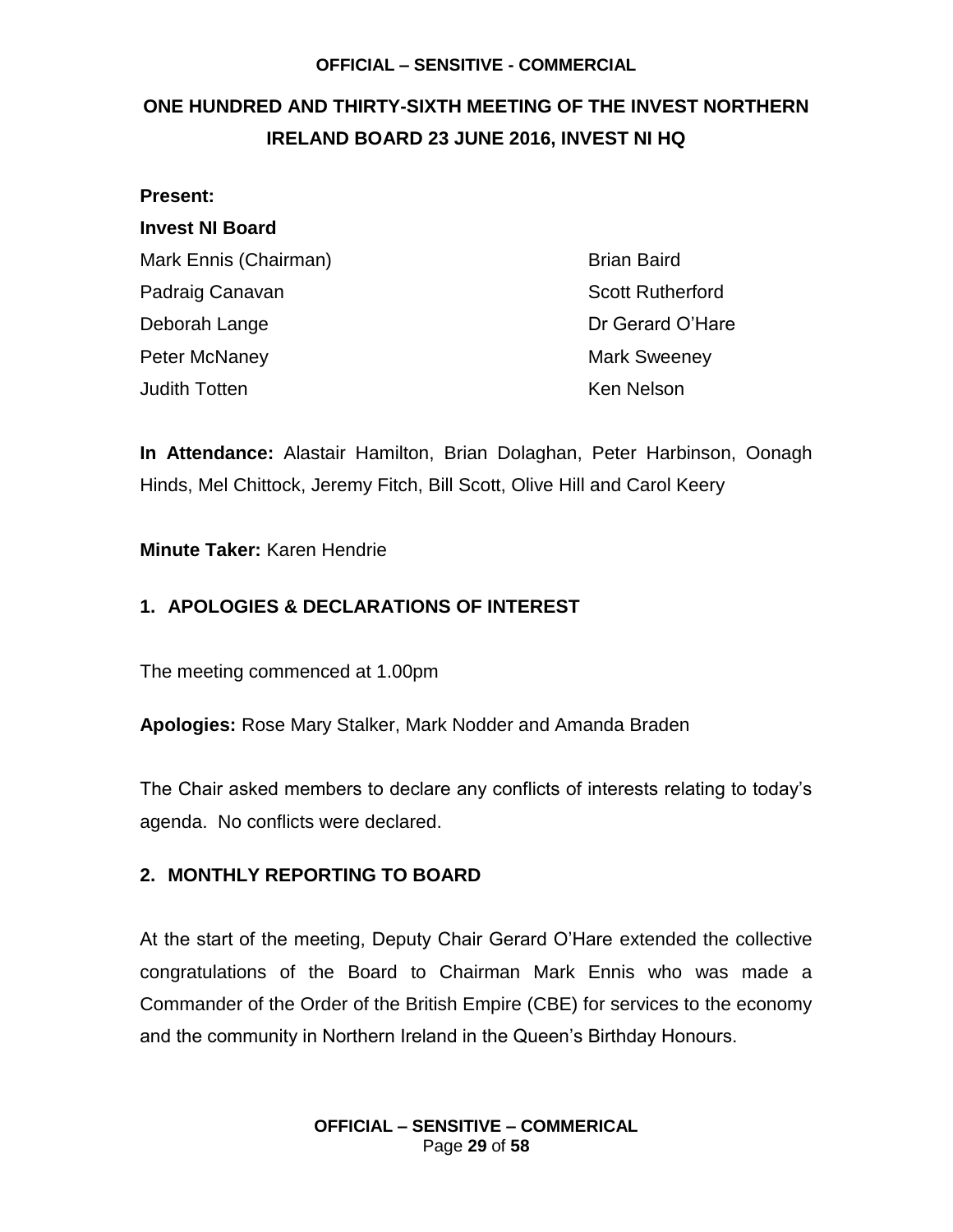On behalf of the Executive Leadership Team and the organisation Alastair Hamilton, Chief Executive also congratulated the Chairman on his deserved honour.

The Board and Executive Leadership Team also offered congratulations to two Invest NI members who also recognised in Queen's Birthday Honours list.

Kevin McCann, Director of Research & Development, was made an Officer of the Order of the British Empire (OBE) and Sharon Polson was made a Member of the Order of the British Empire (MBE) for services to enterprise in Northern Ireland.

#### **2.1 MINUTES**

The minutes of the May Board meeting were agreed as a true record of the meeting.

#### **2.2 MATTERS ARISING**

The Actions table was reviewed and addressed.

#### **2.3 CEO REPORT**

The Chief Executive asked members to note the CEO report to the Board.

Post meeting an error was identified in the footnote on page 11 of the CEO report. This will be updated and rectified in next month's CEO report.

#### **2.4 FINANCE REPORT**

Mel Chittock asked the Board to note the Finance Report.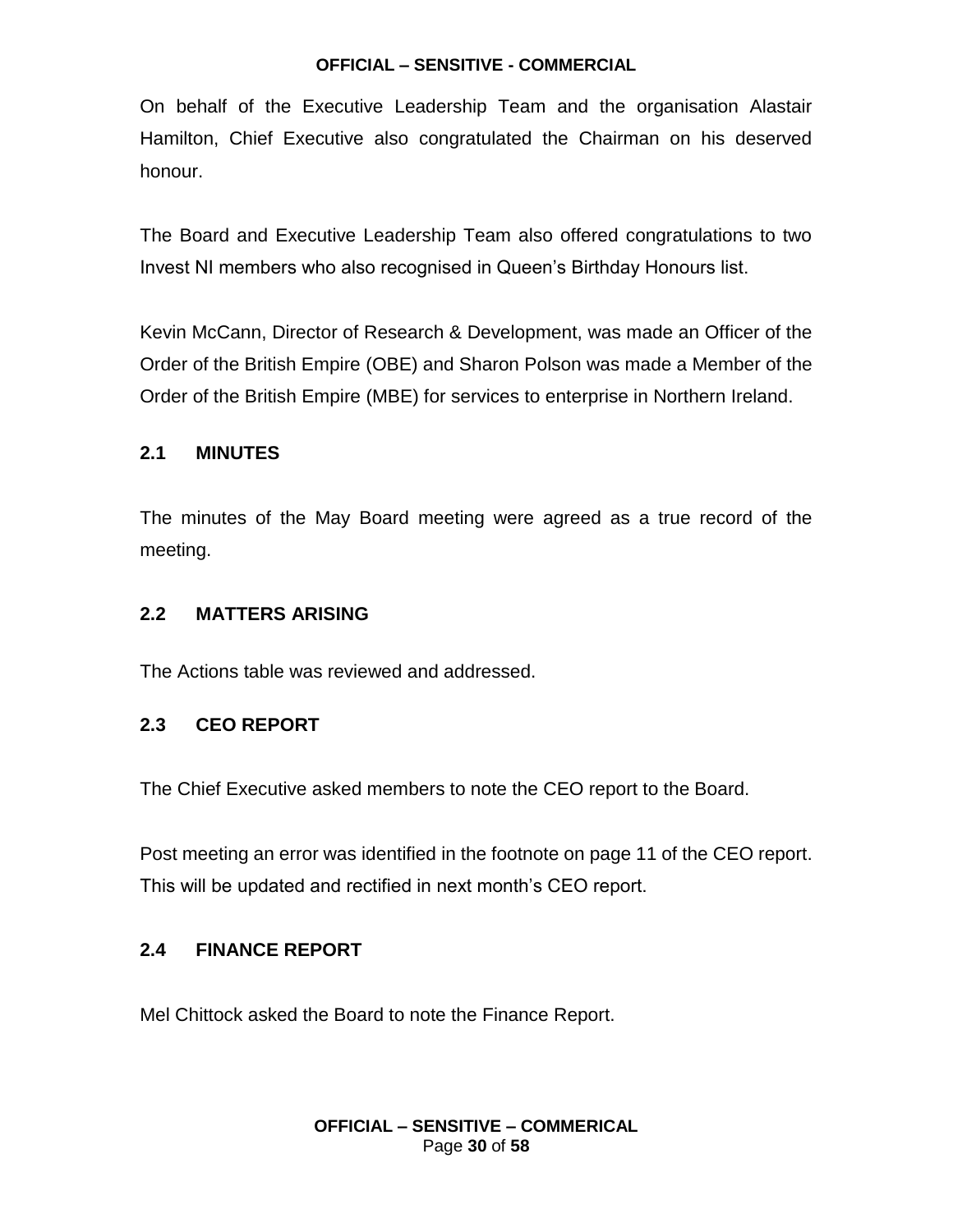### **2.5 MARKETING AND COMMUNICATIONS REPORT TO THE BOARD**

Peter Harbinson provided an update on the report.

### **2.6 CASEWORK REPORT TO THE BOARD**

The Board noted this report.

### **2.7 BOARD AUDIT & RISK COMMITTEE MINUTES**

The minutes of the May meeting were agreed as a true record of the meeting.

### **3. DISCUSSION**

### **3.1 ANNUAL ACCOUNTS & REPORT**

Michelle McLoughlin and Katrina O'Dowd of the Finance team joined the meeting.

Deborah Lange, Chair of the Audit & Risk Committee introduced the Annual Report and Accounts and advised that the NI Audit Office is recommending an unqualified opinion without modifications.

The Chair of the Audit & Risk Committee advised that NIAO have 4 recommendations – 2 Priority 2 and 2 Priority 3. There were no priority 1 recommendations which is an excellent result, especially for such a large and complex organization. The Chair of the Audit & Risk Committee thanked Mel, Katrina, Michelle, Ian and the whole finance team for all their hard work and this excellent result.

The Audit & Risk Committee is content that prior year NIAO recommendations have been actioned by management and that there are adequate arrangements in place to track all recommendations.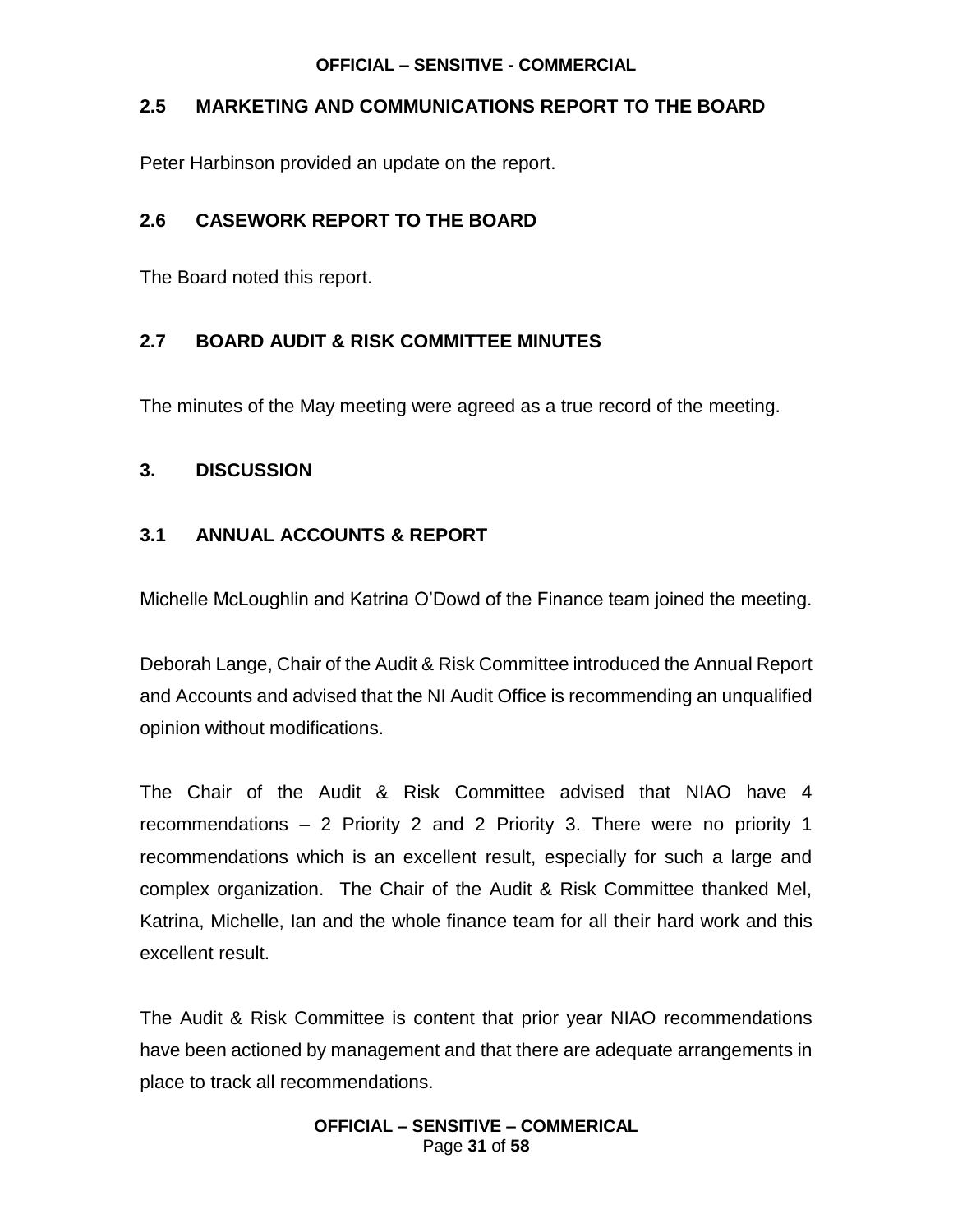The Chair of the Audit & Risk Committee advised the Board that she has had a conversation with the CEO regarding internal controls and advised him of the implications of his review of the system of internal controls.

Therefore based on the assurance taken from NIAO's audit, the internal audit reports and discussions with Internal Audit, the Audit & Risk Committee is content that the Annual Report and Accounts accurately reflect the results of Invest NI and recommends their approval.

### **BOARD RESOLUTION: AGREED**

The Chief Executive thanked the Chair, the Audit and Risk Committee and all of the Invest NI team.

#### **3.2 Entrepreneurship**

David Bradshaw and Gary McCausland from Invest NI's Regional Business Network joined the Board meeting to present on the area of Entrepreneurship which will form a key element of Invest NI's Corporate Plan.

David outlined the challenges facing Entrepreneurs and highlighted the support and programmes that currently exist within Invest NI to help support Entrepreneurs including Propel and Start Planet NI.

David and Gary then outlined plans in development to create an Entrepreneurship Ecosystem to help support more businesses with high growth potential, help more businesses successfully sell outside Northern Ireland and ultimately increase the number of larger and more profitable businesses in Northern Ireland.

> **OFFICIAL – SENSITIVE – COMMERICAL** Page **32** of **58**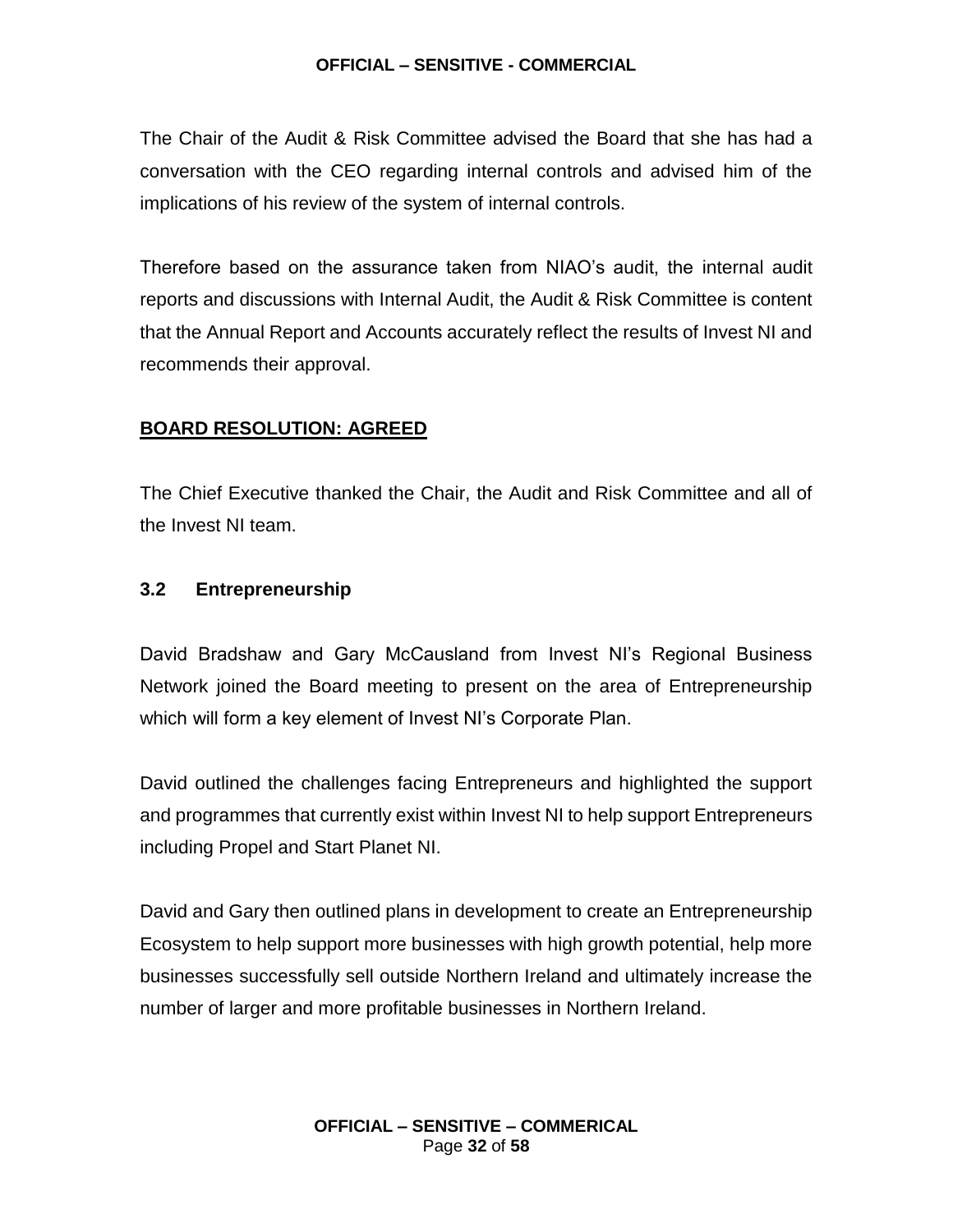They outlined the next steps in the development of this approach and aim to have a 'Champion' in place by October 2016 with an action plan developed by November 2016.

The Board thanked David and Gary for their excellent presentation and were enthusiastic about the approach that is being taken in this area. The Board asked that Entrepreneurship be brought back to Board in November to update on next steps and action plan.

#### **ACTION: OONAGH HINDS**

#### **3.3 Corporation Tax Update**

Deborah Lange was joined by Invest NI Economist, David Roberts to present an update on preparation for the implementation of Corporation Tax.

They provided an update on timelines and key milestones to be achieved.

Deborah also provided an update on the draft HMRC guidelines and advised the Board that feedback has been provided to HMRC via Department of Finance on outstanding items and a wider consultation is due in the summer.

Full report due in August to feed into the updated Economic Strategy and Invest NI Corporate Plan and will then come back to Board as a more in-depth presentation on key conclusions and recommendations.

#### **ACTION: JEREMY FITCH**

#### **3.4 Programme for Government Discussion**

Olive Hill presented an update on draft Programme for Government (PfG) which is currently out for consultation.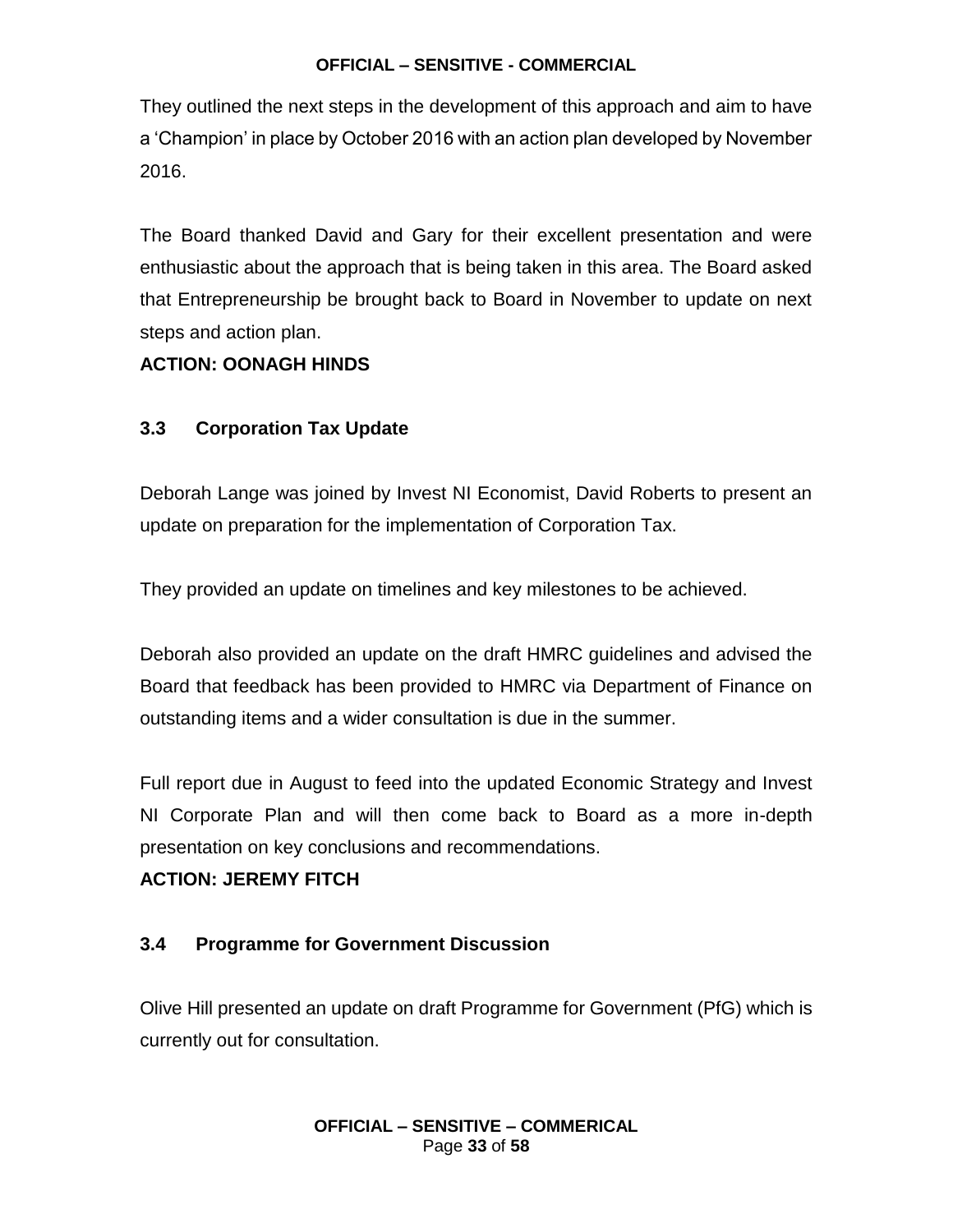Olive asked Board members to review and provide any feedback and comments on the draft PfG by close of play on  $4<sup>th</sup>$  July to allow Invest NI to submit a response by the PfG consultation deadline on 22<sup>nd</sup> July.

### **4. CHAIRMAN'S BUSINESS AND AOB**

The Chairman notified the Board that a Board Evaluation Exercise will be taking place and will include a Board Evaluation questionnaire being issued to all Board members in the coming weeks. The purpose of this questionnaire is to review how the Board is performing individually and as a unit and to develop an action plan based on the feedback to help drive improvement.

### **5. DATE OF THE NEXT BOARD MEETING**

The next Board meeting will be the Wednesday 31<sup>st</sup> August at the PWC Google Hive in Belfast

The Board Meeting ended at 4.00pm.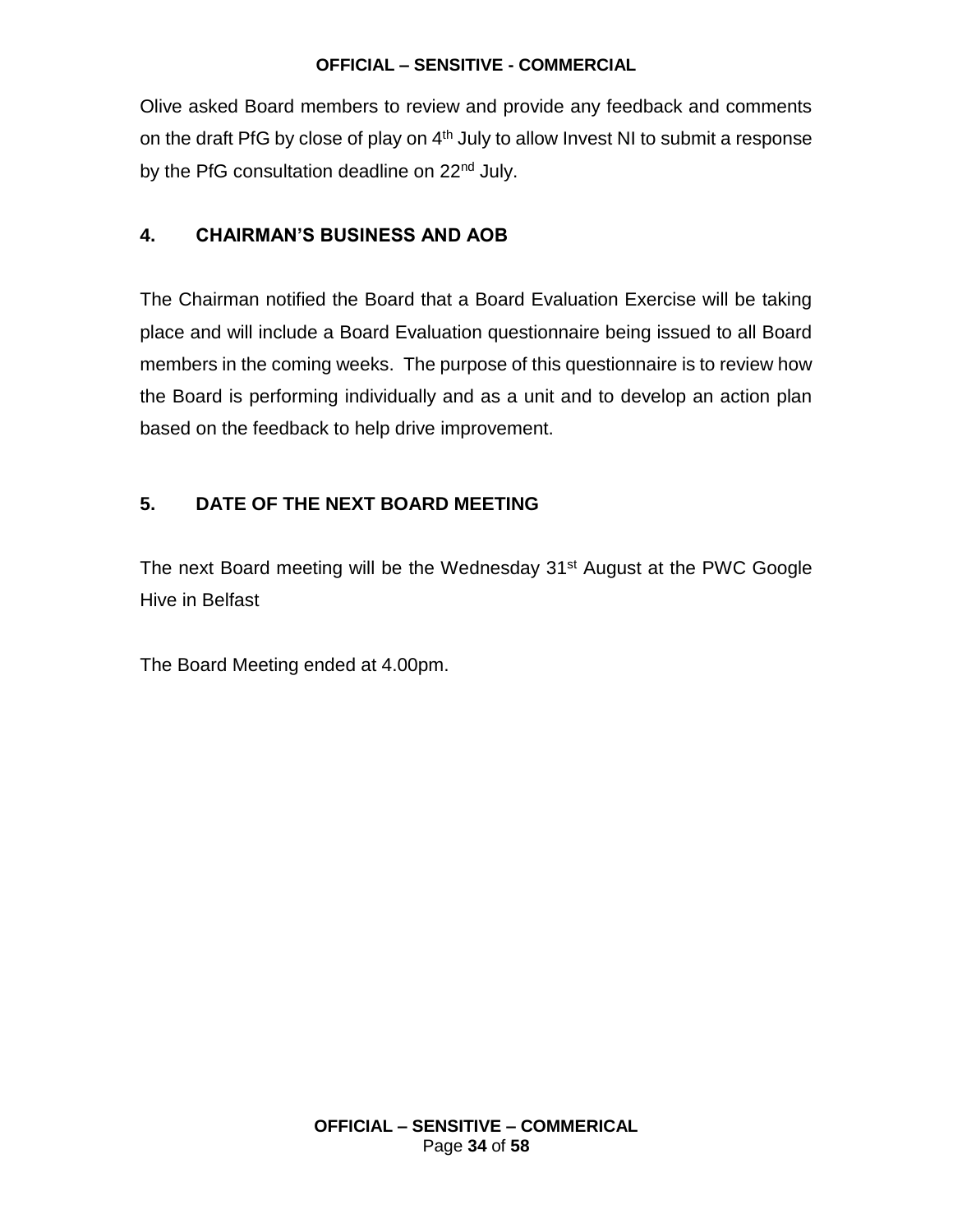## <span id="page-34-0"></span>**ONE HUNDRED AND THIRTY-SEVENTH MEETING OF THE INVEST NORTHERN IRELAND BOARD 31 AUGUST, PwC BELFAST**

| <b>Present:</b>          |  |
|--------------------------|--|
| <b>Invest NI Board</b>   |  |
| Mark Ennis (Chairman)    |  |
| Padraig Canavan          |  |
| Deborah Lange            |  |
| Peter McNaney            |  |
| <b>Rose Mary Stalker</b> |  |
| Mark Nodder              |  |

Brian Baird **Scott Rutherford** Dr Gerard O'Hare Mark Sweeney Ken Nelson

**In Attendance:** Alastair Hamilton, Brian Dolaghan, Peter Harbinson, Oonagh Hinds, Amanda Braden, Mel Chittock, Jeremy Fitch, Olive Hill and Carol Keery

**Minute Taker:** Karen Hendrie

### **1. APOLOGIES & DECLARATIONS OF INTEREST**

The meeting commenced at 1.45pm

**Apologies:** Judith Totten and Bill Scott

The Chair asked members to declare any conflicts of interests relating to today's agenda. No conflicts were declared.

### **2. MONTHLY REPORTING TO BOARD**

#### **2.1 MINUTES**

The minutes of the June Board meeting were agreed as a true record of the meeting.

**OFFICIAL – SENSITIVE – COMMERICAL** Page **35** of **58**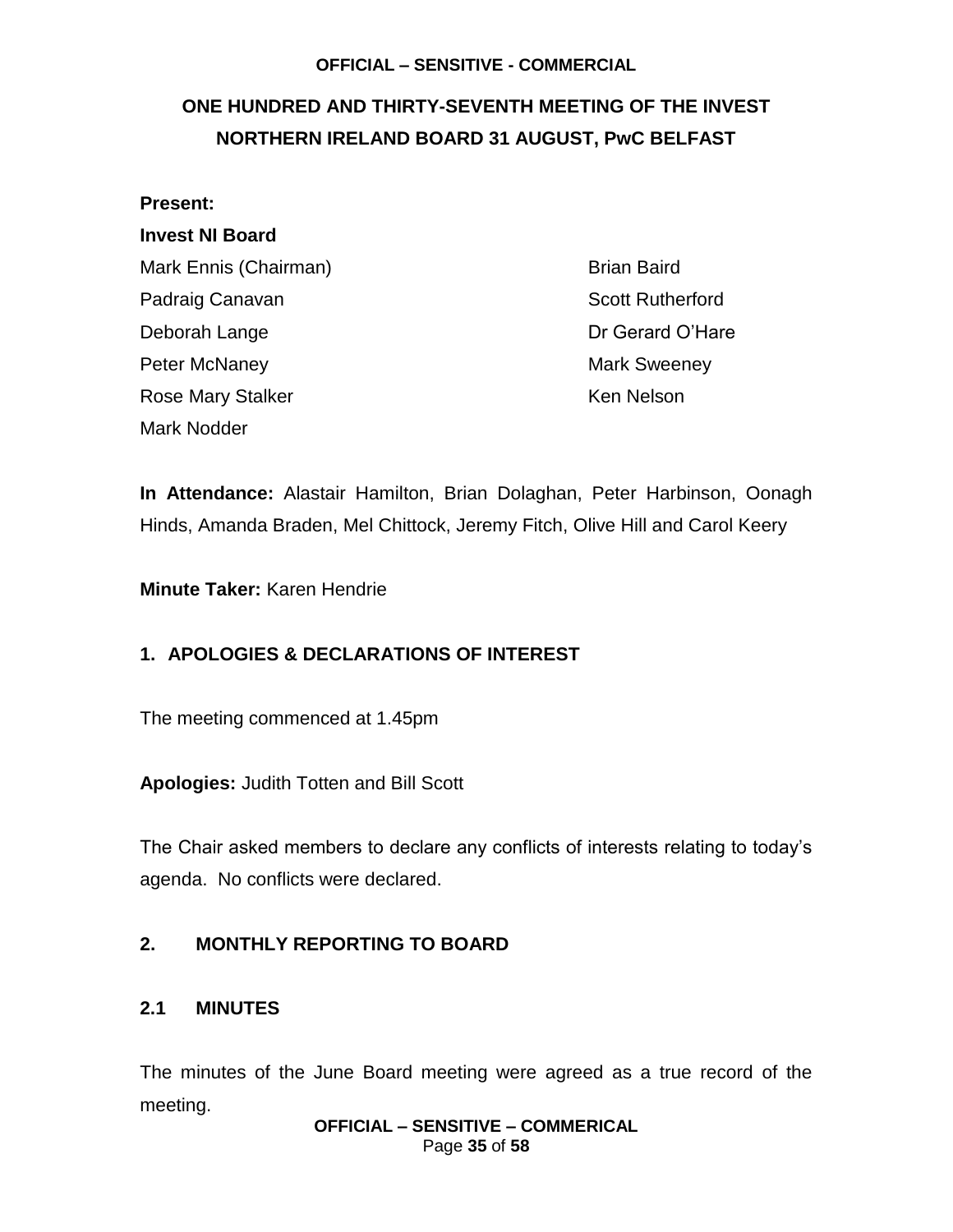### **2.2 MATTERS ARISING**

The Actions table was reviewed and addressed.

#### **2.3 CEO REPORT**

The Chief Executive asked members to note the CEO report to Board.

The Chief Executive updated the Board on the Executive Director International recruitment exercise which has recently been completed.

The Chief Executive also updated the Board on his recent visit to the USA when he met with a number of existing investors. In addition Board Member Deborah Lange also visited the US in August and presented at a Silicon Valley Tax Director's Group event in August and also had a number of company meetings. Deborah provided positive feedback on the event and the meetings.

The Chief Executive also updated the board on the recent meeting of the Invest NI / Tourism NI Board representatives where the joint action plan was discussed.

The Chief Executive updated the Board on the Invest NI Voluntary Exit Scheme (VES) and the need to realign the organisational structure to align with key corporate focus areas.

The Chief Executive also provided the Board with an overview of the current Scorecard report including a number of adjustments that have been made to the forecast. Brian Dolaghan provided an update on the jobs performance YTD and against target.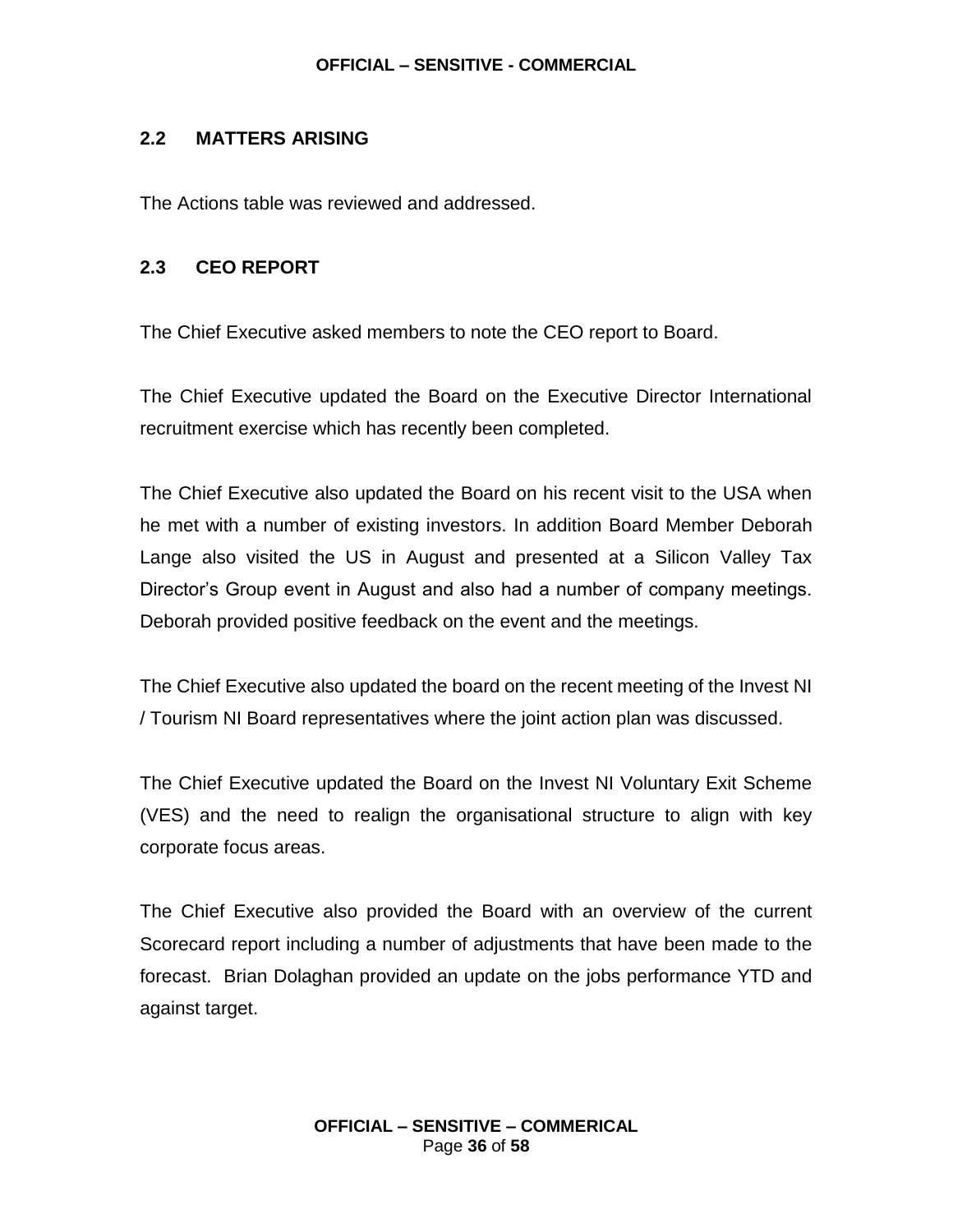### **2.4 FINANCE REPORT**

Mel Chittock asked the Board to note the Finance Report.

Mel Chittock updated the Board with respect to a Ministerial Direction received instructing Invest NI to provide financial support for continuation of the Belfast-Newark air service.

The Board noted the Direction.

### **2.5 MARKETING AND COMMUNICATIONS REPORT TO THE BOARD**

Peter Harbinson provided an update on the report.

He asked the Board to note the results of the Q1 Customer Satisfaction survey.

Peter also updated the Board on the outcome of the recent open tender process to appoint a provider for PR Services in the US East Coast.

Peter also provided an update on recent stakeholder engagement and also upcoming September events and planned announcements.

### **2.6 CASEWORK REPORT TO THE BOARD**

The Board noted this report.

#### **2.7 BOARD AUDIT & RISK COMMITTEE MINUTES**

The minutes of the June meeting were agreed as a true record of the meeting.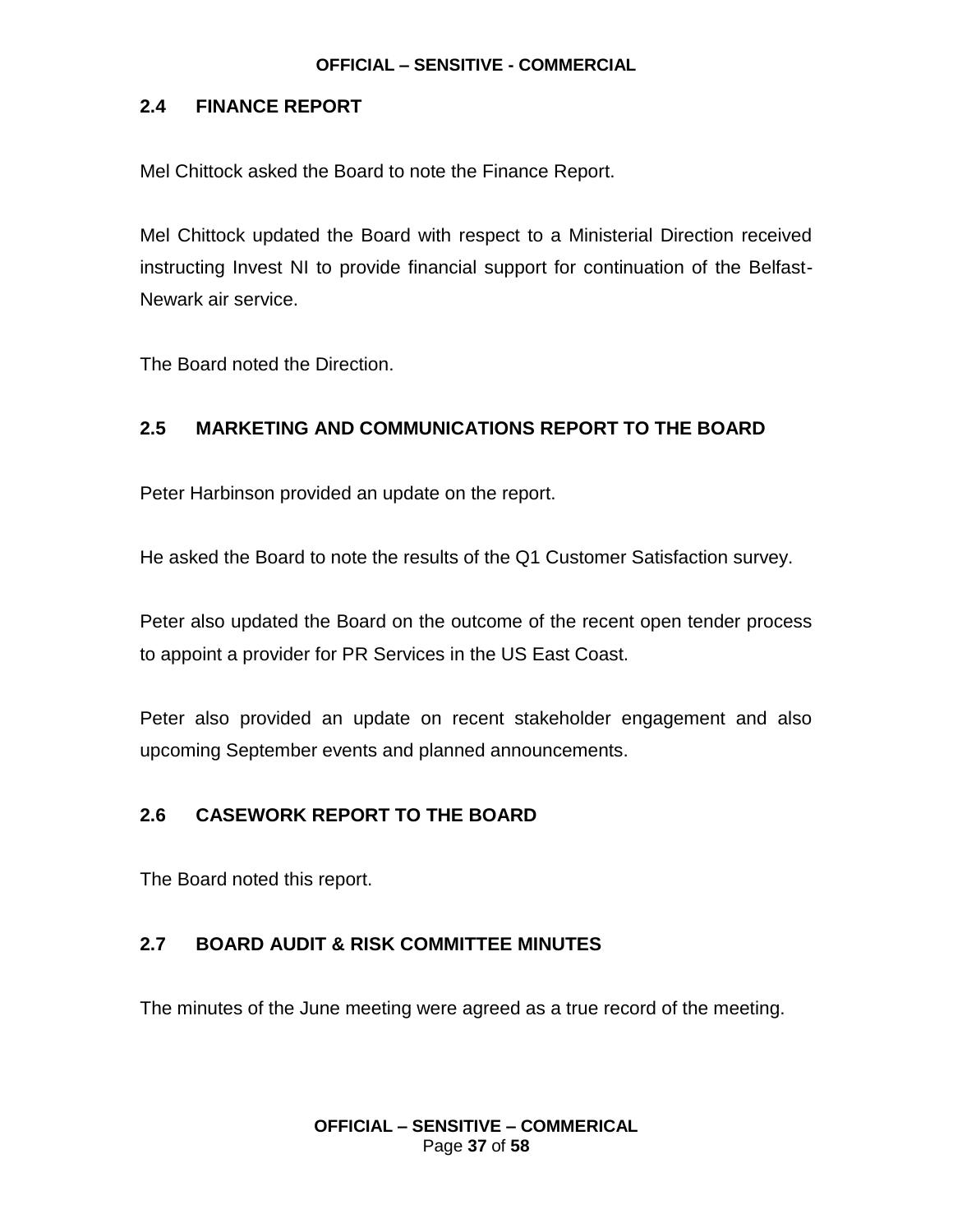### **2.8 RISK REGISTER**

Deborah Lange, Chair of the Audit & Risk Committee asked the Board to note the Risk Register and the updates as of June 2016.

The Board noted this Risk Register.

Deborah also reflected the need for future consideration of cyber security as a corporate risk. This would be taken up as part of the review of the Risk Register in October.

#### **3. DISCUSSION**

### **3.1 Scaling / Pre-Scaling**

Nick McCormack, Growth & Scaling Client Manager joined the meeting.

Nick presented an overview of Invest NI's approach to pre-scaling and scaling companies. He outlined how High Growth Companies have a greater potential to provide increased employment, increased external and export sales and increased innovation and that the focus is on supporting these high growth companies at the various stages of the Life-cycle.

Nick noted that the Scaling value proposition is a combination of 3 focus areas World Class Executive Education currently provided through collaborating with Enterprise Ireland and their flagship Leadership4Growth Programme; a focus on Account Development Plans (ADPs) and the Client Relationship Management, with Scaling Client Managers striving to become a Trusted Advisor to the CEO & Leadership Team.

**OFFICIAL – SENSITIVE – COMMERICAL** Page **38** of **58** Nick provided examples of the growth achieved to date and outlined how the Growth & Scaling team's Boost 2020 programme aims to grow the Scaling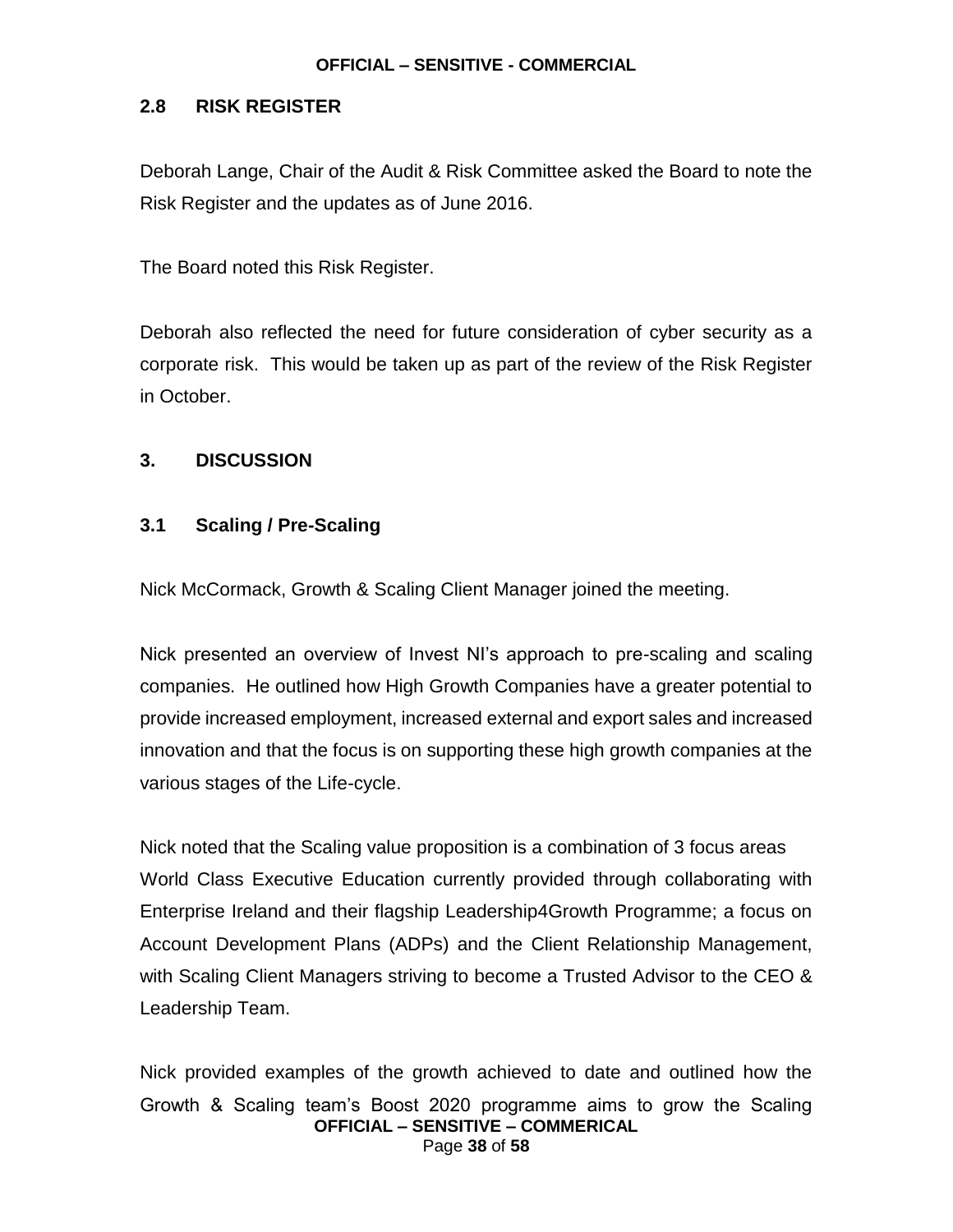initiative, proposing over the next 4 years to double the Scaling Portfolio and triple the Pre-Scaling Initiative. The benefit of this new focus is to ensure Invest NI continue to develop the right supports to continue the growth of these Pre-Scaling companies.

The Board thanked Nick for his informative presentation and noted the excellent work that has been done to date. The Board noted that the key was raising the ambition levels of the companies identified and that the Leadership4Growth Programme is a key enabler for this.

### **3.2 Post Referendum Action Plan**

Olive Hill updated the Board on the Invest NI response to the EU referendum.

Actions taken to date include contacting over 1000 companies; the establishment of a Business Liaison Group at the request of FM & dFM and the development of an Action Plan addressing opportunities & challenges.

Olive noted that lower Corporation Tax remains central to NI investment proposition and that Invest NI's focus is on building confidence in a time of uncertainty and promoting Invest NI as a Trusted Business Partner.

Olive updated the Board on plans for ongoing customer and stakeholder engagement as well as opportunities to build on relationships across Whitehall Departments following the recent visits by a number of Government Ministers.

Peter Harbinson provided the Board with an overview of the Communications plan and post EU referendum messaging which has been promoted mainly via the Invest NI website and social media platforms.

**OFFICIAL – SENSITIVE – COMMERICAL** Page **39** of **58** Peter advised the Board that an EU referendum landing page has been developed which provides guidance to companies looking to export. In addition the NI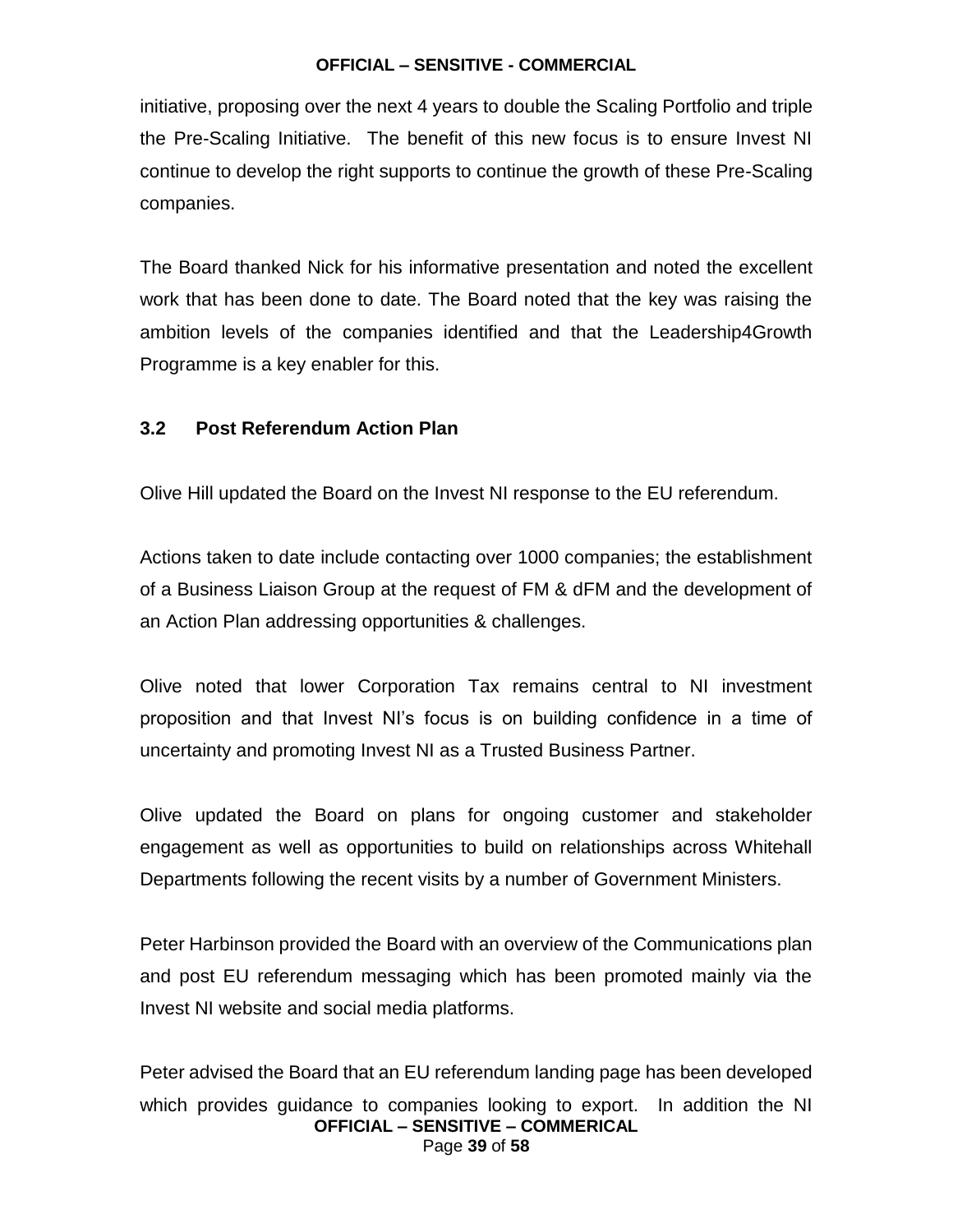Business Info website has been updated to include New Country Guides and Case Studies aimed at encouraging exporters to look at new markets.

The Board asked that post referendum messaging also be developed for potential Foreign Direct Investors and for it to be added to the International landing pages.

### **ACTION: PETER HARBINSON**

The Board thanked Peter and Olive for all their work to date and agreed that this was the correct approach.

### **4. CHAIRMAN'S BUSINESS AND AOB**

The Chairman advised the Board of upcoming Casework Refresher Training and mandatory ERDF training for Board members.

The Chairman also confirmed the dates for the Board Strategy Session as Tuesday 29<sup>th</sup> and Wednesday 30<sup>th</sup> November 2016.

The Chief Executive noted that this was Brian Dolaghan's last Board meeting in his current role. The Chief Executive thanked Brian on behalf of the Executive Leadership Team for his contribution over the last 2 ¾ years. This was endorsed by the Chairman and the Board.

### **5. DATE OF THE NEXT BOARD MEETING**

The next Board meeting will be onTuesday 27<sup>th</sup> September 2016 at Invest NI HQ.

The Board Meeting ended at 4.45pm.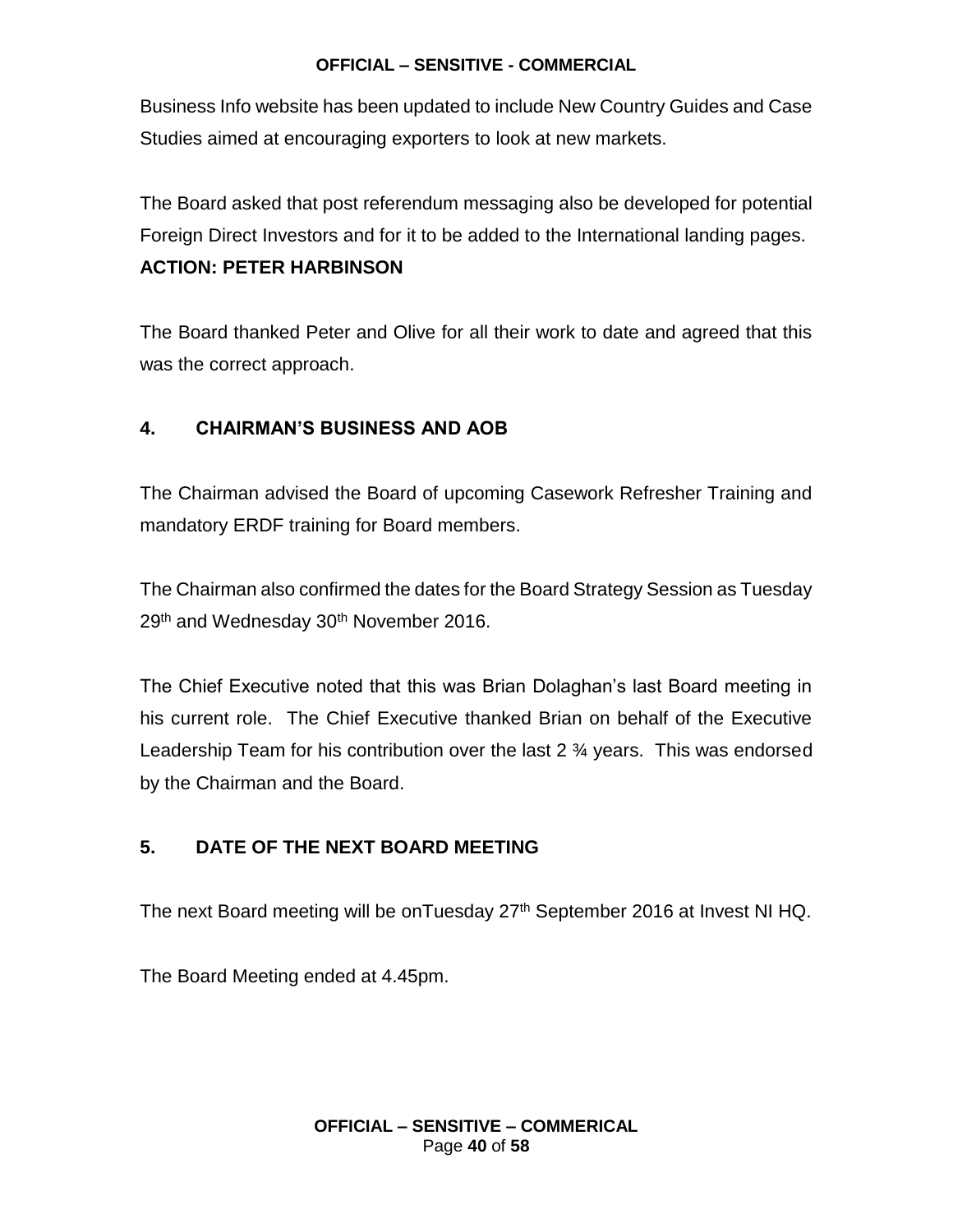## <span id="page-40-0"></span>**ONE HUNDRED AND THIRTY-EIGHTH MEETING OF THE INVEST NORTHERN IRELAND BOARD 27 SEPTEMBER, INVEST NI HQ**

#### **Present:**

### **Invest NI Board**

Mark Ennis (Chairman) Brian Baird Padraig Canavan **Ken Nelson** Ken Nelson Dr Gerard O'Hare **Judith Totten** Peter McNaney **Mark Sweeney** Mark Sweeney Mark Nodder

**In Attendance:** Alastair Hamilton, Tracy Meharg, Steve Harper, Oonagh Hinds, Amanda Braden, Mel Chittock, Jeremy Fitch, Olive Hill and Carol Keery

#### **Minute Taker:** Karen Hendrie

### **1. APOLOGIES & DECLARATIONS OF INTEREST**

The meeting commenced at 1.00pm

**Apologies:** Rose Mary Stalker, Scott Rutherford, Deborah Lange, Bill Scott and Peter Harbinson

The Chair asked members to declare any conflicts of interests relating to today's agenda. No conflicts were declared.

The Chairman welcomed Steve Harper in his role as new Executive Director for International Business. The Chairman also welcomed back Tracy Meharg (Executive Director Business Solutions) following a period of secondment to the Department for Communities.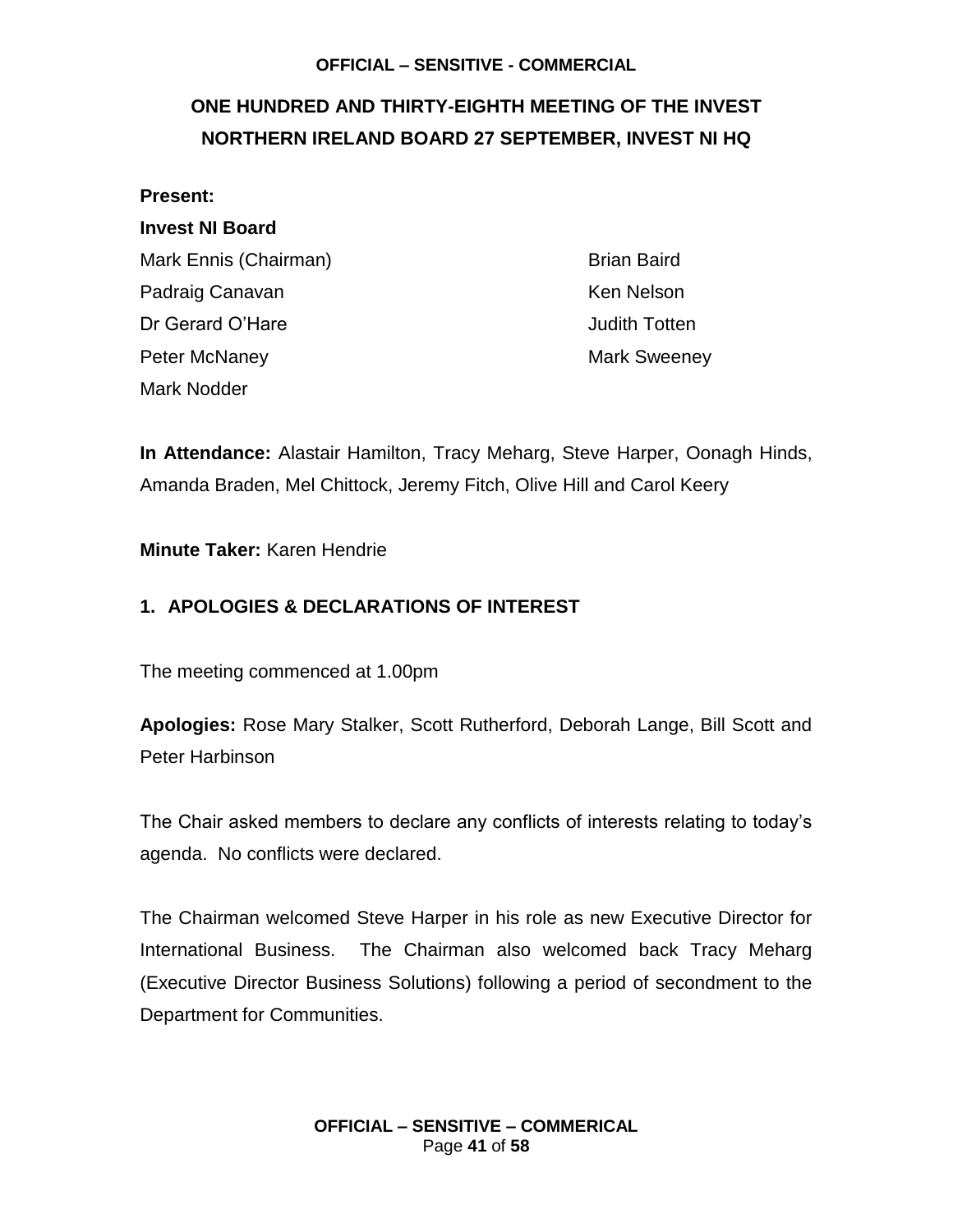### **2 MONTHLY REPORTING TO BOARD**

#### **2.1 MINUTES**

The minutes of the August Board meeting were agreed as a true record of the meeting.

### **2.2 MATTERS ARISING**

The Actions table was reviewed and addressed.

#### **2.3 CEO REPORT**

The Chief Executive asked members to note the CEO report to Board.

The Chief Executive updated the Board on the Invest NI Voluntary Exit Scheme (VES), the planned organisational structure and the roll out of communications around this. The Chief Executive also outlined the timetable for the next phase of the restructure.

The Chief Executive noted that this was Oonagh Hind's last Board meeting in her current role. The Chief Executive thanked Oonagh on behalf of the Executive Leadership Team for her contribution. This was endorsed by the Chairman and the Board.

The Chief Executive updated the Board on his recent visit to the US with the First Minister where they met with a number of potential investors in New York before attending the International Bar Association event in Washington D.C where the First Minister had a speaking engagement and Invest NI had a stand at the event. The feedback from the event has been very positive.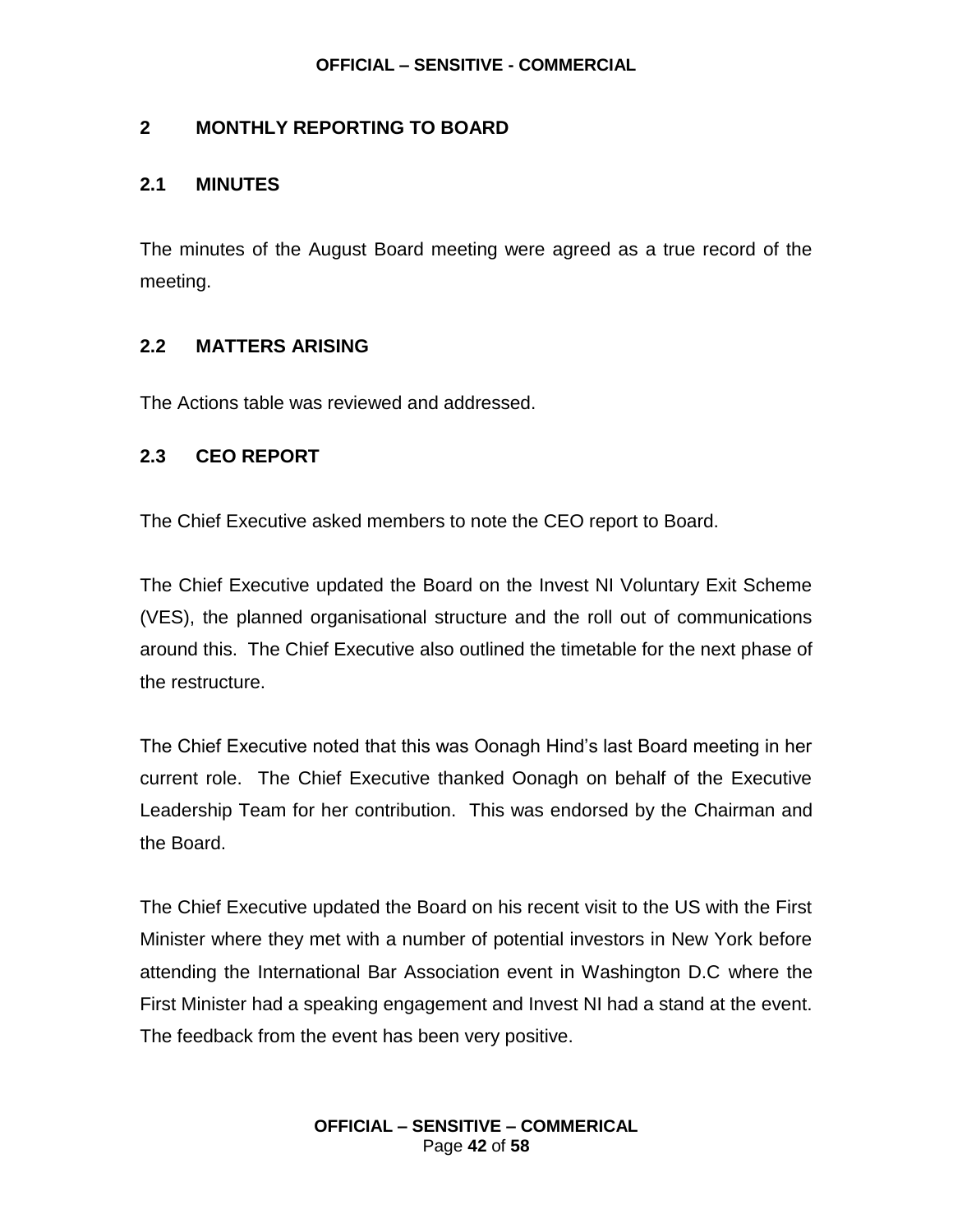The Chief Executive also provided the Board with an overview of the current Scorecard report and advised that a more detailed view of the pipeline would be presented at the Board Away Day in November.

### **2.4 FINANCE REPORT**

Mel Chittock asked the Board to note the Finance Report.

### **2.5 MARKETING AND COMMUNICATIONS REPORT TO THE BOARD**

Jennifer Pleavin joined the Board to provide an update on the report in Peter's absence.

Jennifer updated the Board on the launch of the Trade Accelerator Programme and also on the international advertising campaign for the International Bar Association Conference in September.

Jennifer also updated the Board on a number of media enquiries recently received and being managed by the Comms team.

### **2.6 CASEWORK REPORT TO THE BOARD**

The Board noted this report.

### **2.7 AUDIT & RISK COMMITTEE MINUTES**

The minutes of the September meeting were agreed as a true record of the meeting.

It was flagged to the Board the intention to shift the timing of Audit & Risk Committee meetings from Board Day to the first Wednesday in the month of which they are scheduled. The Board noted this proposed change.

#### **OFFICIAL – SENSITIVE – COMMERICAL** Page **43** of **58**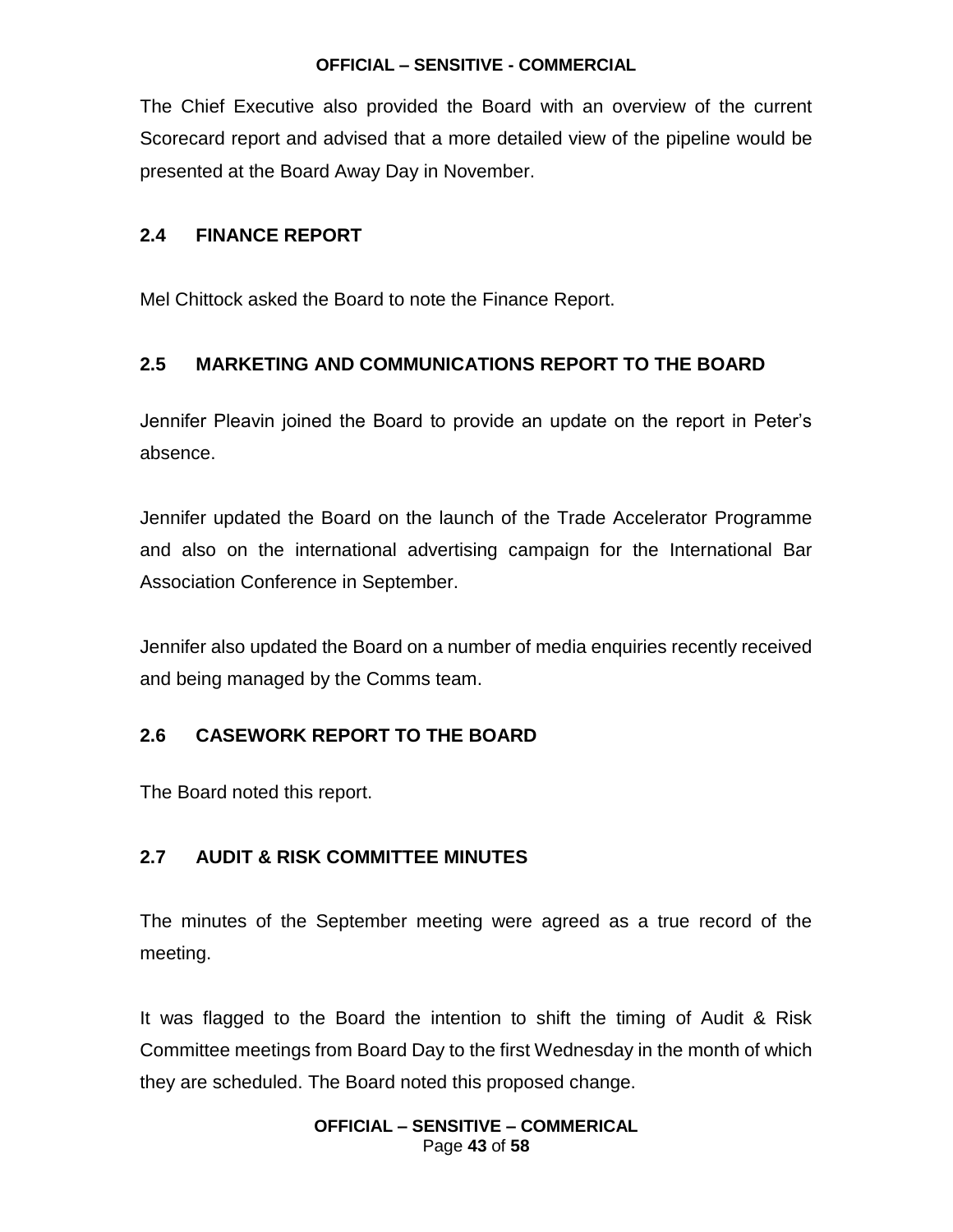### **3. DISCUSSION**

### **3.1 Emerging Risk Register**

Mel Chittock presented the updated Emerging Risk Register to Board highlighting the tracked changes. The Emerging Risk Register is reviewed at Board on a six monthly basis but can be reviewed by the Audit & Risk Committee at any stage.

The Board noted the Emerging Risk Register.

### **3.2 Update on Board Effectiveness Report & Action Plan**

Carol Keery provided an overview of the 2016 Board Evaluation Exercise and summarised some of the initial results. Carol noted that the evaluation provides a clear indication that best practices are being observed and while a there was a number of minor decreases there were no major deficiencies were observed.

A number of areas for improvement have been identified and included in the report and next steps will involve circulating the report to all Board Members for review ahead of the workshop at the November Away Day where Board will agree the areas for improvement and develop an action plan.

The Board were content with this approach.

### **3.3 Post Referendum Update**

Olive Hill provided the Board with an update on continued Invest NI activity and response to the EU referendum result.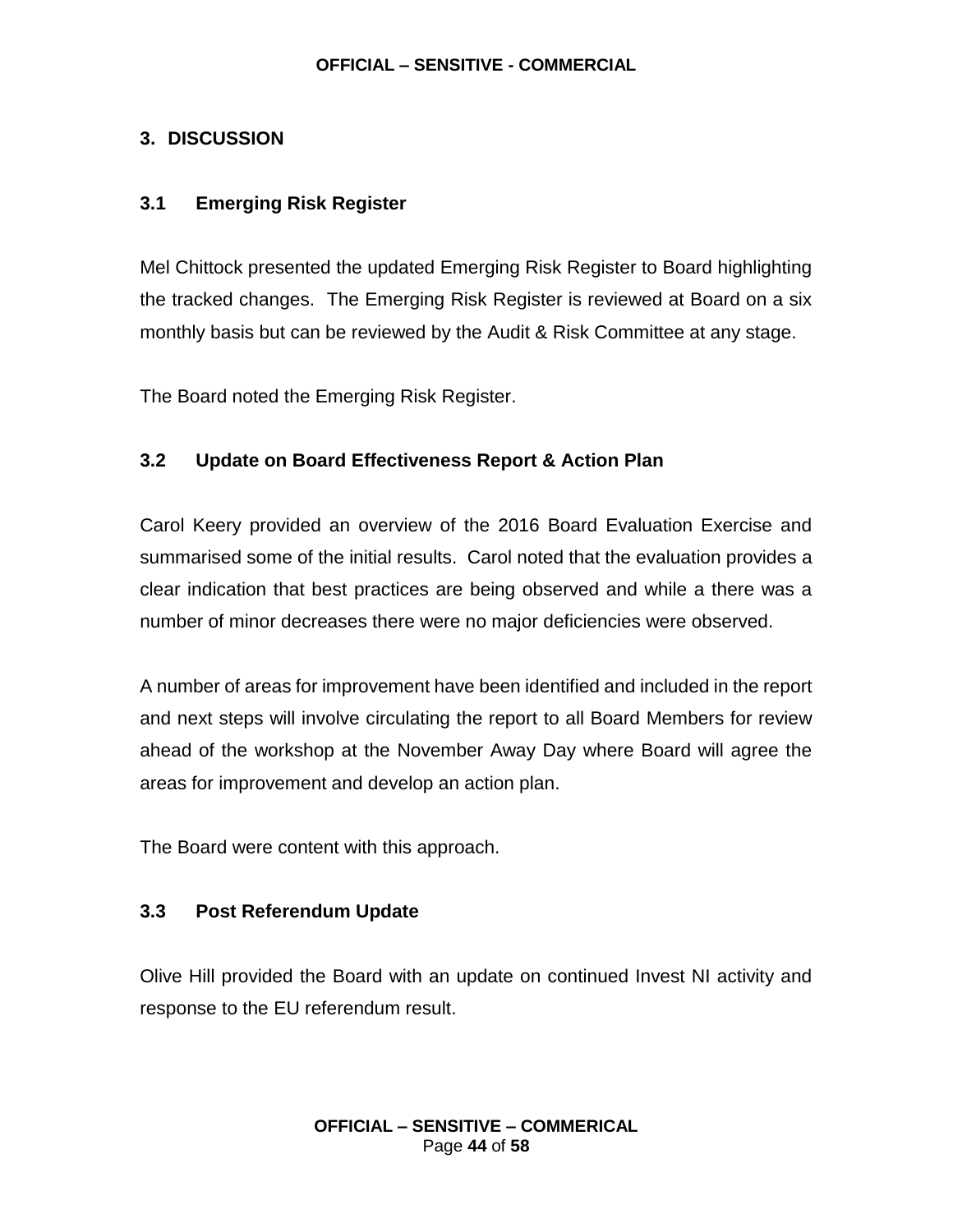Olive updated the Board on the most recent meeting of the Business Liaison Group which took place on  $27<sup>th</sup>$  September as well as an upcoming meeting of local Business Bodies.

### **3.4 Transform**

Paddy Robb and Colin Morelli from the Transform Project group joined Board to present on the next phase of the Transform project and Invest NI's journey to become a world leading business development agency.

They updated Board on the overall model and approach for Invest NI's Transform journey and outline the success measures and milestones designed to map Invest NI's journey to world leading for the next 5 years. They also highlighted the potential challenges that may exist.

Paddy and Colin outlined next steps for the project group including the alignment between Vision Statements and Values and behaviours. The Board also noted the importance of aligning the Transform milestone targets to the Corporate Scorecard.

The Board thanked Paddy and Colin for a coherent and detailed presentation and look forward to seeing the next steps of the project.

#### **3.5 Competence Centres: Stephane Durand from Agri-Food Quest**

Lisa Braniff, Invest NI R&D Collaboration Executive provided Board with an overview of the 4 Competence Centres and their operating and governance structures.

Stephane Durand from Agri-Food Quest Competence Centre joined Board to update on the progress of Agri-Food Quest following as it nears the end of its first year of operation.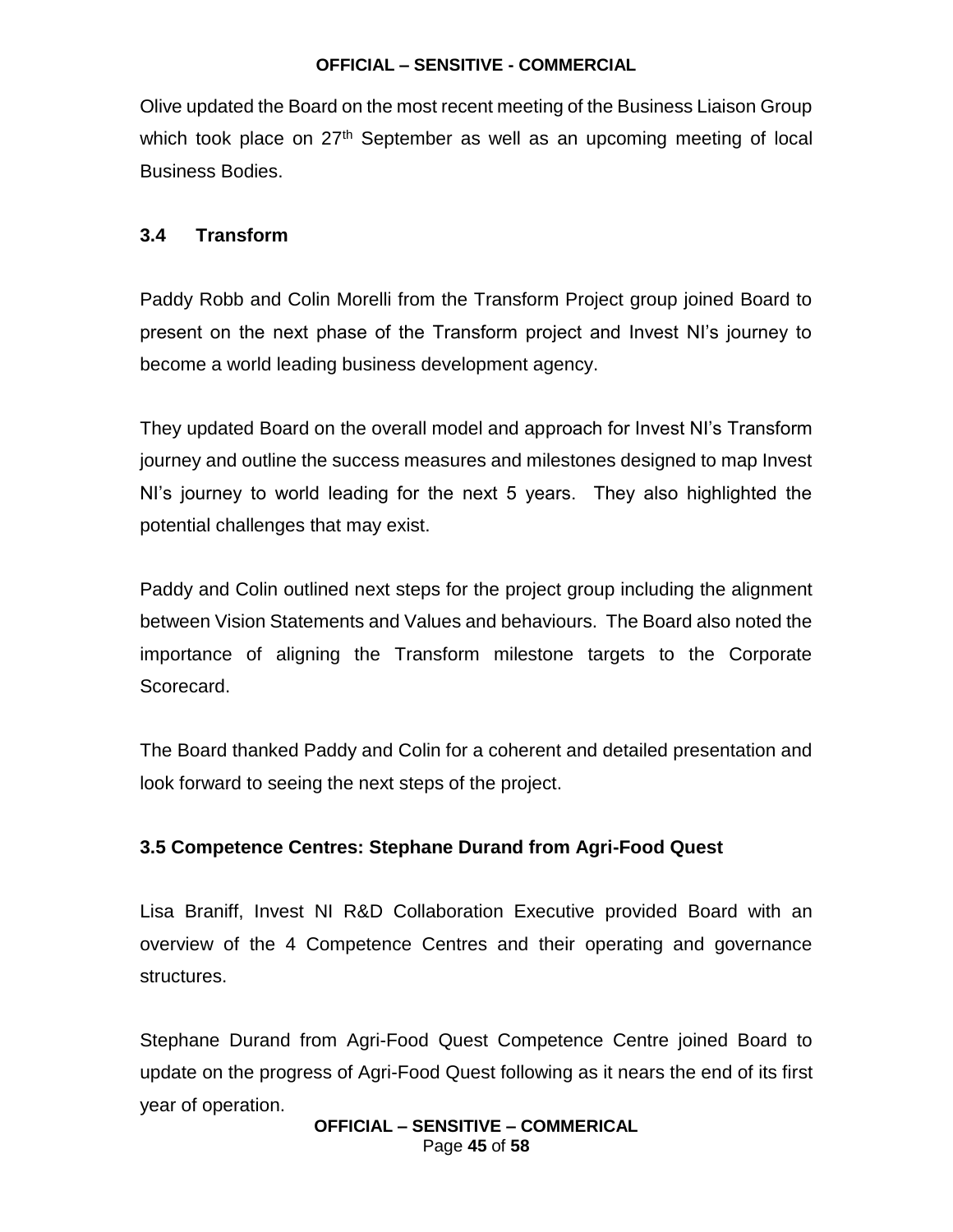Stephane provided an overview of AFQ's vision and mission and outlined its current membership which includes 16 member companies made up of 7 large companies, 4 medium companies and 5 associate members.

Stephane also updated the Board on the current projects being supported as well as an overview of budget and funding structures.

The Board thanked Stephane for his informative and thorough presentation.

### **4. CHAIRMAN'S BUSINESS AND AOB**

The Chairman confirmed the dates and venue for the Board Strategy Session as Tuesday 29<sup>th</sup> and Wednesday 30<sup>th</sup> November 2016 at the Killyhevlin Hotel in Enniskillen.

### **5. DATE OF THE NEXT BOARD MEETING**

The next Board meeting will be Wednesday 19<sup>th</sup> October 2016 at Invest NI HQ.

The Board Meeting ended at 4.30pm.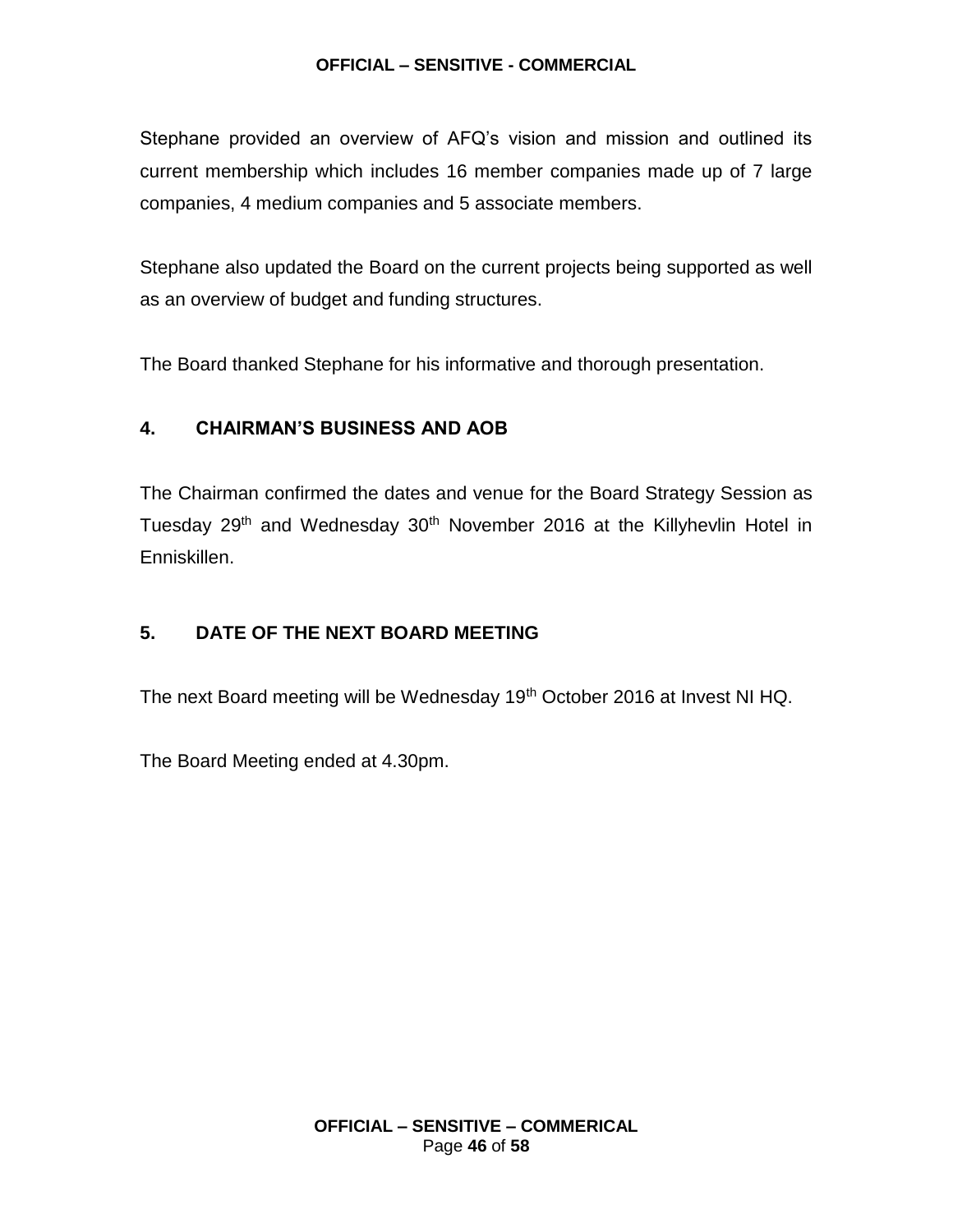## <span id="page-46-0"></span>**ONE HUNDRED AND THIRTY-NINTH MEETING OF THE INVEST NORTHERN IRELAND BOARD 19 OCTOBER, INVEST NI HQ**

| <b>Present:</b>        |  |  |
|------------------------|--|--|
| <b>Invest NI Board</b> |  |  |
| Mark Ennis (Chairman)  |  |  |
| Ken Nelson             |  |  |
| <b>Mark Sweeney</b>    |  |  |
| Deborah Lange*         |  |  |

Brian Baird **Judith Totten** Peter McNaney\*

**In Attendance:** Alastair Hamilton, Tracy Meharg, Steve Harper, Amanda Braden, Mel Chittock, Jeremy Fitch, Olive Hill, Bill Scott, Peter Harbinson and Carol Keery

#### **Minute Taker:** Karen Hendrie

### **1. APOLOGIES & DECLARATIONS OF INTEREST**

The meeting commenced at 1.00pm

**Apologies:** Rose Mary Stalker, Scott Rutherford, Padraig Canavan, Dr Gerard O'Hare and Mark Nodder

**\*N.B.** Peter McNaney left the meeting at 1.30pm and Deborah Lange joined the meeting at 2.30pm

The Chairman advised the Board that a quorum was not present at the meeting and as a result any decisions taken will be communicated via email to other Board members to obtain agreement from a majority of members.

The Chair asked members to declare any conflicts of interests relating to today's agenda. The following interests were declared:

#### **OFFICIAL – SENSITIVE – COMMERICAL** Page **47** of **58**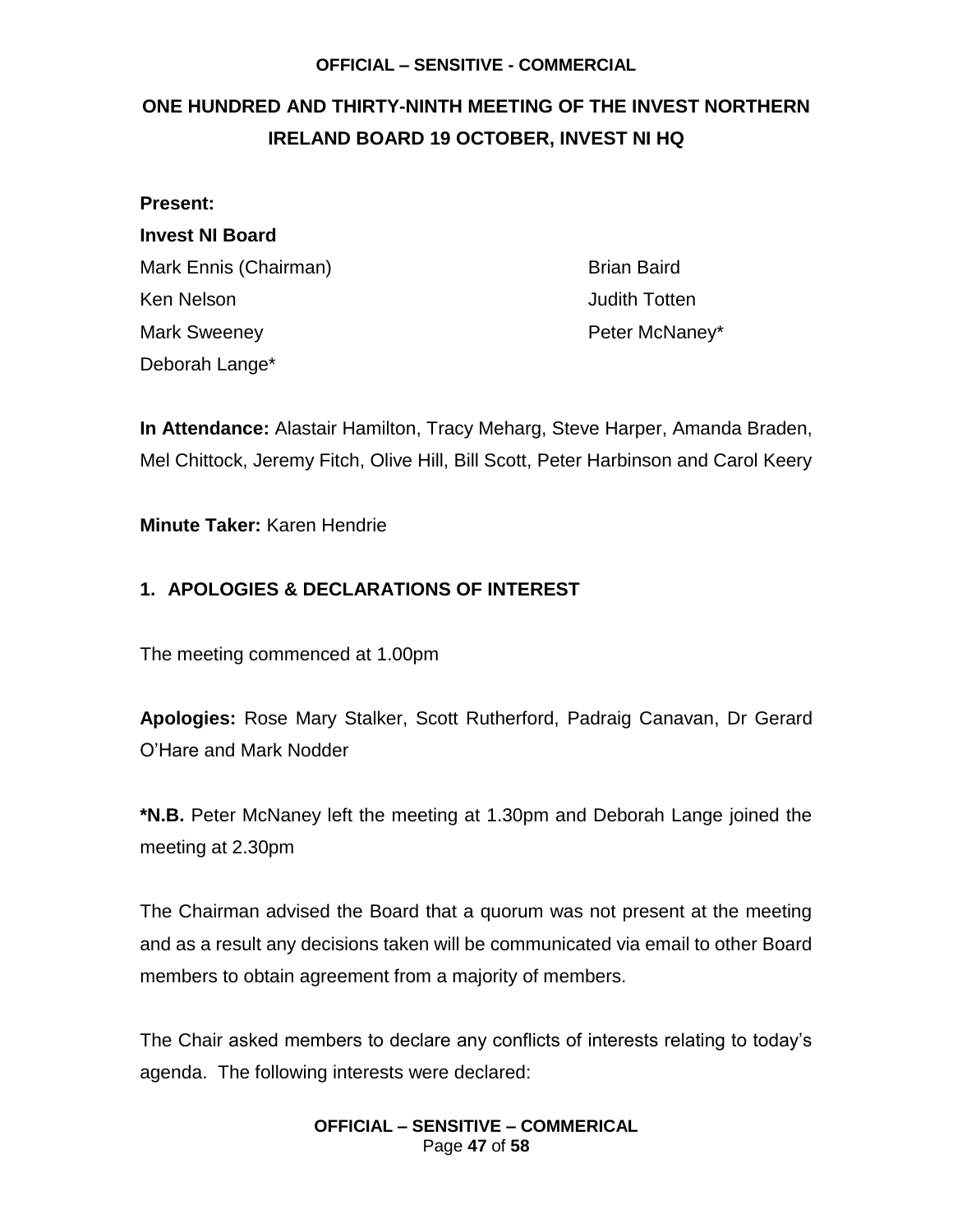Brian Baird – Repstor Alastair Hamilton – PIA Rossini Ltd

The Board concluded that since there would be no substantive discussion on any of the above declared interests no conflicts existed. If discussions arose respective Board members would be required to leave the meeting.

### **2 MONTHLY REPORTING TO BOARD**

### **2.1 MINUTES**

The minutes of the September Board meeting were agreed as a true record of the meeting.

### **2.2 MATTERS ARISING**

The Actions table was reviewed and addressed.

### **2.3 CEO REPORT**

The Chief Executive began by reflecting on the recent passing of staff member Shane McArdle who will be sadly missed by the entire organisation. The Chief Executive advised the Board of the deluge of feedback and notes of condolences received from clients and companies from across the world who had worked with Shane in his role with Invest NI.

The Board asked that their condolences be passed on to Shane's family.

The Chief Executive asked members to note the CEO report to Board.

**OFFICIAL – SENSITIVE – COMMERICAL** Page **48** of **58** The Chief Executive continued by updating the Board on a number of recent international visit programmes including Minister Hamilton's recent visits to UAE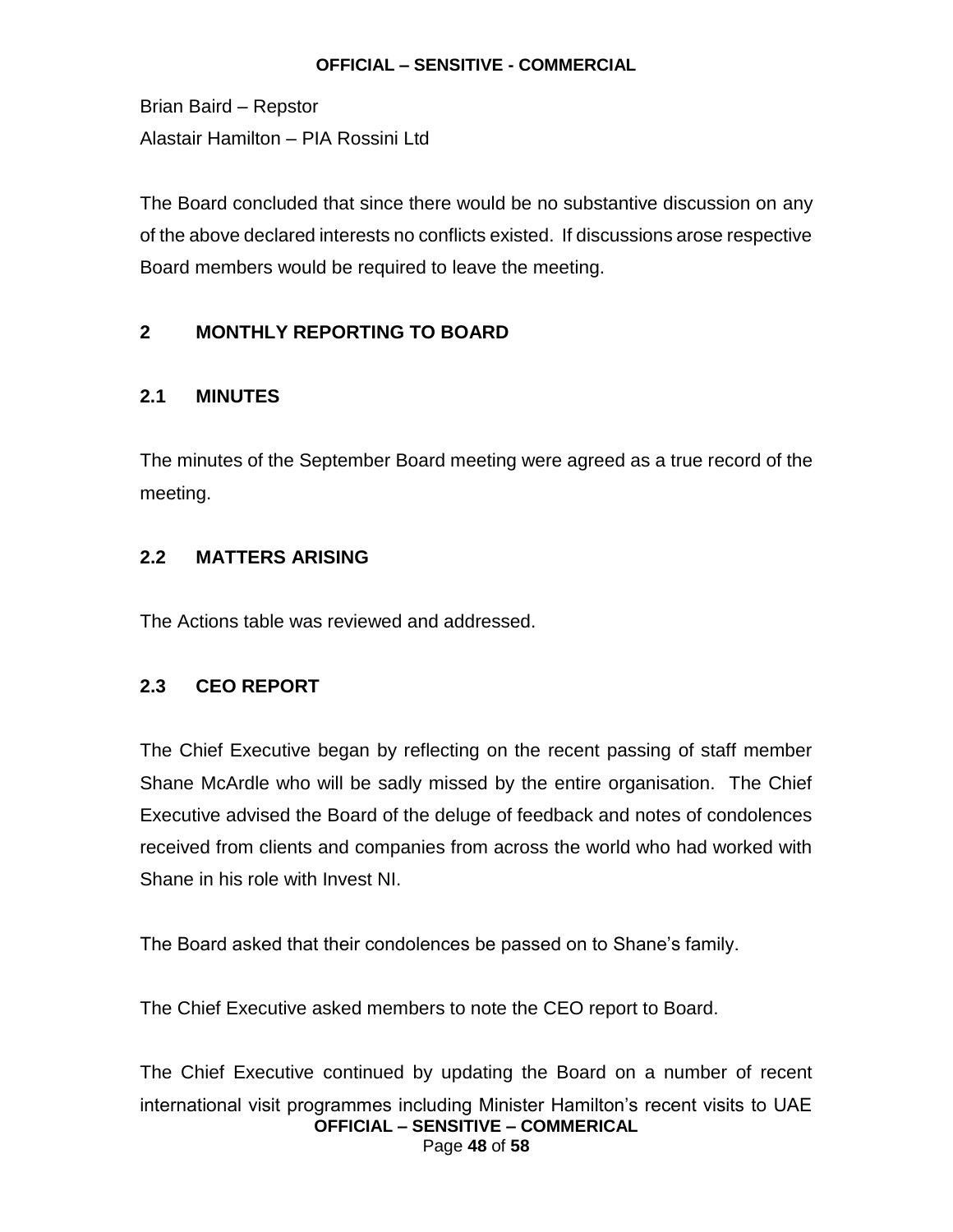where he was joined by Steve Harper, Executive Director for International Business and his visit to Chicago with the Chief Executive. Following both visits, the feedback from the Minister was very positive.

The Chief Executive also briefed the Board on forthcoming online launch of 'Inside Invest' which was a key output of the Making Connections section of the Corporate Employee Engagement Plan. All articles within 'Inside Invest' will have a comment field after the stories and the aim will be to encourage teams to contribute throughout the year and hope that this adds a sense of community in the business.

#### **2.4 FINANCE REPORT**

Mel Chittock asked the Board to note the Finance Report.

Mel advised the Board that overall programme expenditure was broadly in line with budget profiles and that they are not anticipating any major movements from divisions from now to the end of the year.

However there are a small number of larger value transactions that are being managed centrally. These are due to be discussed with the Department next week.

On Admin, as a result of the combined VES programme and recruitment freeze we have a higher number of leavers than expected. As a consequence we are forecasting that admin will be under budget by c£1m. This will be released in January monitoring for re-allocation.

At present there are no further updates on budget allocations for future years.

Board member Peter McNaney asked if space should be given in the Board Away Day agenda for contingency planning should Invest NI's budget be cut in light of all the additional things being asked to take on.

**OFFICIAL – SENSITIVE – COMMERICAL** Page **49** of **58**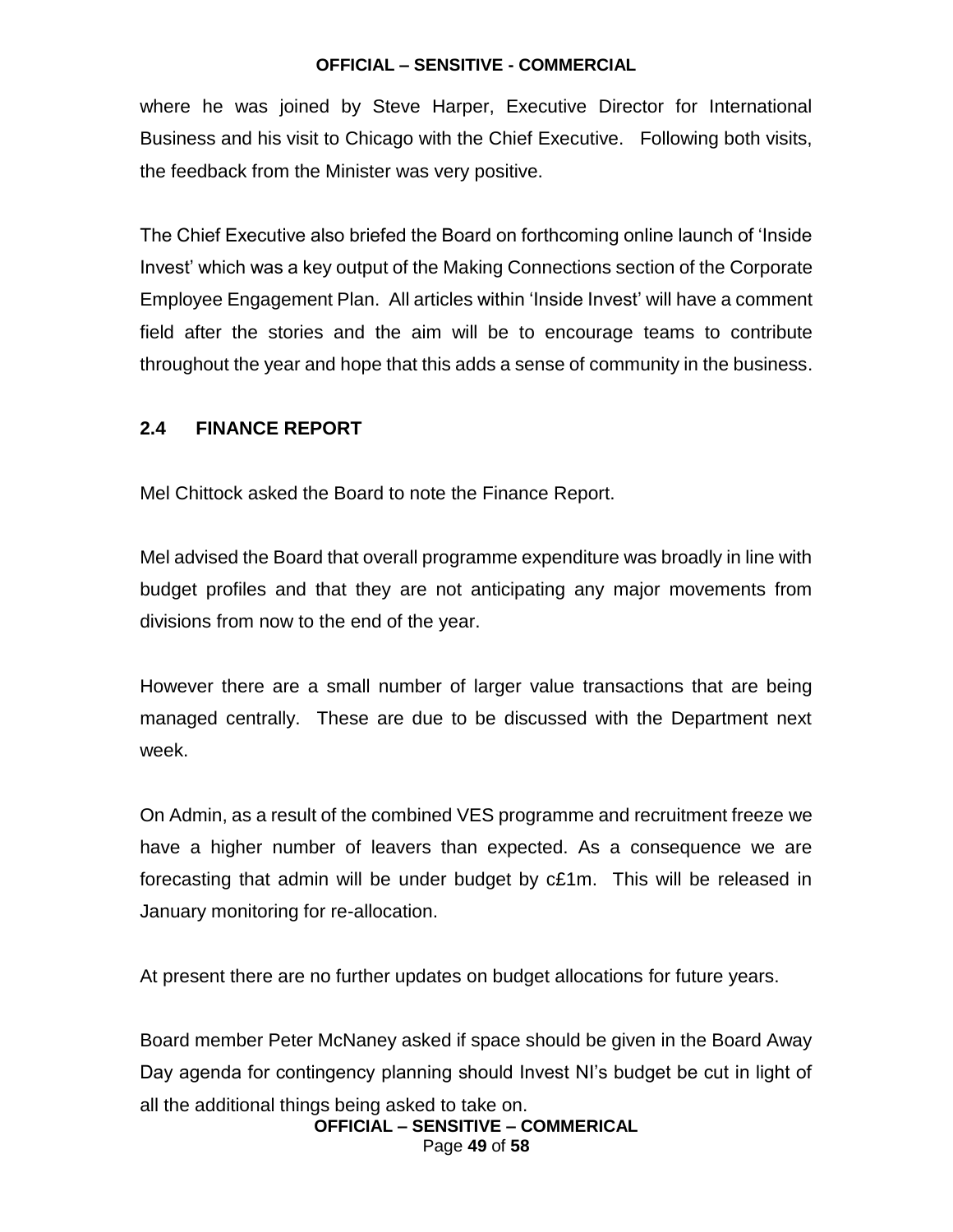Board member Ken Nelson, queried why the claims processing target of 30 days has been missed. Mel advised the Board that this was due to a reduction in headcount within the team which has a direct correlation to the team's monthly performance.

### **2.5 MARKETING AND COMMUNICATIONS REPORT TO THE BOARD**

Peter Harbinson asked the Board to note the Comms Report.

Peter updated the Board on recent Ministerial activity and advised of an expected uplift in activity between October and December 2016.

Following on from the IBA event, an editorial piece has been secured and will appear in Global Legal Post.

Peter also updated the Board on a number of Freedom of Information and Media enquiries that the Comms team are continuing to manage including a number on NI-CO and its work in Bahrain and Egypt.

The Comms team continue to develop the International Landing Pages with the recent addition of an FDI benchmarking tool.

### **2.6 CASEWORK REPORT TO THE BOARD**

The Board noted this report.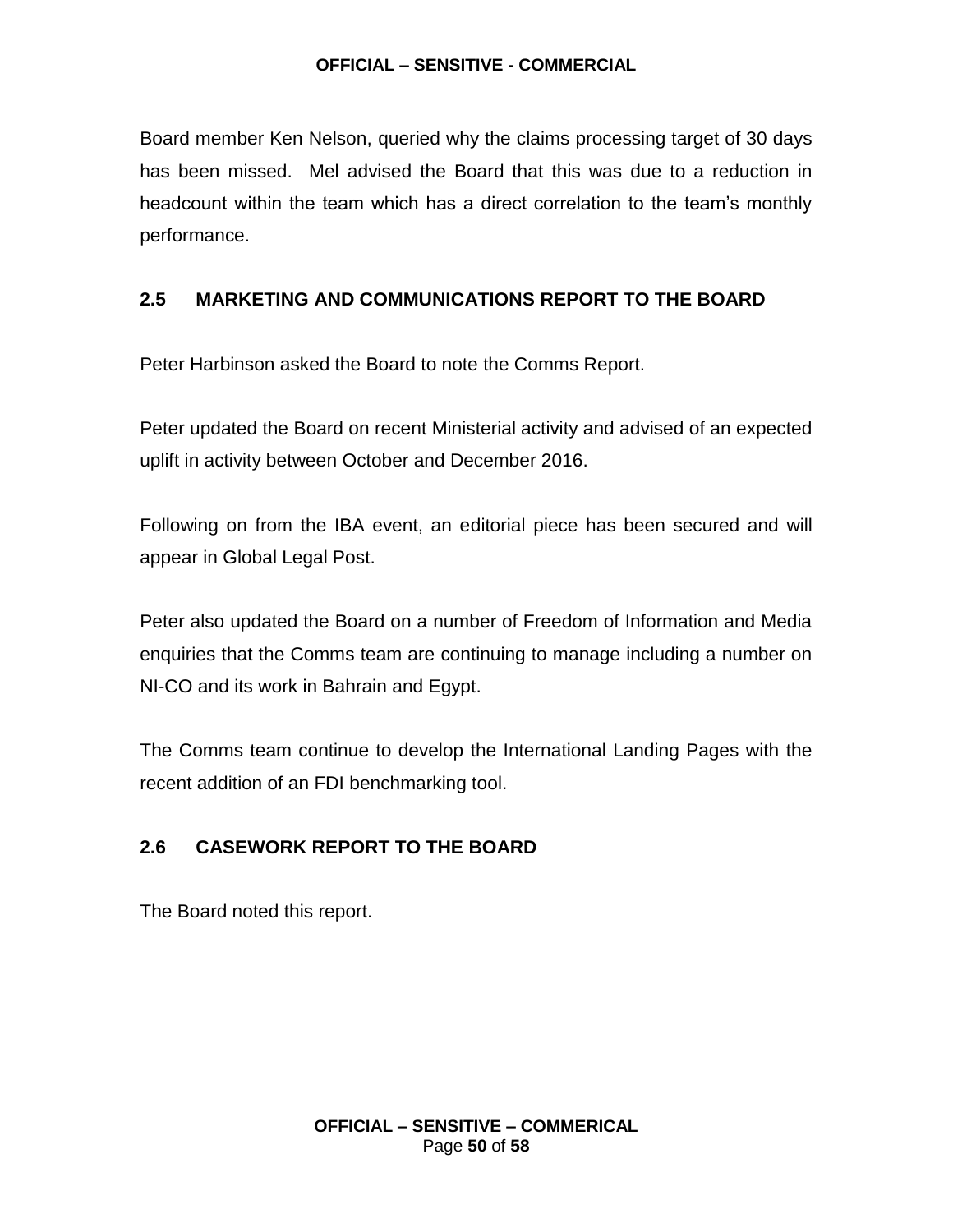### **3. DISCUSSION**

### **3.1 Mid-Year Performance Review**

The Chief Executive presented the Board with an update of Invest NI performance to 30<sup>th</sup> September 2016.

The Chief Executive went through each area of the Corporate Scorecard outlining current progress against target.

Following discussions the Chief Executive proposed that all 2016/17 targets be maintained.

The Board members present agreed with this as the way forward and it was agreed that a summary of discussions and recommendations would be emailed to all Board members to approve this decision.

### **3.2 Post Referendum Update**

Olive Hill presented the Board with an overview of the market access analysis that is currently being prepared by the Department for the Economy and Invest NI for the Department for Exiting the European Union (DExEu).

The analysis focuses on the sector clusters that are most important to the NI economy including but not limited to Agriculture, Professional & Business Services, Financial Services and Tourism and focuses on areas of market access and access to people.

Further analysis will be completed in relation to the potential impact of different tariff levels and non-tariff barriers on individual sectors.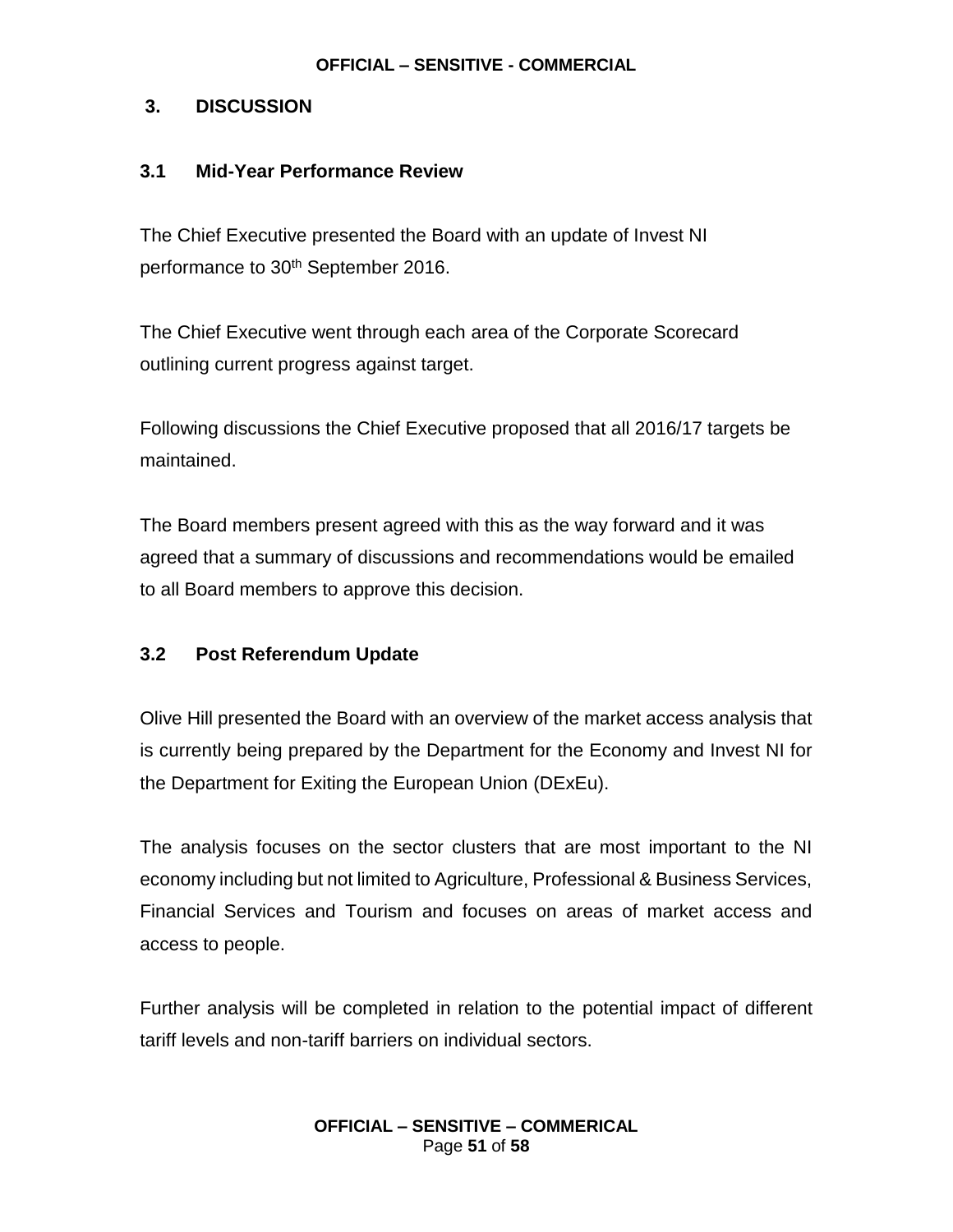### **3.3 Secondments**

Clare Mullan who is currently on inward secondment from Department of Finance to Invest NI as Assistant Economist presented to the Board on her experiences on working in Invest NI.

Clare provided the Board with an overview of her background and experience to date. She highlighted the benefits derived from her secondment at an organisation level including a greater understanding of the Invest NI context, stronger links to the NICS Economist Group and enhanced understanding of Invest NI role in the future across NI Departments.

On a personal level, Clare detailed how her secondment with Invest NI has been an invaluable experience in terms of the breadth and depth of work and the range of responsibility she has been given. Clare highlighted how the organisation's "One Team" approach promotes a more efficient use of resources through less management, better working relationships and generally a more positive working environment. The secondment has also allowed Clare to broaden her skillset and improve her interpersonal skills and she believes will ultimately allow her to achieve her goal of career development.

The Board thanked Clare for her insightful presentation.

### **3.4 Client Executive – A methodology of Key Accounts Management**

Karen Bradbury, Client Manager joined Jeremy Fitch to present 'Account Development Management' to the Board.

The presentation highlighted the Trusted Business Partner – Client Team Approach.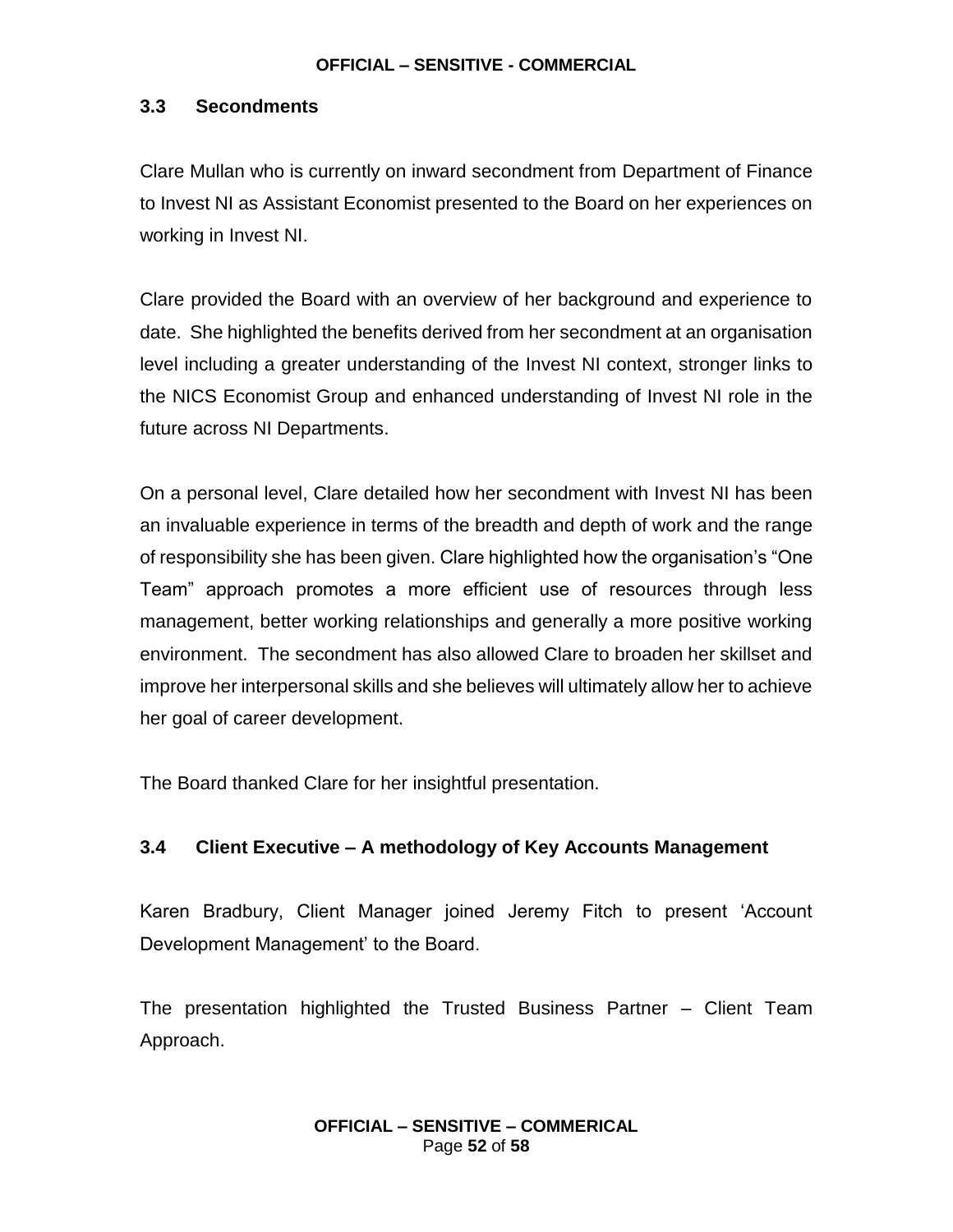Karen outlined how the role of the client manager varies depending on the size of the company and provided an overview of the different levels of customer interaction with a specific focus on Large High Growth and Global Account customers.

Karen highlighted the importance of Account Development Plans and the impact they can make in growing sales and headcount.

Within the Trusted Business Partner approach, it was recognised that relationships and particularly relationships with the right people are key success factors. Karen detailed an example of an engagement strategy for a Global Account and provided an overview of the key working relationships that exist between Invest NI and the company at an internal and external level, including the in-market executive, access to other government departments and officials, professional networks and collaboration with universities.

The Board thanked Karen for her comprehensive presentation and recognised the significant importance and impact of the approach outlined.

#### **3.5 Risk Management Overview**

Colin Morelli, Risk Manager joined Board to present an overview of Invest NI's approach to Risk Management throughout the organisation in line with best practice.

The objective of the presentation was to outline Invest NI's approach to Risk Management and seek feedback on its effectiveness; to provide the Board with assurance that the Risk Management Policy is working effectively and to ask if there are any additional steps that we could be taking.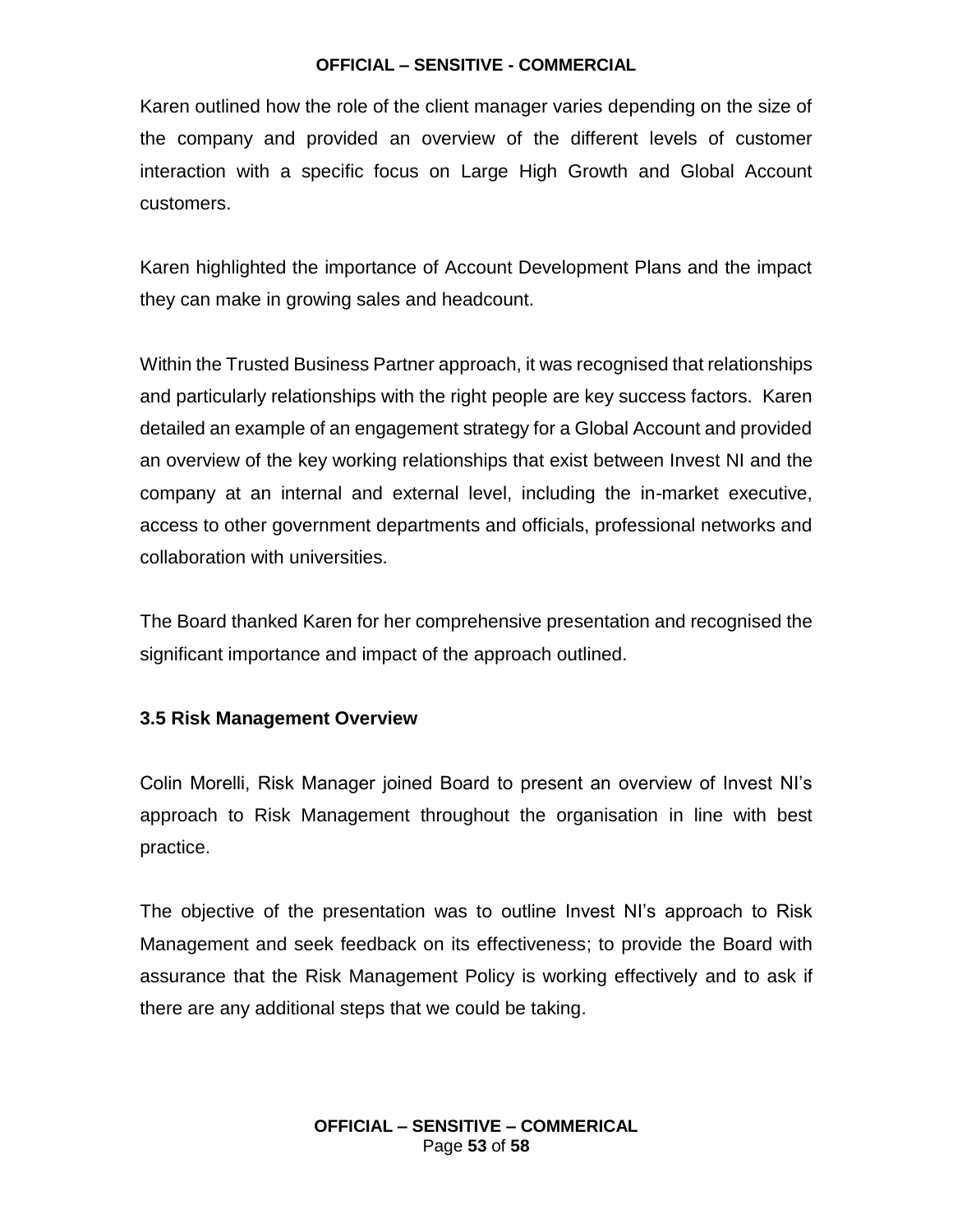Colin provided an overview of Invest NI's risk appetite framework as well as its risk management strategy and policy. Colin also outlined the role that Board and the Audit & Risk Committee play in the Risk Management Cycle.

Colin concluded that while Invest NI has a greater appetite for risk than other public sector bodies, the Risk Management process reduces risk to an acceptable level. Board were then asked to consider if there are there any additional steps we should be taking?

Board member Brian Baird, asked if we have any indication of the approach to risk taken by the other economic development agencies. Are they hungrier in their appetite for success and is there a risk that we will be left behind because of our appetite to risk? Board also made a number of observations in relation to the terminology used within the risk appetite framework.

The Board members present agreed that they were content with Invest NI's overall approach to Risk Management and thanked Colin for a detailed and well delivered presentation.

### **4. CHAIRMAN'S BUSINESS AND AOB**

The Chairman updated the Board on his recent Board de-brief meeting with the Permanent Secretary. It was noted that this was the first meeting with the new department.

### **5. DATE OF THE NEXT BOARD MEETING**

The next Board meeting, is the Board Strategy Session that will be on 29<sup>th</sup> & 30<sup>th</sup> November 2016 at Killyhevlin Hotel in Enniskillen

The Board Meeting ended at 4.00pm.

#### **OFFICIAL – SENSITIVE – COMMERICAL** Page **54** of **58**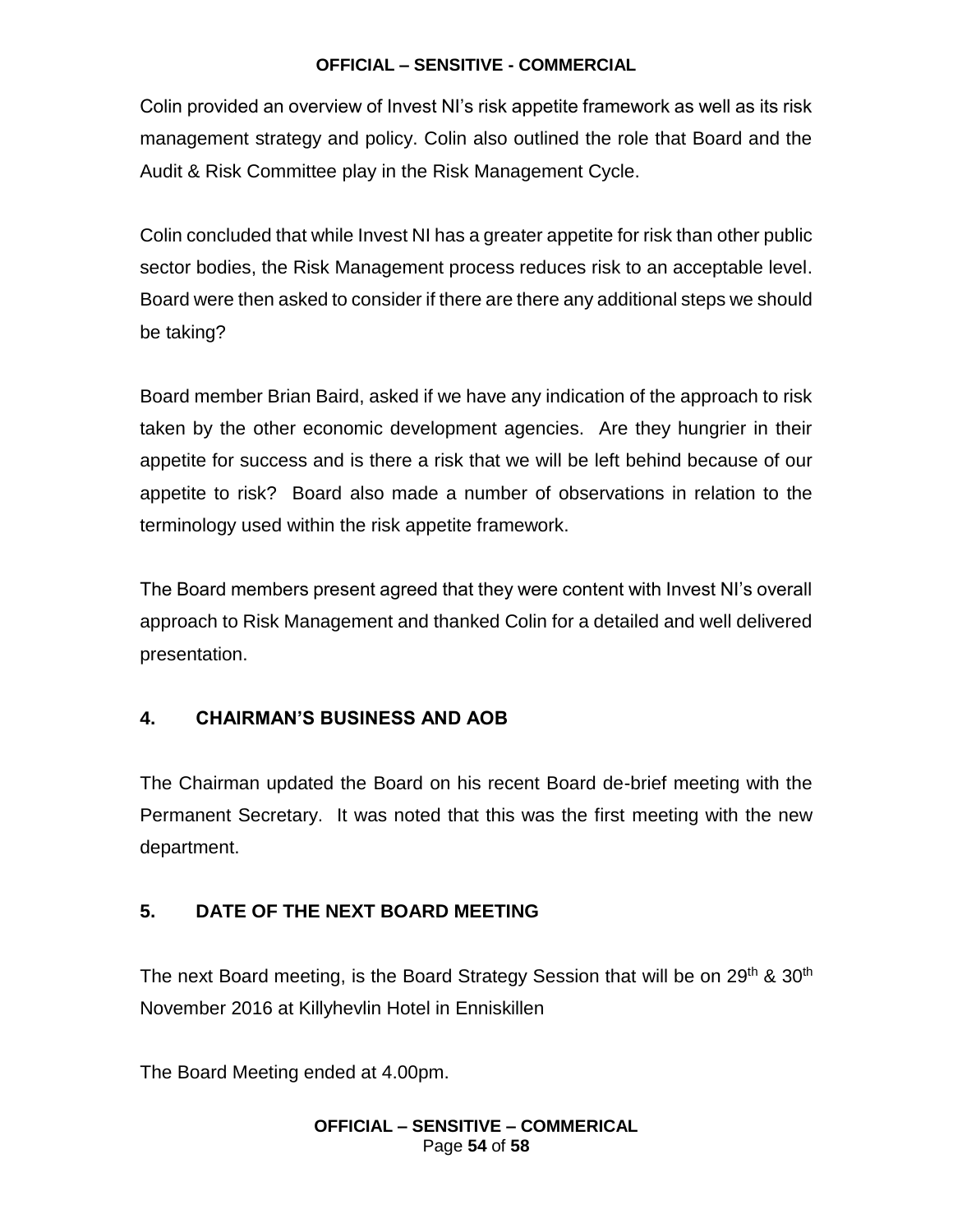# <span id="page-54-0"></span>**ONE HUNDRED AND FORTIETH MEETING OF THE INVEST NORTHERN IRELAND BOARD 30 NOVEMBER 2016, KILLYHEVLIN HOTEL, ENNISKILLEN**

#### **Present:**

### **Invest NI Board**

| Mark Ennis (Chairman) | <b>Brian Baird</b>      |
|-----------------------|-------------------------|
| Ken Nelson            | <b>Judith Totten</b>    |
| <b>Mark Sweeney</b>   | <b>Peter McNaney</b>    |
| Deborah Lange         | <b>Scott Rutherford</b> |
| Padraig Canavan       | Gerard O'Hare           |
| <b>Mark Nodder</b>    |                         |

**In Attendance:** Alastair Hamilton, Tracy Meharg, Steve Harper, Amanda Braden, Mel Chittock, Jeremy Fitch, Olive Hill, Bill Scott, Peter Harbinson and Carol Keery

**Minute Taker:** Karen Hendrie

### **2. APOLOGIES & DECLARATIONS OF INTEREST**

The meeting commenced at 2.15pm

**Apologies:** Rose Mary Stalker

The Chair asked members to declare any conflicts of interests relating to today's agenda.

No interests were declared.

**OFFICIAL – SENSITIVE – COMMERICAL** Page **55** of **58**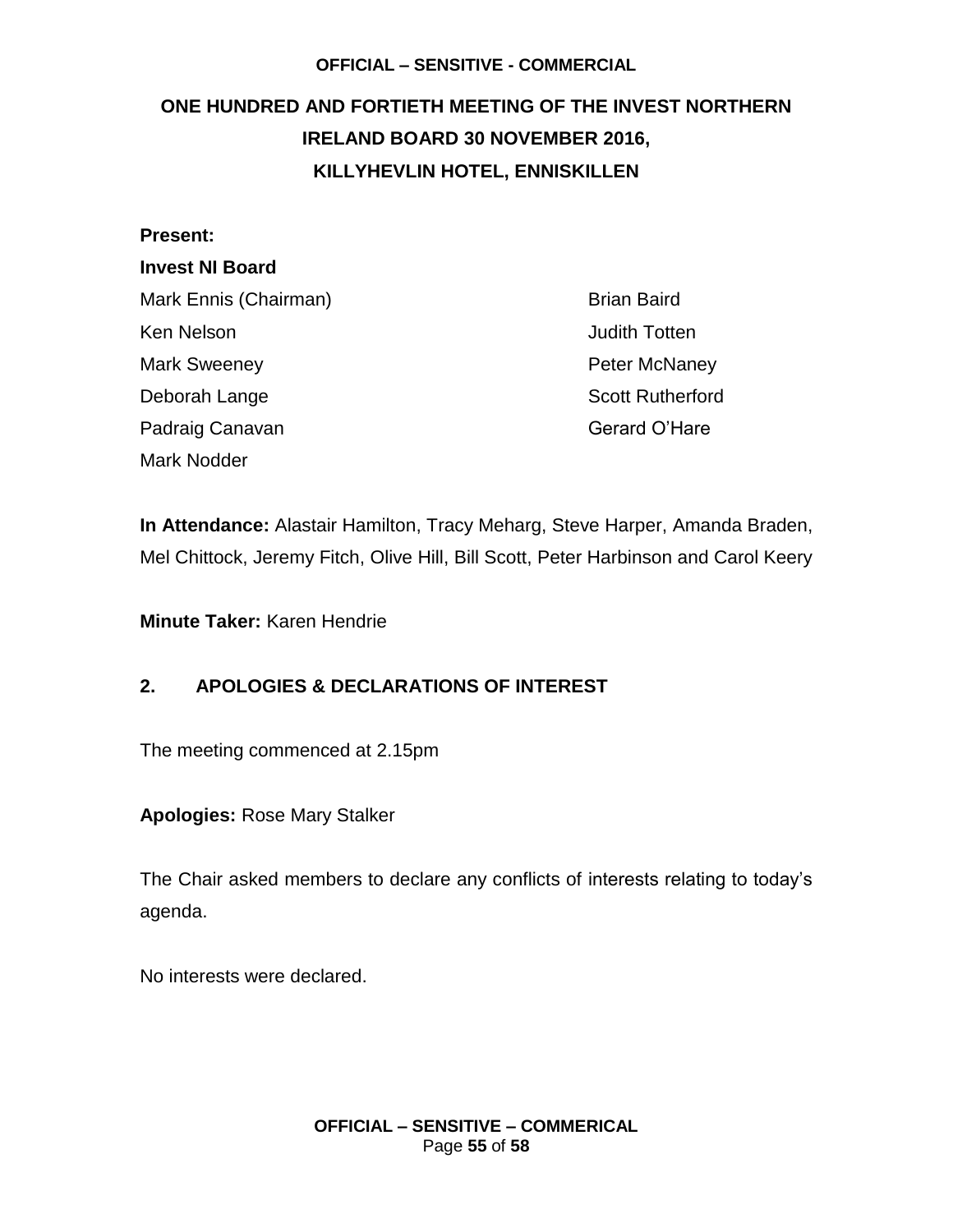### **2. MONTHLY REPORTING TO BOARD**

#### **2.1 MINUTES**

The minutes of the October Board meeting were agreed as a true record of the meeting.

### **2.2 MATTERS ARISING**

The Actions table was reviewed and addressed.

It was noted that outstanding action items Entrepreneurship and Corporation Tax Updates would be scheduled to come back to Board in early 2017.

Jeremy Fitch to speak to Deborah Lange to provide an update on Corporation Tax ahead of the update coming back to Board in the New Year.

#### **ACTION: JEREMY FITCH**

It was noted that the NICO Chair Chris Conway is due to attend Board in early 2017. Further to discussions around NI-CO a review/audit of their governance framework is to be carried out.

#### **ACTION: MEL CHITTOCK**

### **2.3 CEO REPORT**

The Chief Executive asked members to note the CEO report to Board.

The Chief Executive provided an update on performance year to date and also the current 'Work in Progress' (WiP) pipeline.

**OFFICIAL – SENSITIVE – COMMERICAL** Page **56** of **58** In reference to the Banking Standards Board Dinner referenced on page 6 of the CEO Report, Board Member Peter McNaney asked that an update is provided to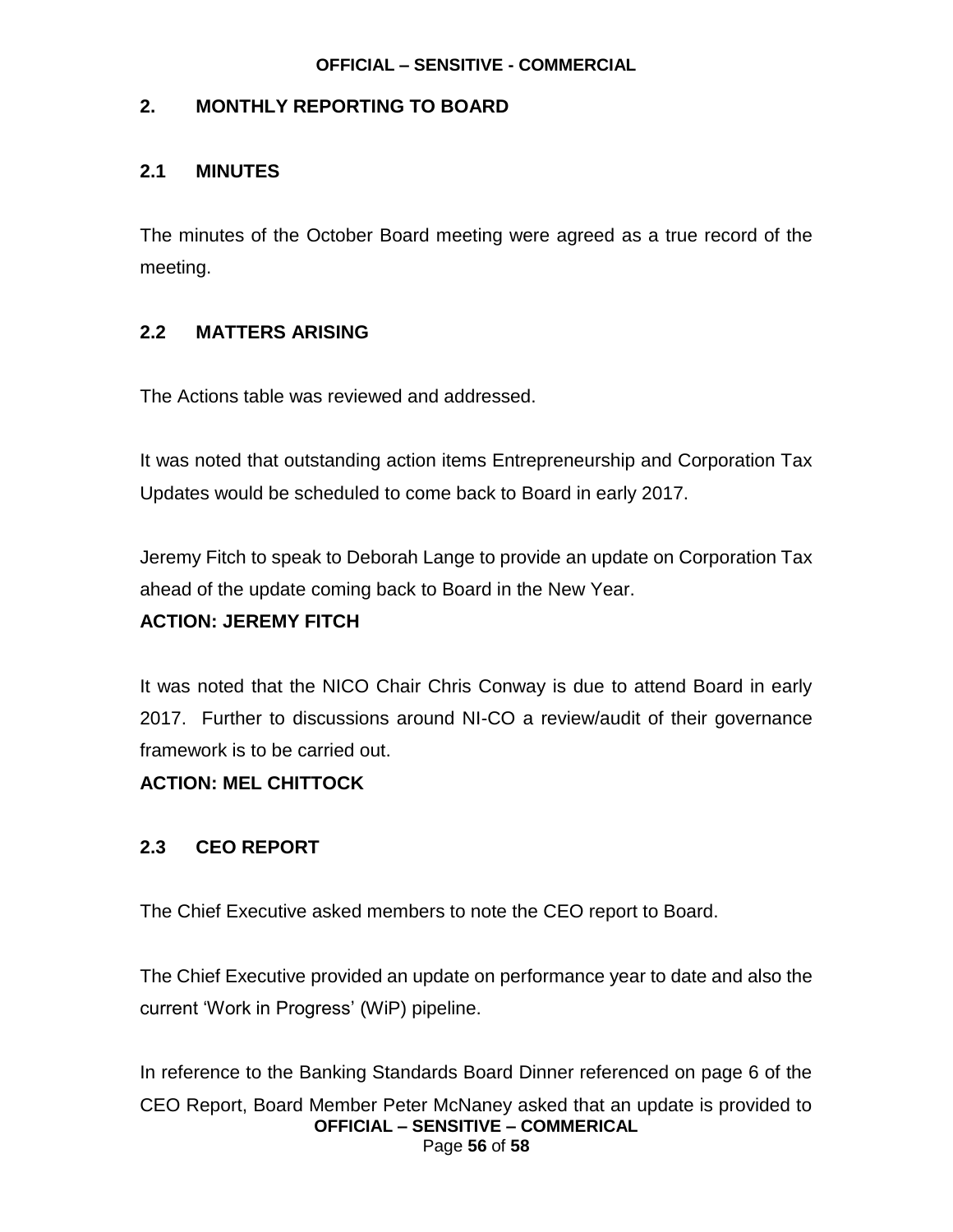the Access to Finance Working Group following on from the roundtable event which took place on 27 October.

### **ACTION: TRACY MEHARG**

### **2.4 FINANCE REPORT**

Mel Chittock asked the Board to note the Finance Report.

He updated the Board on the budget adjustments as part of the January monitoring round which has now been submitted to DfE

Board member Ken Nelson, noted that the average claims processing time for October was 31 days against a target of 30 days. Mel updated the Board on the actions being taken to reduce this processing time including consideration of additional resources.

### **2.5 MARKETING AND COMMUNICATIONS REPORT TO THE BOARD**

Peter Harbinson asked the Board to note the Communications Report.

Peter updated the Board following the successful launch of the new online version of Inside Invest on 21<sup>st</sup> October which has already received in excess of 2000 page views and received positive feedback from staff. Peter advised that the aim was to continue to build momentum and engagement with staff to encourage staff to use the Inside Invest platform.

Peter also updated the Board on recent International PR Activity and Campaign advertising as well as upcoming activity.

### **2.6 CASEWORK REPORT TO THE BOARD**

The Board noted this report.

**OFFICIAL – SENSITIVE – COMMERICAL** Page **57** of **58**